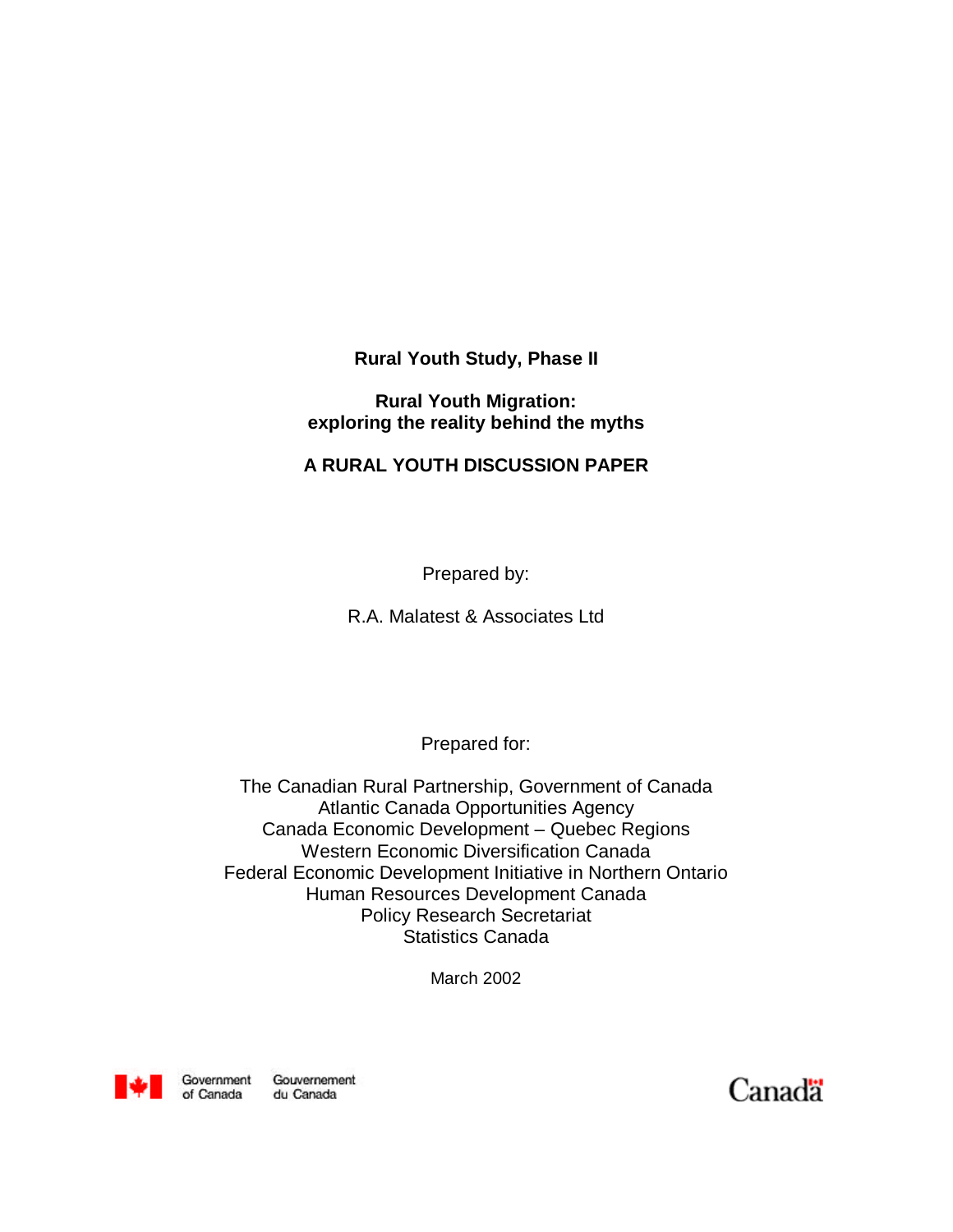## **Rural Youth Study, Phase II, Rural Youth Migration: exploring the reality behind the myths**

March 2002

Prepared by:

R.A. Malatest & Associates Ltd

#### Prepared for:

The Canadian Rural Partnership, Government of Canada Atlantic Canada Opportunities Agency Canada Economic Development – Quebec Regions Western Economic Diversification Canada Federal Economic Development Initiative in Northern Ontario Human Resources Development Canada Policy Research Secretariat Statistics Canada

*This information is provided free of charge to the public. It may be reused provided that it is accurately reproduced and the source is credited. Persons using this information agree to save harmless Her Majesty in right of Canada and all her representatives against any claim resulting from its use.*

*Any policy views, whether explicitly stated, inferred or interpreted from the contents of this publication have been developed from the research by the Consultant, and should not be represented as reflecting the views of the Canadian Rural Partnership or those of member agencies or the Government of Canada.*

© Her Majesty the Queen in Right of Canada, 2002

To obtain additional copies, please contact: Rural Research and Analysis Unit Rural Secretariat, Agriculture and Agri-Food Canada 1525 Carling Avenue, 3rd floor, Ottawa, Ontario K1A 0C5 Fax: (613) 759-7105 Email: rs@agr.gc.ca

ISBN 0-662-32978-3, Cat. No. A22-272/2002E-IN Agriculture and Agri-Food Canada Publication Number 2146/E This publication is available on the Internet at: www.rural.gc.ca

Également offert en français sous le titre : *Jeunes des r*é*gions rurales, phase II, La migration des* jeunes ruralaux: explorer la réalité derrière les mythes, AAC N° de publication 2146/F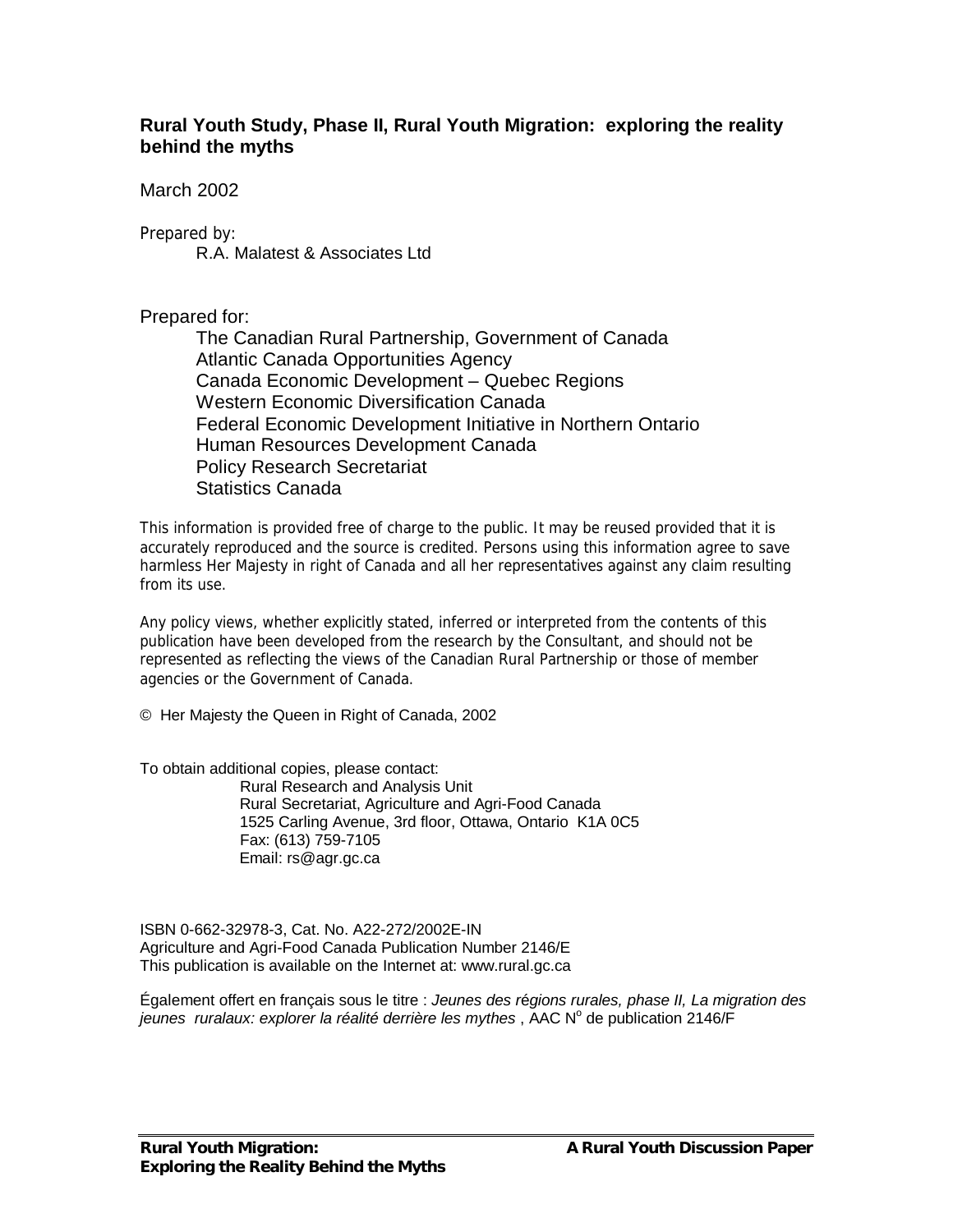## **PREFACE**

*The opinions presented in the Rural Youth Discussion Paper have been developed from the research by the Consultant, and should not be interpreted as reflecting the views of the Canadian Rural Partnership or those of the member agencies.*

#### **ACKNOWLEDGEMENTS**

*The Rural Youth Discussion Paper was envisioned by the members of the Rural Youth Steering Committee.*

#### **Steering Committee**

Ling Lee Rural Secretariat

Wade AuCoin Atlantic Canada Opportunities Agency

Michael MacKinnon Policy Research Secretariat

Mike Perry HRDC, Youth Initiatives **Directorate** 

Ray Hemmerling FedNor

Christian Fortin Canada Economic Development – Quebec

Shannon Rogalski Western Economic Diversification Canada

Ray Bollman Statistics Canada

#### **Associate Members**

David Moores Atlantic Canada Opportunities Agency

Shirley Dawe Atlantic Canada Opportunities Agency

#### **Associate Rural Secretariat Members and Regional Advisors**

Heather Clemenson Rural Secretariat

Darell Pack Rural Secretariat Winnipeg, MB

Laurent Légère Rural Secretariat Moncton, NB

Sivaraj Rural Secretariat Guelph, ON

Nathanael Olson Rural Secretariat Calgary, AB

Brandon Hughes Rural Secretariat Nelson, BC

Trudy Samuel Rural Secretariat Northwest Territories

Jason Brisbois Western Economic Diversification Canada

#### **Project Consultants**

Robert Malatest Joanne Barry Sharon Krebs R.A. Malatest & Associates Ltd.

Benoît Gauthier Circum Network Inc.

#### **Development of the Discussion Paper was made possible through funding from:**

- ? Canadian Rural Secretariat
- ? Atlantic Canada Opportunities Agency
- ? Human Resources Development Canada
- ? Western Economic Diversification Canada
- ? FedNor
- ? Canada Economic Development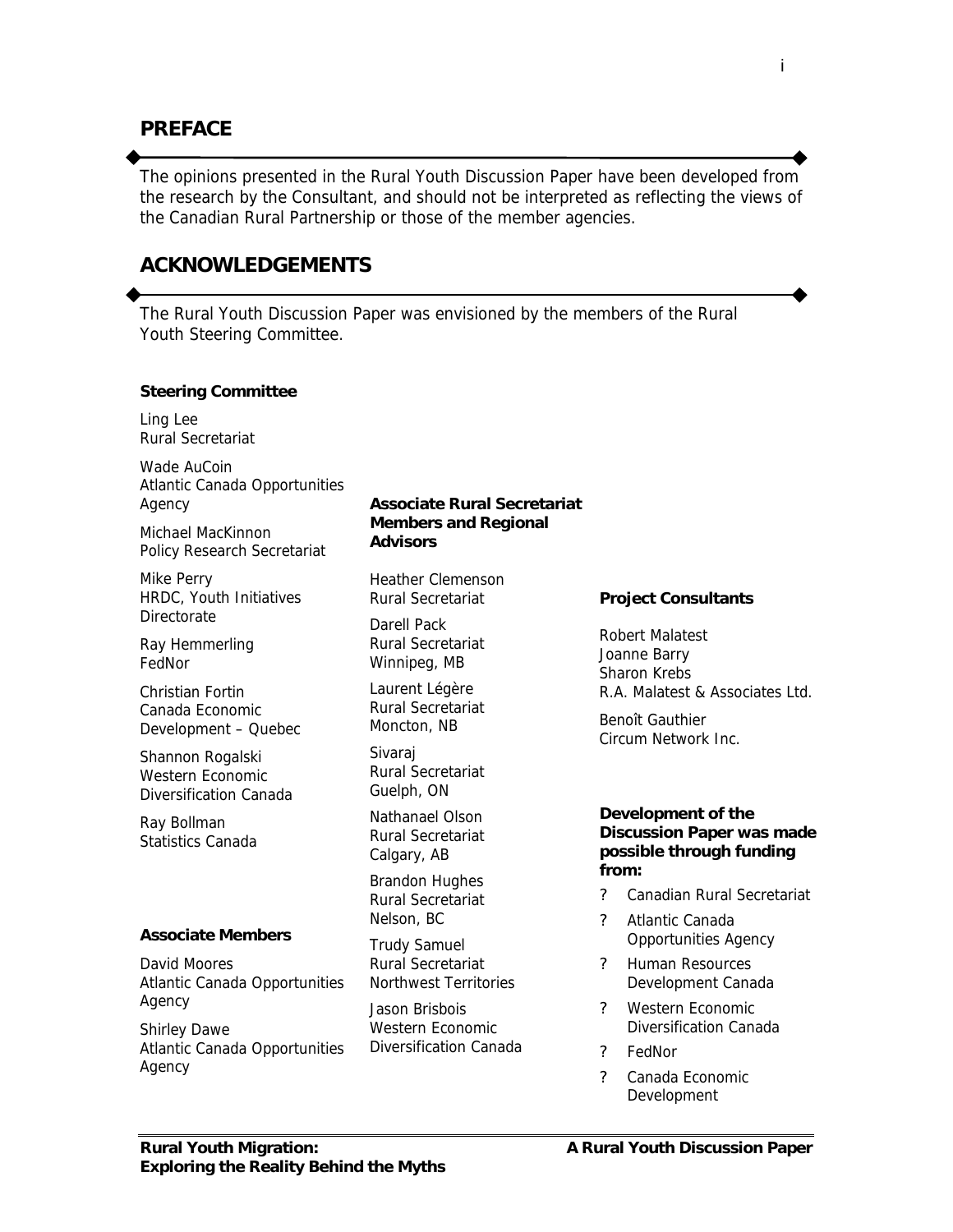During the past several years, numerous studies have been completed of rural youth mobility patterns to address the need for, and importance of, programs and services that promote youth living in rural Canada. Included among these studies is *Rural Youth: Stayers, Leavers, and Return Migrants* – designed to provide direction for the delivery of federal programs and services.

**… the** *Discussion Paper* **reflects the views and opinions of a diverse group of stakeholders.**

Recognizing that possible "youth migration" strategies could be carried through a range of government programs and services, the Canadian Rural Partnership set out to develop community strategies to attract and/or retain youth in rural communities. Neither exclusively a federal nor a provincial responsibility, this discussion paper is viewed as an instrument to provide a common direction for all organizations engaged in the delivery of programs and services. Irrespective of whether or not the organizations are associated with federal, provincial or non-profit organizations, this discussion paper is intended as a "blueprint" for the future design, delivery and coordination of youth programs and services for young adults throughout Canada.

**Many of the strategic options represent a new way of coordinating and delivering rural youth programs and services.**

The research suggests that there is a definite need for a rural youth strategy, as labour market data indicated that rural youth have been migrating in relatively large numbers to urban centres. This *Discussion Paper* offers directions for enhancing opportunities for youth to more actively participate in Canada's rural economic growth and diversification.

The results of the research suggest that out-migration from rural areas will likely continue, if not accelerate, in the near future. Among rural youth surveyed, more than one-half (55%) indicate that they intend to move to an urban centre. In contrast, among former rural youth currently residing in an urban centre, only onethird (37%) noted that they plan to return to a rural community.

Rural youth had a range of views regarding their community. While most youth were of the opinion that rural communities afforded a safe environment and a good place to raise a family, these same communities were perceived as lacking in employment, education and social opportunities – areas which are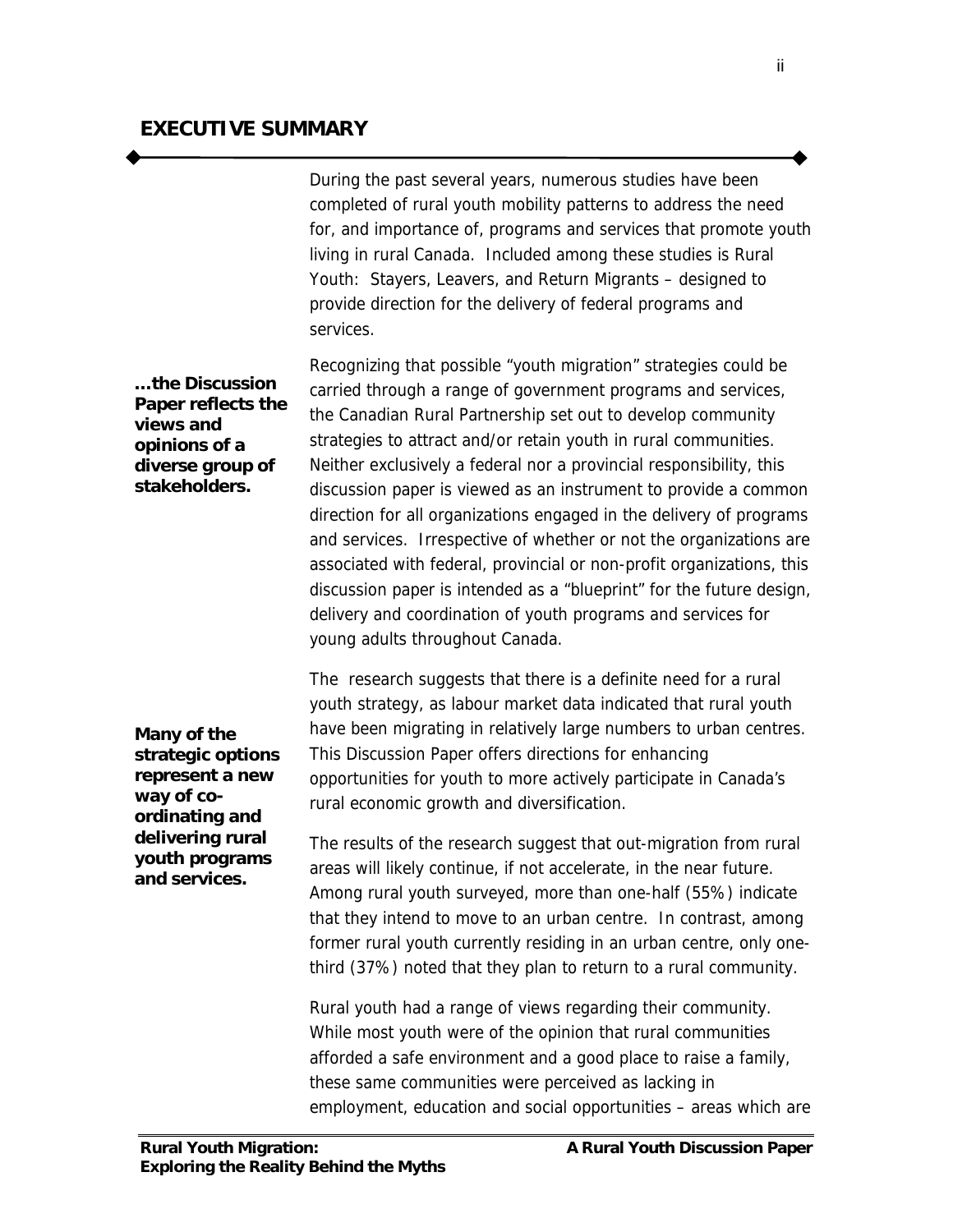of prime importance to youth, particularly to those who are less than 25 years of age.

In general, rural youth hold fairly negative perceptions of their community relative to major urban centres. In many instances, rural living is equated with little or limited economic or social standing, and limited opportunities. In contrast, despite some concerns about personal safety, rural youth equate financial success, educational opportunity and high social status with urban living.

This document reflects the input of thousands of current and former rural youth, community leaders and government officials from all regions across Canada. Participants represented a range of youth age groups (15-19, 20-24 and 25-29 years) engaged in various activities (students, employed, unemployed, other) in rural communities. Irrespective of their current status, almost all youth were unanimous in their opinion that there was a need for a "Rural Youth Strategy".

The possible strategic options identified in this document represent a range of opinions and proposals from diverse stakeholders. Not all strategic options reflect a consensus among youth or community leaders - the strategic options do, however, represent an alternative to current practices regarding the provision of current programs and services available to rural Canadian youth.

Five key areas are examined in the *Rural Youth Discussion Paper:*

- ? Who are Rural Youth?
- ? Youth Perceptions of Rural Living
- ? Future Plans of Rural Youth
- ? Community Views on Rural Youth Issues
- ? Strategies for Retaining/Attracting Youth to Rural **Communities**

In addressing these issues, the *Discussion Paper* also includes numerous strategic options or "action items." While responsibility for some action items has been explicitly addressed, it remains incumbent upon some organizations and agencies to implement those strategic options for which they are responsible.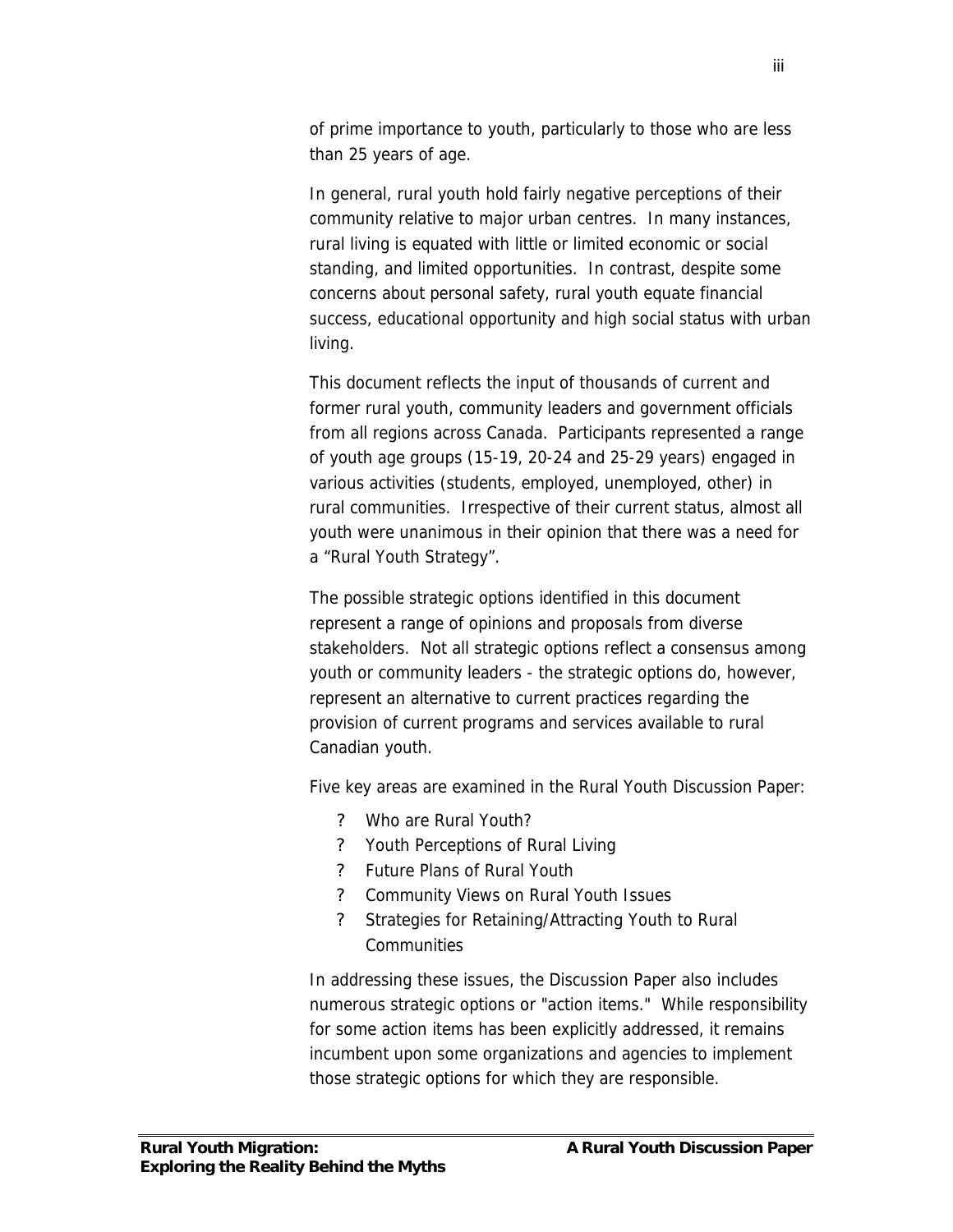More detailed information regarding this study is available in the Technical Report, and the Case Study and Focus Group Reports.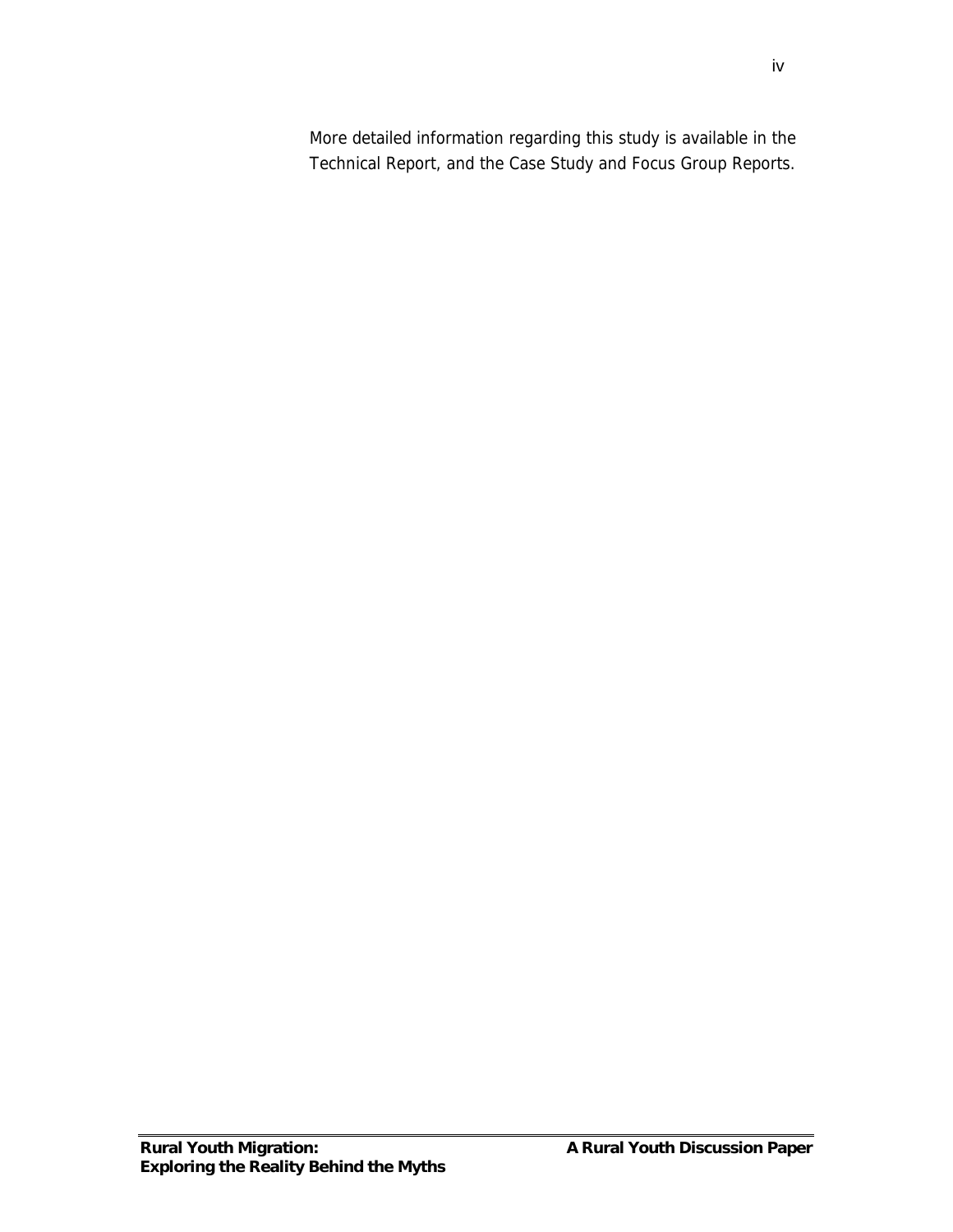|     | SECTION 4: COMMUNITY VIEWS ON RURAL YOUTH ISSUES 18  |  |
|-----|------------------------------------------------------|--|
|     | SECTION 5: STRATEGIES FOR RETAINING/ATTRACTING YOUTH |  |
| 5.1 |                                                      |  |
| 5.2 |                                                      |  |
| 5.3 |                                                      |  |
| 5.4 |                                                      |  |
| 5.5 |                                                      |  |
| 5.6 |                                                      |  |

# **TABLE OF CONTENTS**

# Appendix A: Youth Sites Visited, Community Consultation Activities and<br>Roundtable Discussions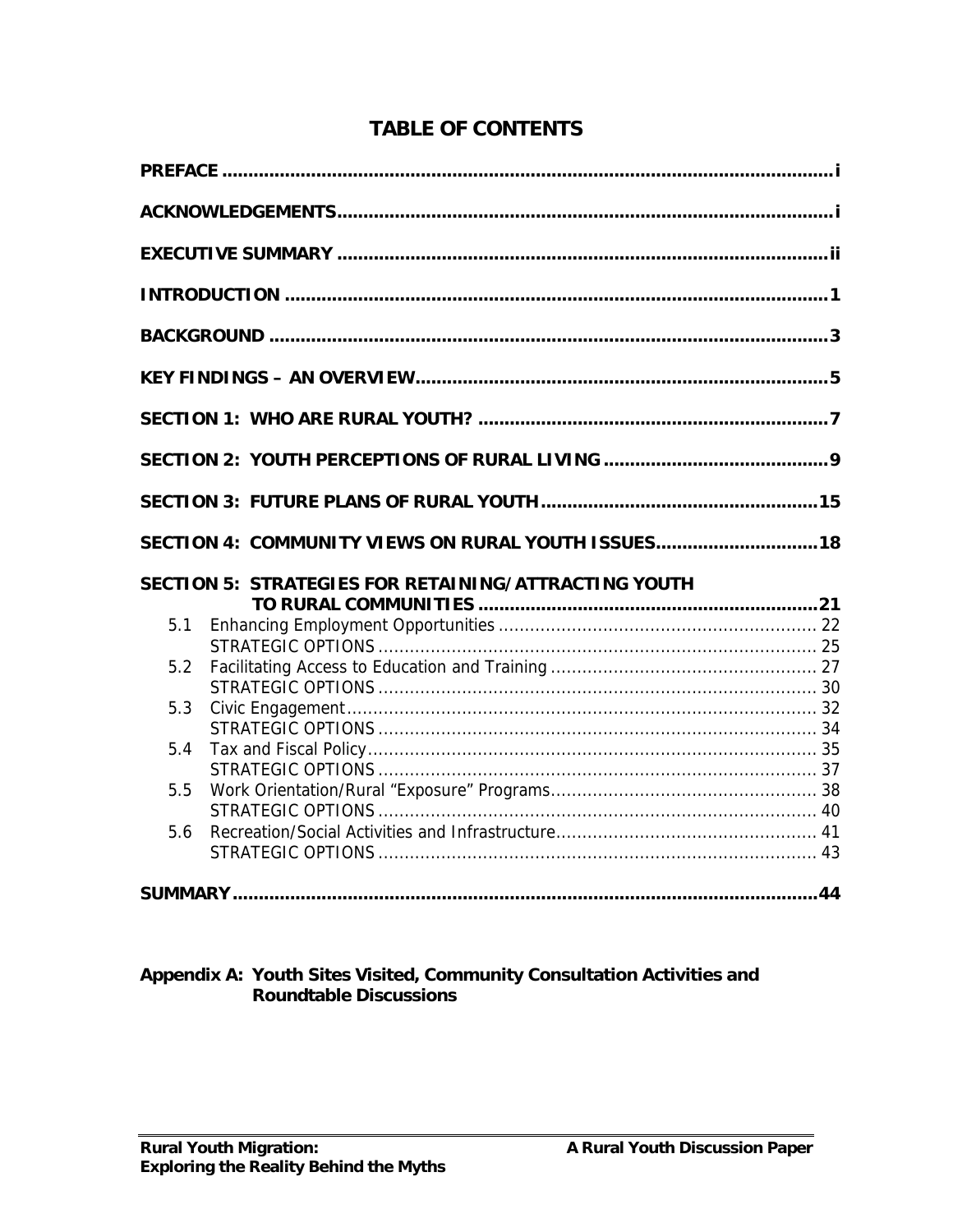## **INTRODUCTION**

**The** *Discussion Paper* **reflects the desire to strengthen the attractiveness of rural living for Canadian youth aged 15 to 29 years.**

**The research provides insight into the reasons for youth outmigration as well as an insight into possible strategies that could help reverse the migration process.**

In recognition of the need to develop a comprehensive and co-ordinated strategy to enhance the opportunity for youth in rural Canada, the Canadian Rural Partnership – consisting of representatives from various federal departments – commissioned this study to identify key challenges facing rural youth, as well as to identify a framework that would attract and retain youth in rural Canada.

To this end, the Canadian Rural Partnership contracted with R.A. Malatest & Associates Ltd. to facilitate and co-ordinate the development of a *Rural Youth Discussion Paper*. The mandate of this research was as follows:

- ? to consult with current and former rural youth to identify youth perceptions of both rural and urban lifestyles, opportunities and challenges;
- ? to identify the key motivators that influenced rural youth's decision to leave and/or the key factors that might encourage former rural youth to return to smaller communities;
- to develop strategic options that would contribute to more rural youth remaining in their communities, and also influence youth to move to rural/remote communities; and,
- to provide possible options to governments, communities and other organizations to better support youth in rural communities across Canada.

#### The Research Process

Development of the discussion paper and strategic options was based on an extensive consultation process. The various activities completed in developing this framework included:

? a review of past studies, migration patterns and research completed on rural youth migration;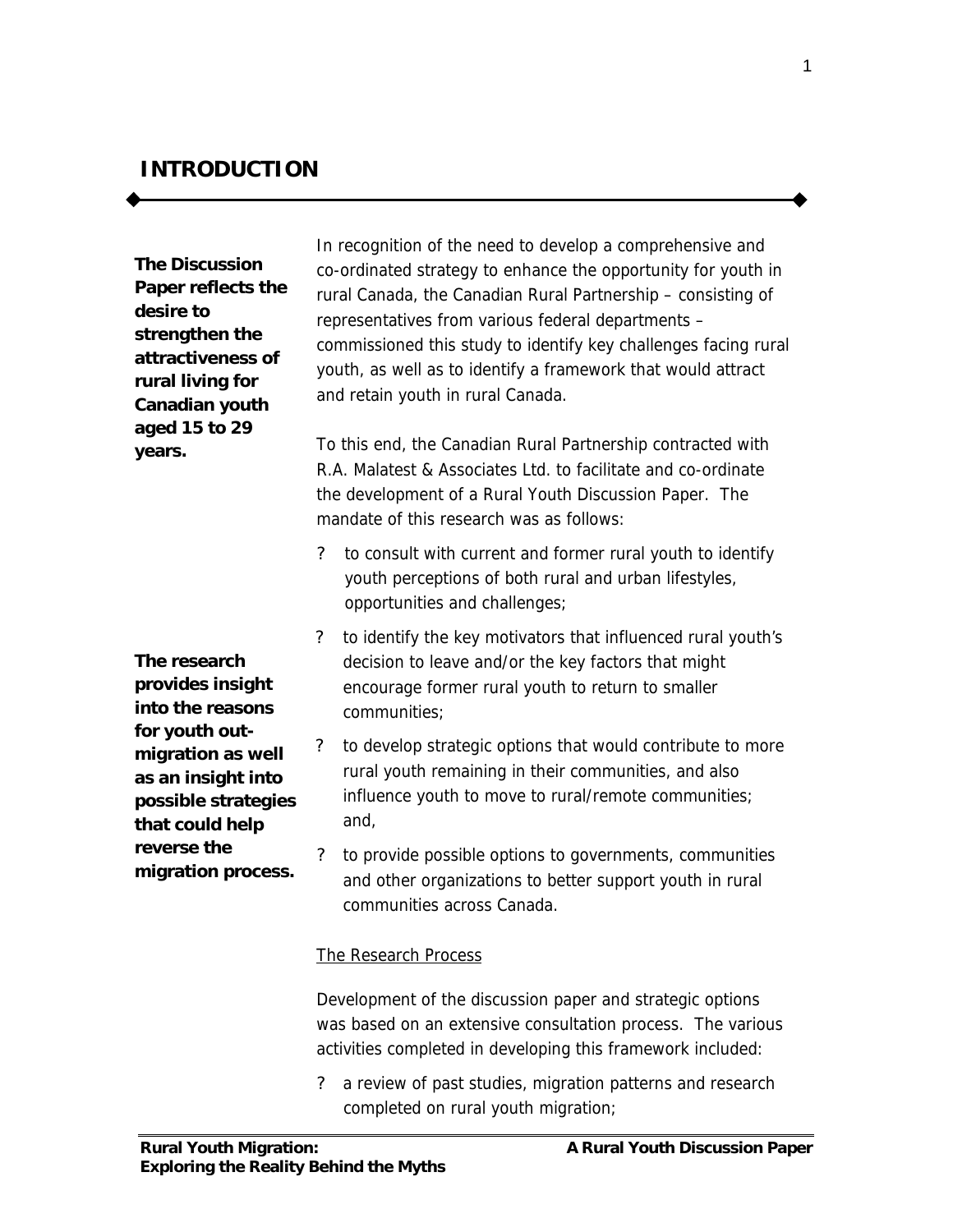**The** *Discussion Paper* **was developed on the basis of extensive consultation with rural youth and community leaders.**

- ? a telephone survey of current and former rural youth from all regions of Canada;
- ? a scan of current rural youth retention strategies in rural regions across Canada and throughout the world;
- ? consultation with community leaders in selected rural communities;
- ? focus groups with youth and community leaders; and,
- ? roundtable discussions of possible strategic options with former rural youth and community leaders.

**More than 2,100 individuals provided input into the development of this** *Discussion Paper***.**

This document represents the input and synthesis of a considerable volume of information gained from interviews, surveys, focus groups and roundtable discussions. More detailed information is available in the Technical Report and the Focus Group and Case Study Reports. The Consultant would like to thank the more than 2,100 individuals across Canada who participated in this research process.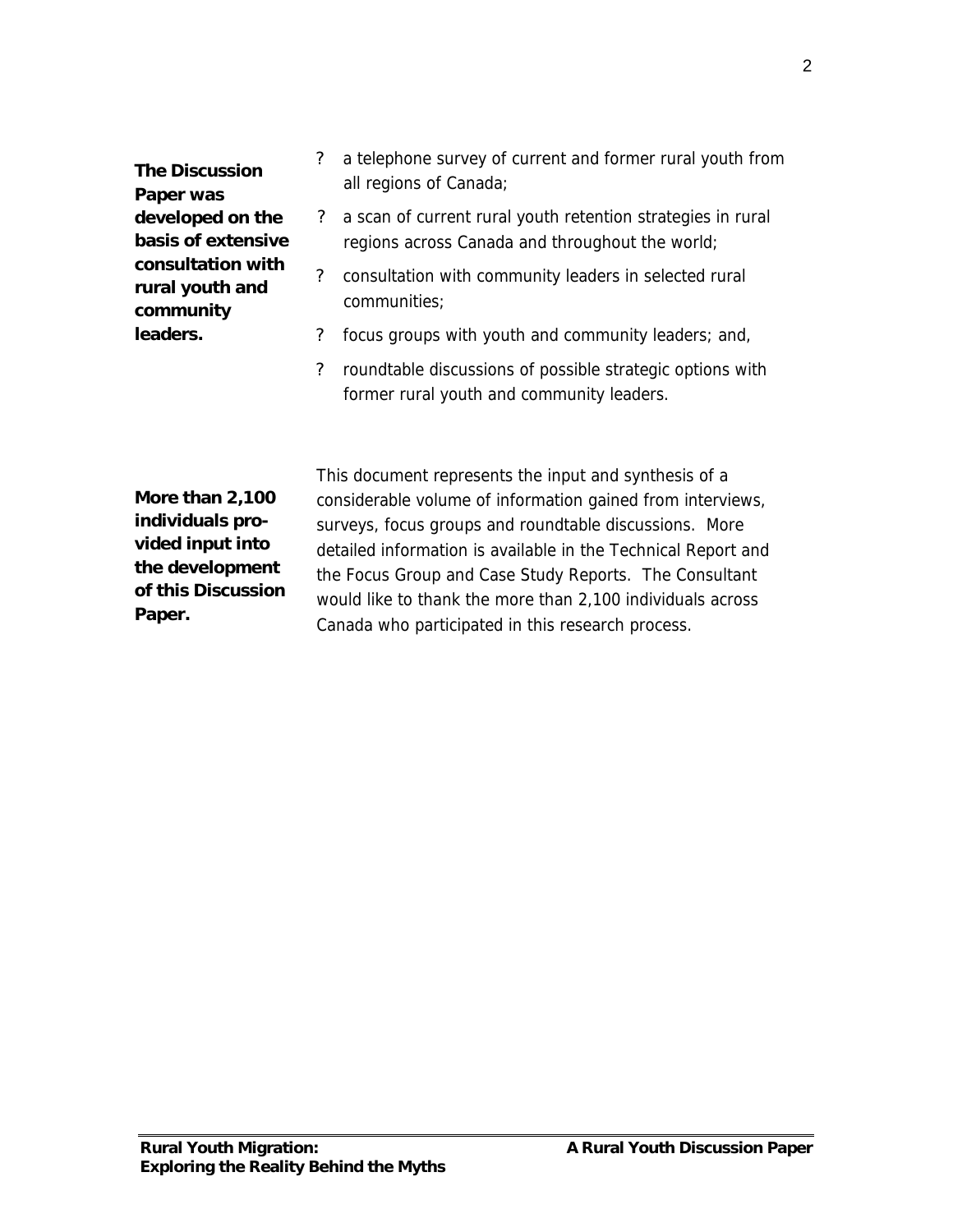## **BACKGROUND**

# **Rural communities in Canada face**

**considerable challenges in retaining and attracting youth aged 15 to 29 years.**

Past research conducted by Statistics Canada identified that many communities in Canada face sizable losses as a result of the net outflow of youth aged 15 to 29 years. While youth migration is not a phenomenon unique to rural communities, rural communities experience much lower rates of return migration than do urban centres. For example, it is estimated that at most, only 1 in 4 rural youth who leave their community will return to the same community within 10 years. The survey of former rural youth confirmed this trend with 37% of former rural youth currently residing in an urban centre indicating that they planned to move back to a rural community.

Overall, there has been a considerable decline in youth populations in rural areas of Canada. For example, it is estimated that rural areas experienced a net loss of between 12% and 16% of 15 to 19 year-olds during the 1986-91 and 1991-96 periods (data not shown). In some provinces, including Saskatchewan and Newfoundland, rural youth losses among this age cohort ranged from 21% to 25%.

As highlighted in Chart 1, gross migration outflows among rural youth were higher than among urban youth for all age groups during the period from 1991-96.

The gradual (and in some cases, marked) decline of youth populations in rural areas presents considerable challenges to Canadian rural communities. In addition to the short-term impact associated with reduced consumer spending, declining youth populations in rural Canada also negatively affects the supply of entry-level workers and the long-term health and vitality of rural communities.

**Youth losses in rural Canada have averaged between 12% and 16% for the 15 to 19 year age group for the period from 1986 to 1996.**

3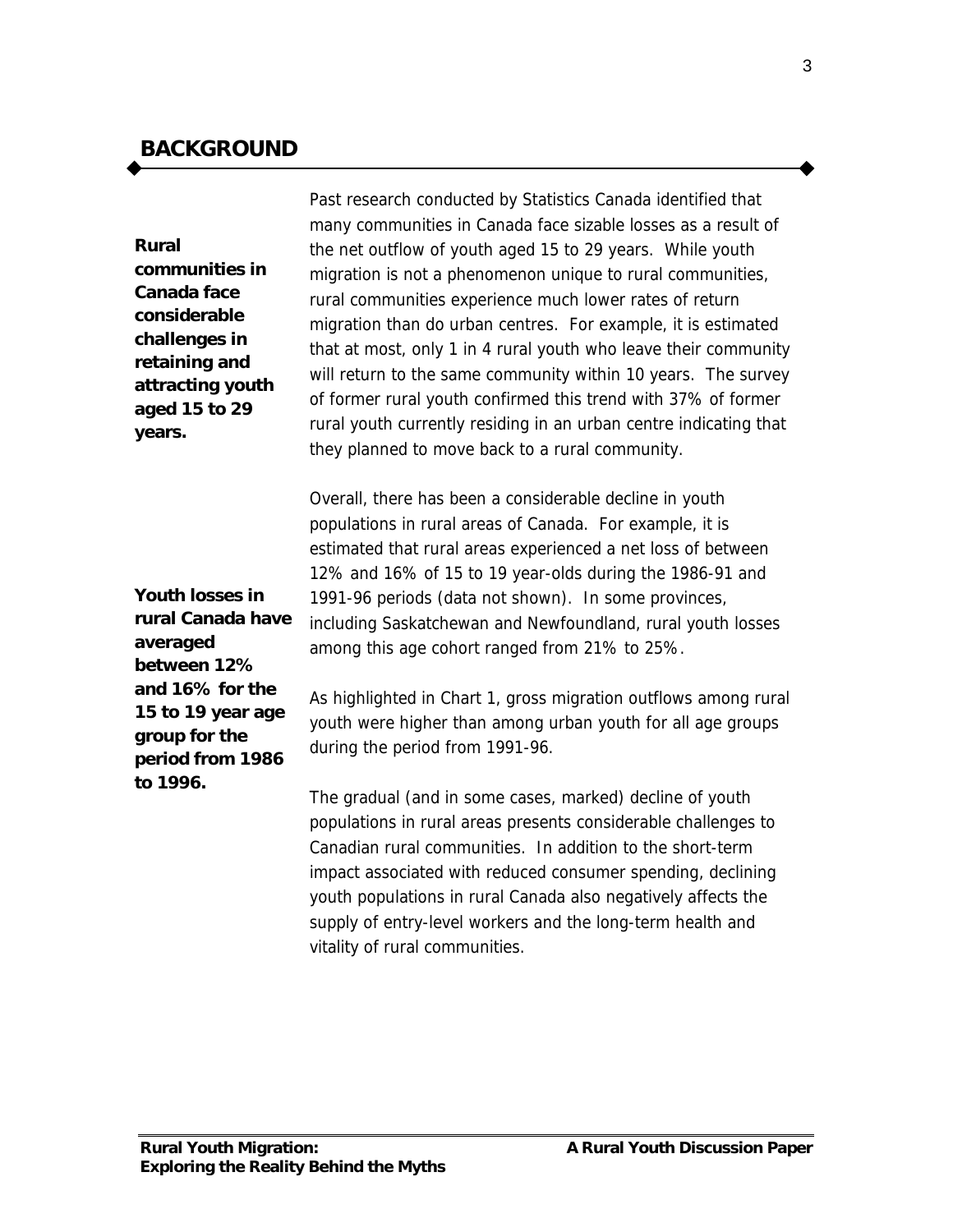**17% 18% 0% 10% 20% 30% 40% 50% 15-19 years 20-24 years 25-29 years Average 15- 29 years Rural Urban**

**Chart 1 Migration Outflows by Age\* 1991 – 1996 Rural and Urban Youth**

Source: Rural Youth: Stayers, Leavers and Return Migrants. Statistics Canada, 2000. \* Age at the beginning of the five-year period.

**The objective of the research was to identify perceptions of rural living, define "motivators" associated with out-migration, and devise strategies that could enhance attractiveness of rural communities to Canadian youth.**

While previous research has provided information about current migration trends, it was clear that additional work was required to provide insight into the following:

- ? What perceptions are held by rural youth regarding rural and urban communities?
- ? What are the key factors associated with rural youth's decisions to move?
- ? What actions or programs could be implemented to enhance the attractiveness of rural communities to youth aged 15 to 29 years?

Answering these questions required the adoption of a comprehensive and broad-based research approach.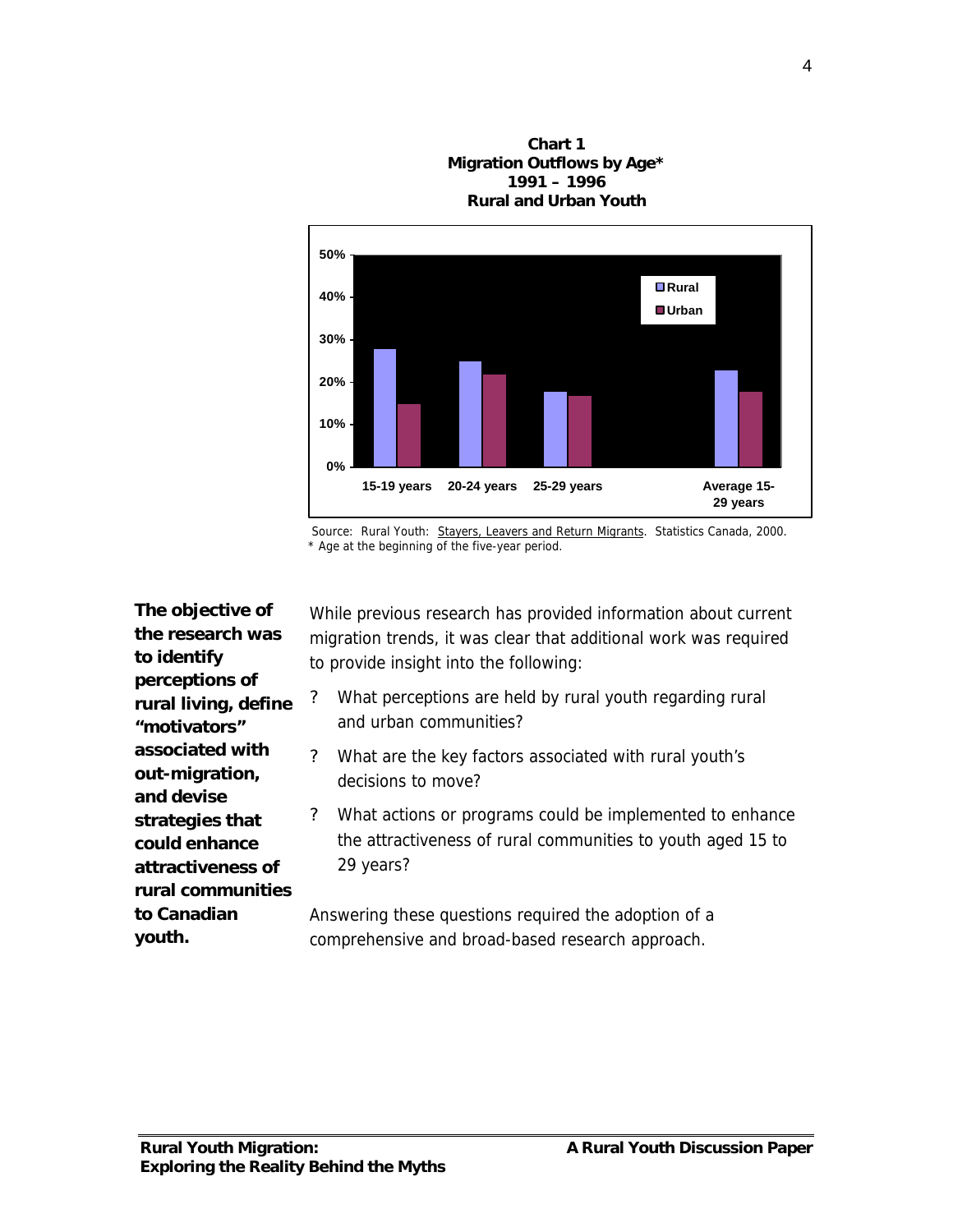## **KEY FINDINGS – AN OVERVIEW**

**The** *Discussion Paper* **was developed on the basis of extensive consultation with youth, community leaders, government agencies and other private and public sector organizations.**

The *Rural Youth Discussion Paper* was not developed in isolation: the key issues detailed in the *Discussion Paper* are based on a synthesis of a considerable volume of information, including:

- ? a review of previous research, studies and policies;
- ? an extensive telephone survey of 1,945 current and former rural youth;
- ? in-person, telephone and group interviews with more than 70 individuals associated with rural youth programs and services;
- ? focus groups in all regions across Canada with community leaders from rural areas, and current (youth currently living in rural communities) and former (youth who migrated to larger urban centres) rural youth; and,
- ? roundtable discussions of strategic options with former rural youth and community leaders.

A full listing of the youth sites visited and community consultation activities is contained in *Appendix A.*

Development of the *Discussion Paper* proceeded in three stages as follows:

- 1. The identification of youth perceptions (positive and negative) of rural communities.
- 2. The assessment of the elements, factors or conditions that would be required to either retain existing youth or encourage rural youth who had left to return to their community.
- 3. The identification of the activities, strategies or policies that could be implemented by government agencies, the private sector or other organizations to support the economic and social conditions conducive to increasing the desire of rural youth to remain in and/or return to rural communities.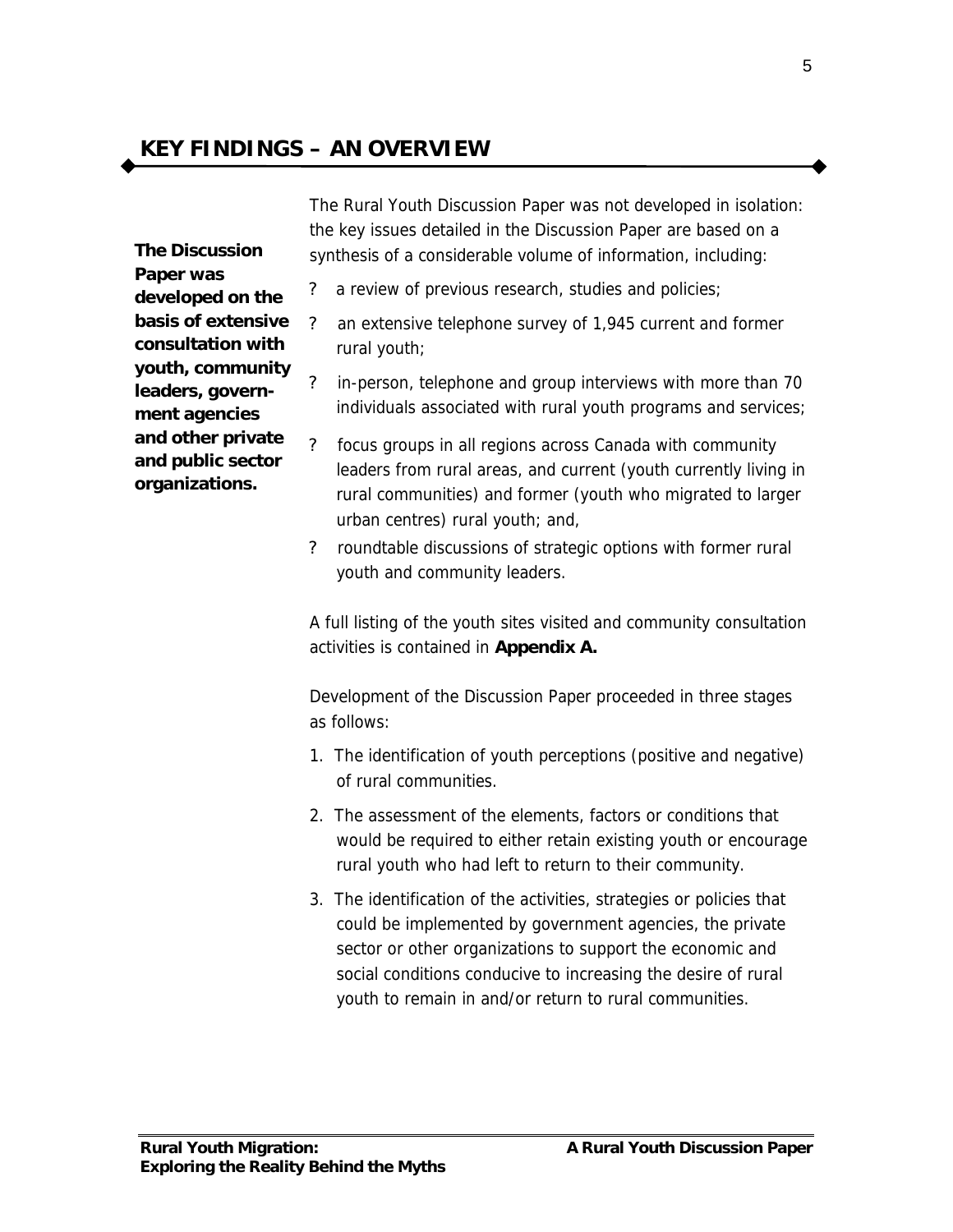The developed *Discussion Paper* incorporates five key elements:

- ? Who are Rural Youth?
- ? Youth Perceptions of Rural Living
- ? Future Plans of Rural Youth
- ? Community Views on Rural Youth Issues
- ? Strategies for Retaining/Attracting Youth to Rural Communities

A discussion of these key issues and accompanying Strategic options form the body of the *Rural Youth Discussion Paper*. It should be noted that the order in which the issues are presented is not meant to reflect their relative priority.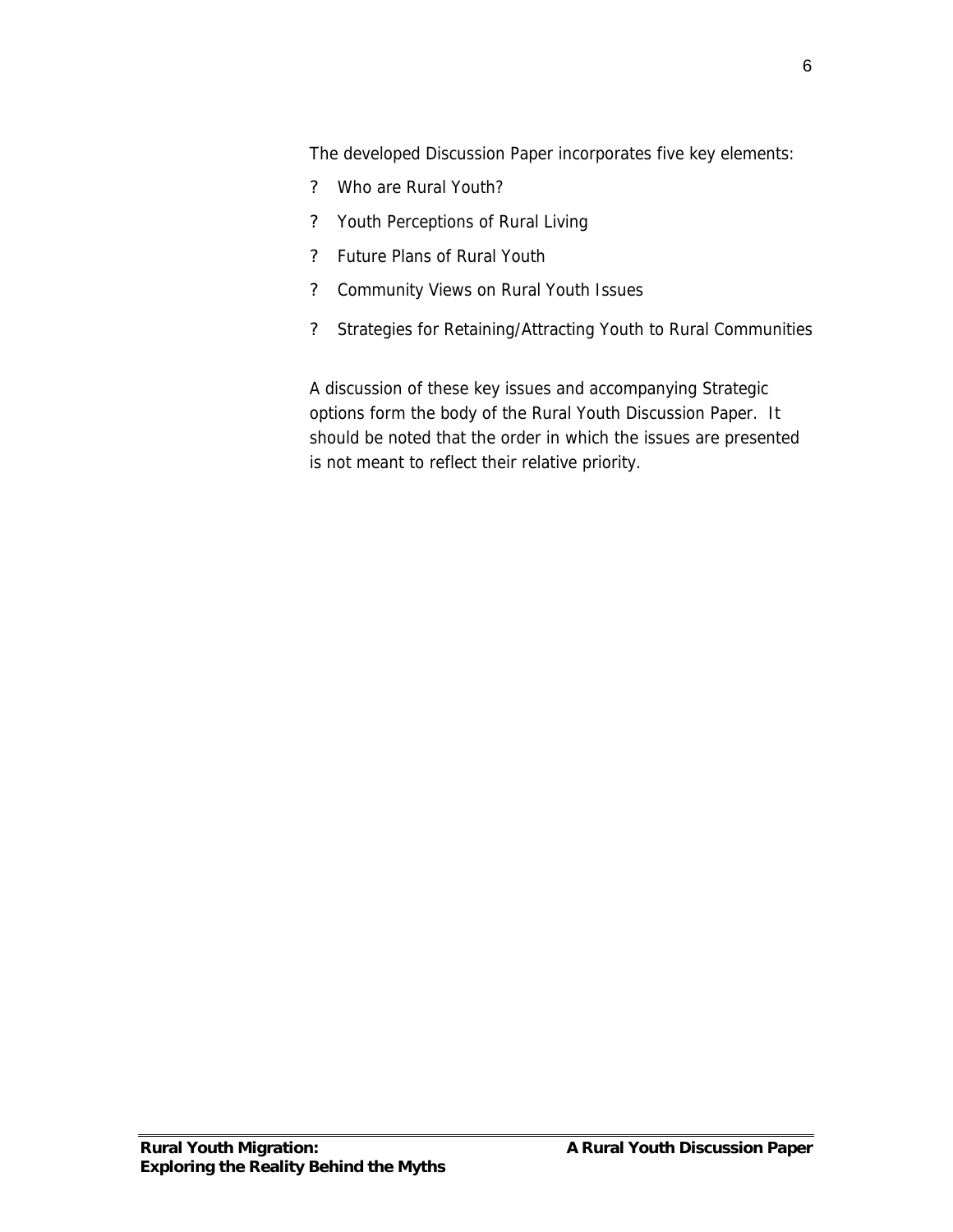For the purposes of this study, rural youth were defined as: "youth between 15 and 29 years of age who are living or have lived in a Canadian rural or small town community that has a population of less than 10,000 people."

**Rural youth included "leavers", "stayers", "in-migrants" and "returners".** Clearly, the broad definition of rural youth resulted in a considerable variation in youth surveyed. For example, of the 1,945 youth who participated in the telephone survey, 416 (21% of the sample) were rural youth "leavers" who had left their rural community and now resided in a larger centre. The survey also included a significant proportion of "stayers" (n=1,243; 64% of the sample) – those youth who had always resided in a rural community, as well as "in-migrants" ( $n=115$ ; 6% of the sample) – youth who moved from an urban community to their current rural community, and "returners" ( $n=171$ ; 9% of the sample) – rural youth who had moved to an urban centre and since returned to a rural community.

**There were considerable differences in the current status of rural youth depending on their age.**

Given the considerable age range, it was not surprising that the current status of youth varied by age group. As highlighted in Table 1, the current activity of rural youth varied on the basis of the age of the youth. While most youth who were less than 20 years of age were attending school, only a low proportion (11%) of youth aged 25 to 29 years were attending school on a full-time or part-time basis.

|                    | by Age Group       |             |           |           |         |  |
|--------------------|--------------------|-------------|-----------|-----------|---------|--|
| There were         | Characteristic/Age | $15-19$ yrs | 20-24 vrs | 25-29 vrs | Average |  |
| differences in the | Sample Size        | 854         | 584       | 507       | 1.945   |  |
| current activities | Employed           | 13%         | 49%       | 69%       | 38%     |  |
|                    | Attending school   | 40%         | 17%       | 5%        | 24%     |  |
| of youth on the    | Employed and       |             |           |           |         |  |
| basis of age.      | attending school   | 44%         | 19%       | 7%        | 27%     |  |
|                    | Not working/other  | 3%          | 15%       | 19%       | 11%     |  |

| Table 1                                       |
|-----------------------------------------------|
| Characteristics of Current/Former Rural Youth |
| by Age Group                                  |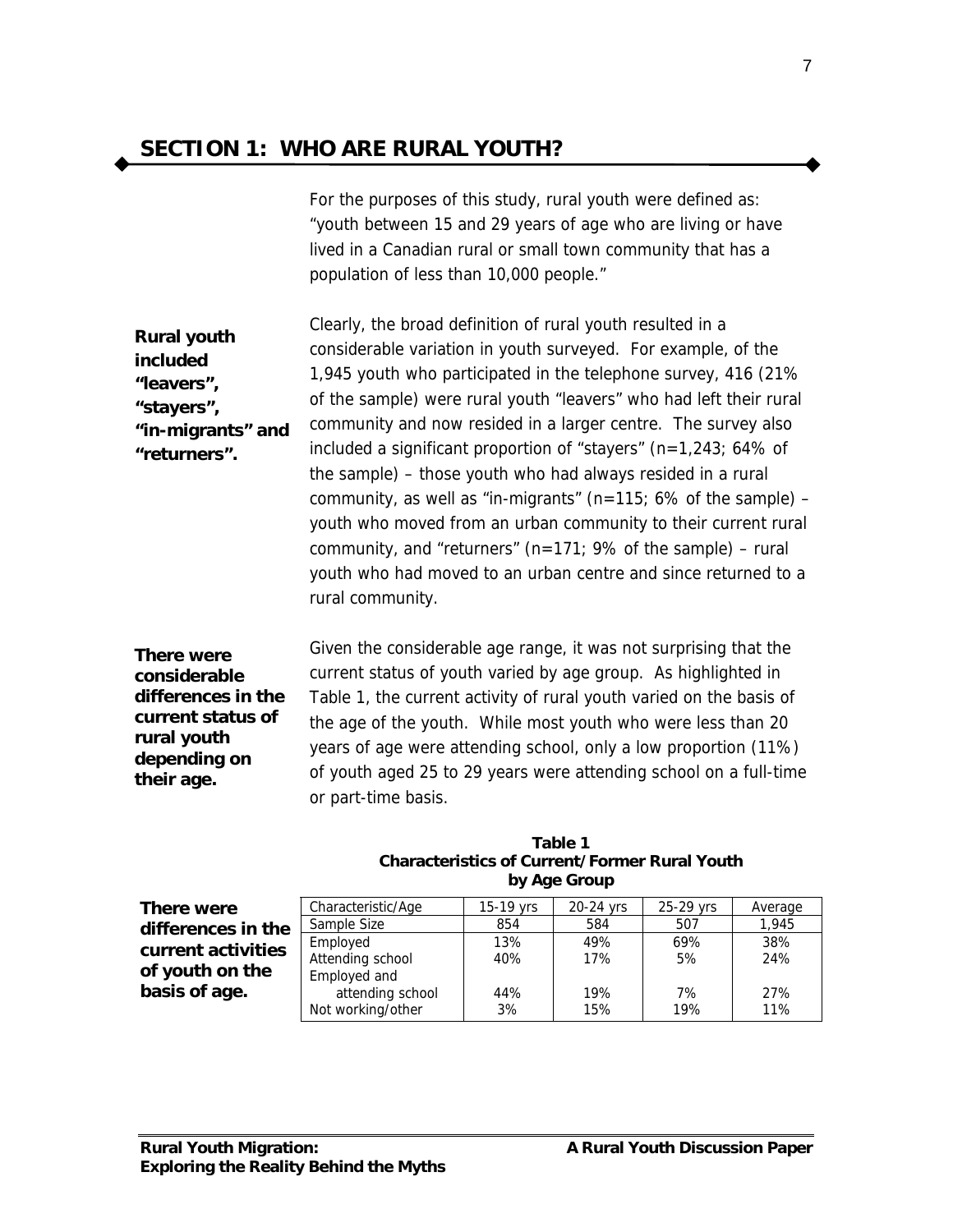**Youth in Western and Atlantic Canada tended to be more isolated than youth in Ontario and Quebec. Youth in Atlantic Canada and Quebec generally had lower incomes than those in Western Canada and Ontario.**

Of the rural youth surveyed, approximately equal numbers were surveyed from the four regions of Canada. A minimum of 440 completions were obtained for each region in Canada (Atlantic, Quebec, Ontario, Western Canada). It is interesting to note (data not shown) that among rural youth surveyed (excluding leavers), a much lower proportion of youth in Western (34%) or Atlantic Canada (54%) noted that they were in close proximity to a major centre than did youth residing in Ontario (61%) or Quebec (74%). As highlighted in Table 2, there were considerable differences in the educational attainment of rural youth across Canada.

| Table 2                                                   |
|-----------------------------------------------------------|
| Characteristics of Youth Residing in Rural Communities by |
| Region                                                    |
| (Youth aged 20 to 29 years)                               |

| Characteristic/Region                 | West | Ontario | Quebec | Atlantic | Average |
|---------------------------------------|------|---------|--------|----------|---------|
| Sample Size                           | 268  | 266     | 271    | 265      | 1,070   |
| Less than high school                 | 12%  | 4%      | 10%    | 8%       | 9%      |
| High school graduate                  | 33%  | 22%     | 16%    | 26%      | 24%     |
| Some PSE/trade cert.                  | 43%  | 52%     | 40%    | 46%      | 45%     |
| University degree                     | 12%  | 22%     | 24%    | 18%      | 19%     |
| Distance to major centre <sup>1</sup> |      |         |        |          |         |
| $<$ 1 hour                            | 33%  | 40%     | 39%    | 39%      | 38%     |
| 1 to 3 hours                          | 45%  | 20%     | 11%    | 28%      | 26%     |
| More than 3 hours <sup>2</sup>        | 8%   | 3%      | 2%     | 8%       | 5%      |
| Income Level                          |      |         |        |          |         |
| $<$ \$20,000                          | 48%  | 48%     | 65%    | 60%      | 55%     |
| $>$ \$35,000                          | 23%  | 25%     | 11%    | 11%      | 18%     |

 $1$ <sup>1</sup> major centre is an urban community with a population of 10,000 or more

<sup>1</sup> excludes leavers (rural youth currently residing in an urban centre)

 $2$  includes other (e.g., can only reach a major centre by boat or plane)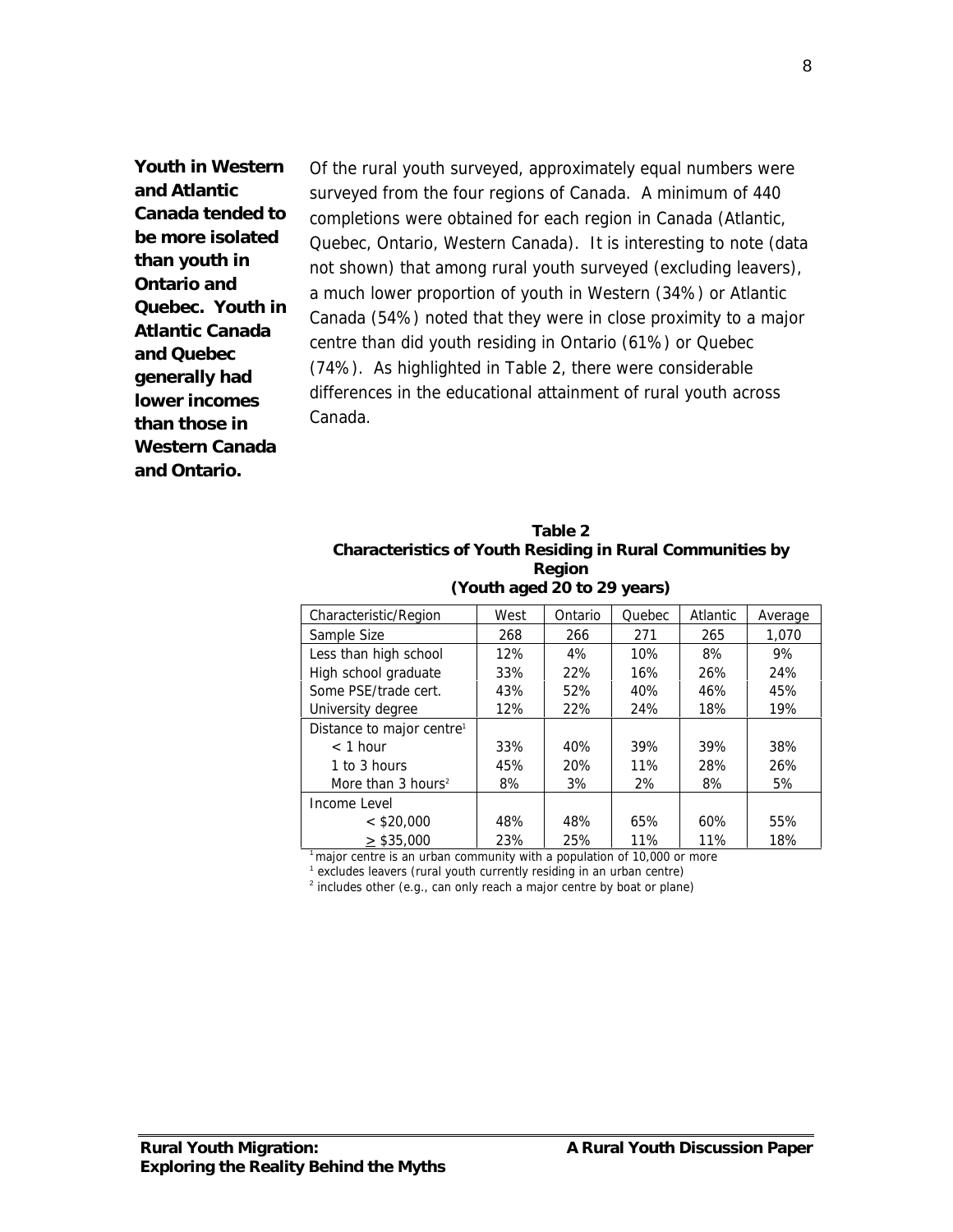## **SECTION 2: YOUTH PERCEPTIONS OF RURAL LIVING**

*"I would prefer to raise my kids in a small town, but if it would involve a really long commute every day, it wouldn't work. The job I want to do is only available in a really big city."*

*Western Canada Rural Youth Focus Group Participant*

#### *"This place may not have everything a large city has, but it's clean and people are friendly***."**

*Atlantic Canada Rural Youth Focus Group Participant*

*"Where you live depends on the stage of life you're at. In your 20's, you want the city; in your 30's with small kids, the country starts looking really good because of the safe environment and the support."*

A key element of the *Discussion Paper* was to gain a more comprehensive understanding of the perceptions rural youth had of their local rural community, a larger centre located nearby and a major Canadian city such as Toronto, Montreal, or Vancouver. Analysis of these perceptions provides an important insight as to what rural youth consider to be the strengths and weaknesses of their local community.

To gain a better appreciation of rural youth's assessment of their rural community, several questions were included in both the telephone surveys and focus groups to elicit opinions about the strengths and weaknesses of their community.

As highlighted in Chart 2, a large majority of current and former rural youth contacted for the telephone survey identified a safe environment (cited by 85% of rural youth), a good place to raise a family (85%) and clean environment (83%) as positive attributes of their rural community. In contrast, a much lower proportion of rural youth thought that their rural community afforded an opportunity to make a good living (cited by only 23%) or to pursue post-secondary education (19%).

Analysis of the focus group results provided additional insights into the relative strengths and weaknesses of rural communities, medium-sized cities and large cities as viewed by rural youth. As part of the focus group exercise, participants were asked to describe each of the three different sized communities in terms of a Simpsons' cartoon character. For example, residents of Wakaw were asked to choose a Simpsons' character that represented Wakaw, another character to represent Saskatoon and another to represent Vancouver. The findings suggest that youth have very different perceptions of rural and urban living.

*Atlantic Canada Community Leader Focus Group Participant*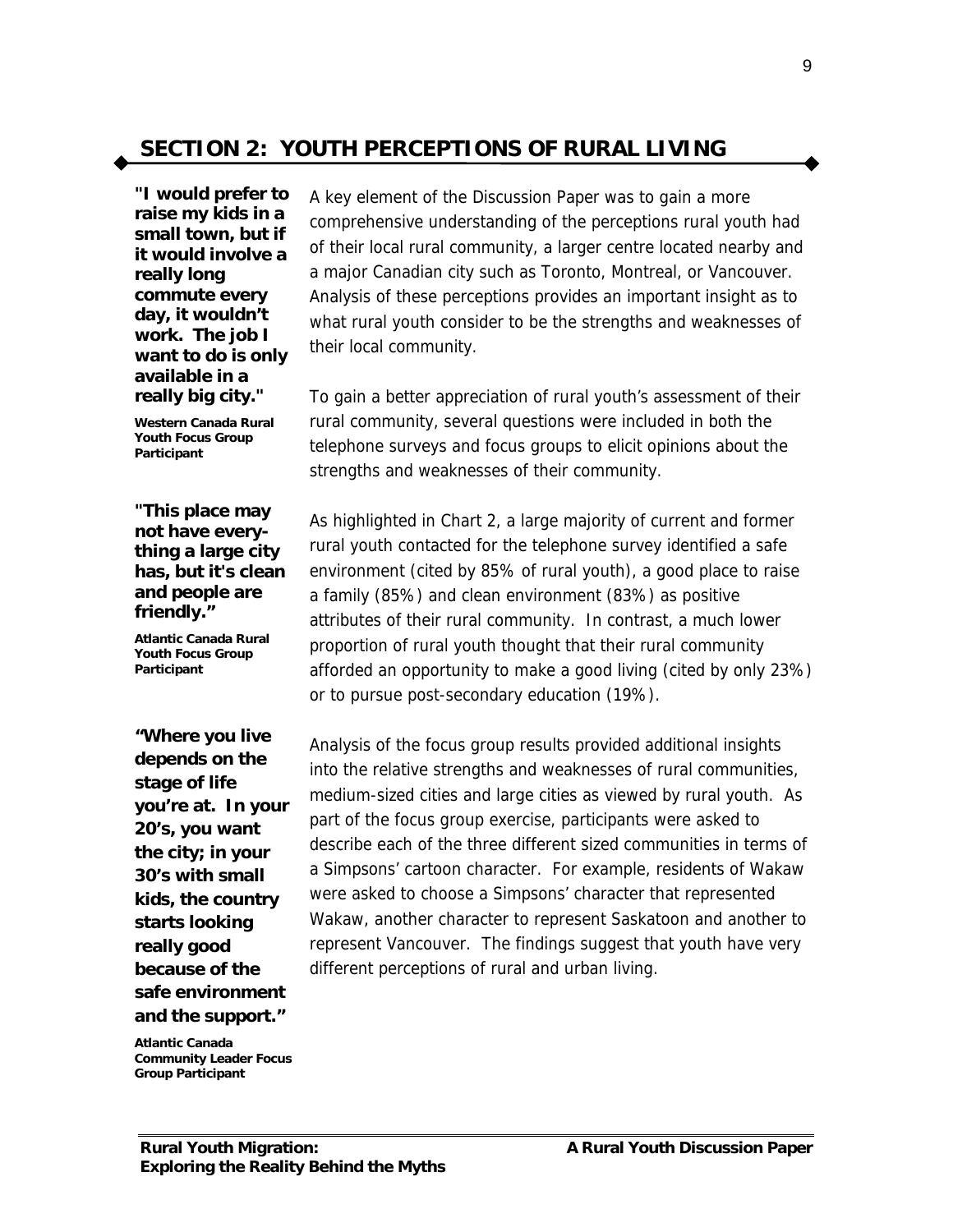

**Chart 2 Perceptions of Respondent's Rural Community: Four Top and Bottom Issues**

## **Their Rural Community**

In general, many youth equated their community with Homer or Bart. The rationale for selection of such characters follows:

|                                |                | Homer                                                                                      |
|--------------------------------|----------------|--------------------------------------------------------------------------------------------|
| " this place is                |                |                                                                                            |
| like Homer, he                 | $\overline{?}$ | lack of initiative; slack-jawed yokel                                                      |
| doesn't do much,<br>and has no | ?              | knows little of the outside world                                                          |
| interest in<br>improving       |                | cultural "dryness" (knows little beyond the television, minimal<br>interest in arts, etc.) |
| himself"                       | $\mathcal{P}$  | focus is on current issues/problems - has limited long-term                                |
| <b>Quebec Rural Youth</b>      |                | perspective                                                                                |

*Quebec Rural Youth Focus Group Participant*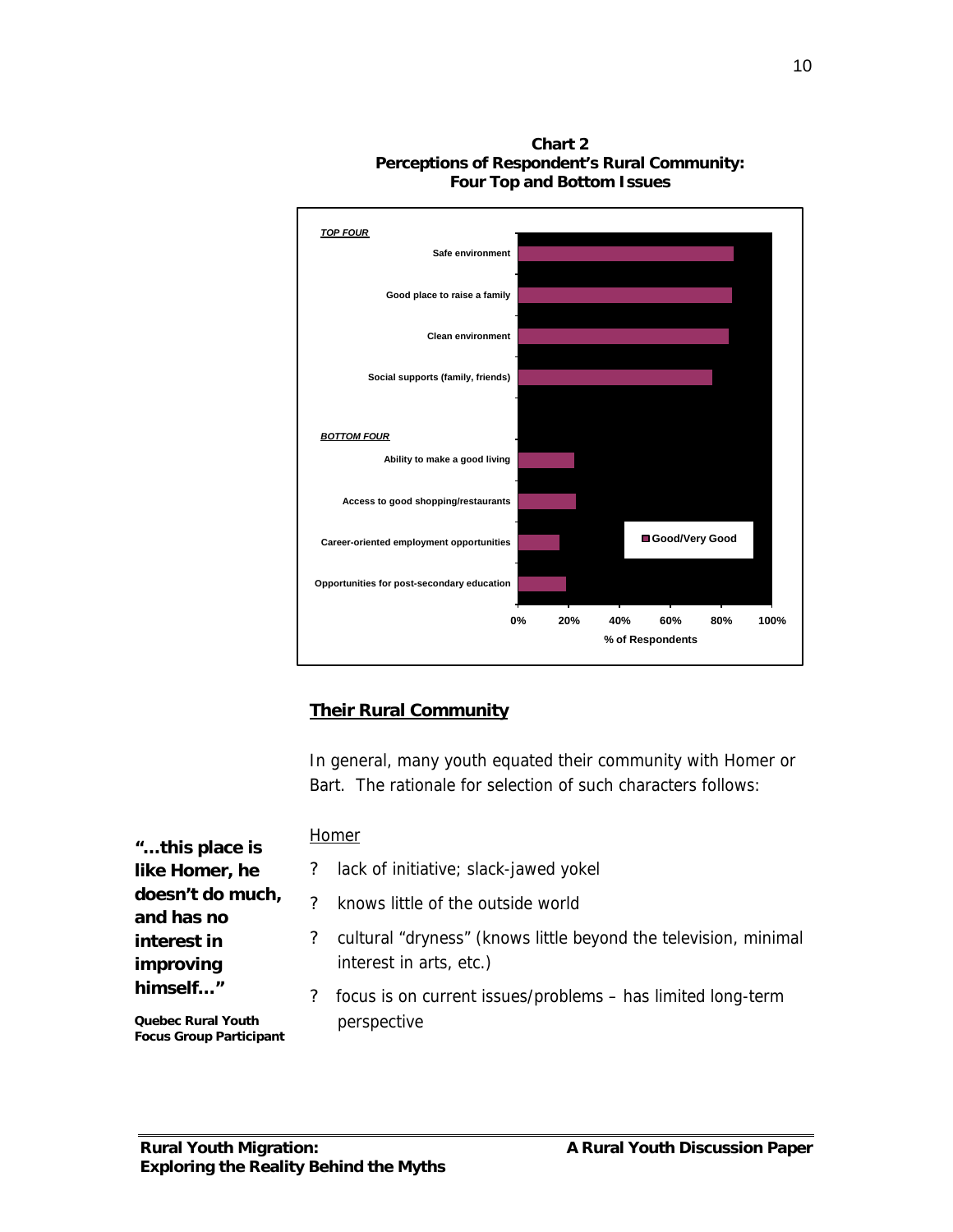#### Bart

*"… Bart: naughty, loud-mouthed and smartalecky."*

? a smart-aleck ? little concern about education or career ? "misdirected energies"

? involved in petty crimes/truancy

*Northwest Territories Rural Youth Focus Group Participant*

> It is interesting to note that many youth identify petty crime as a problem in their community – often, this was attributed to "lack of social opportunities" or "nothing to do on a Saturday night". While these youth believe their community is safe, it is not necessarily crime-free.

## **Mid-Sized Urban Centre**

In general, rural youth do not always have a positive image of their nearest urban or regional centre. Often, youth view these centres as a social opportunity, not as a cultural or educational centre. These cities are often viewed as a place to go for a party (e.g., for drinking), or the weekend, or for shopping. The cities are also seen as something that is bigger than their own town, but not overwhelmingly so.

| " picture the<br>town as Moe's:                              | Moe                      |                                                   |  |  |
|--------------------------------------------------------------|--------------------------|---------------------------------------------------|--|--|
| lots of bars and                                             | ?                        | operating a bar, drinking establishments          |  |  |
| little arts &<br>culture."                                   | ?                        | pursuit of profit                                 |  |  |
| <b>Ontario Rural Youth</b><br><b>Focus Group Participant</b> | ?                        | the bar as a social centre                        |  |  |
|                                                              | <u>Marge</u>             |                                                   |  |  |
| "She's half city,                                            | ?                        | comfortable                                       |  |  |
| half small town;<br>she's reassuring."                       | $\overline{\mathcal{L}}$ | mid-size, not too overwhelming                    |  |  |
| <b>Quebec Rural Youth</b>                                    | ?                        | provides some opportunities                       |  |  |
| <b>Focus Group Participant</b>                               |                          | Large Urban Centre (Toronto, Montreal, Vancouver) |  |  |

Most youth felt that large cities had both positive and negative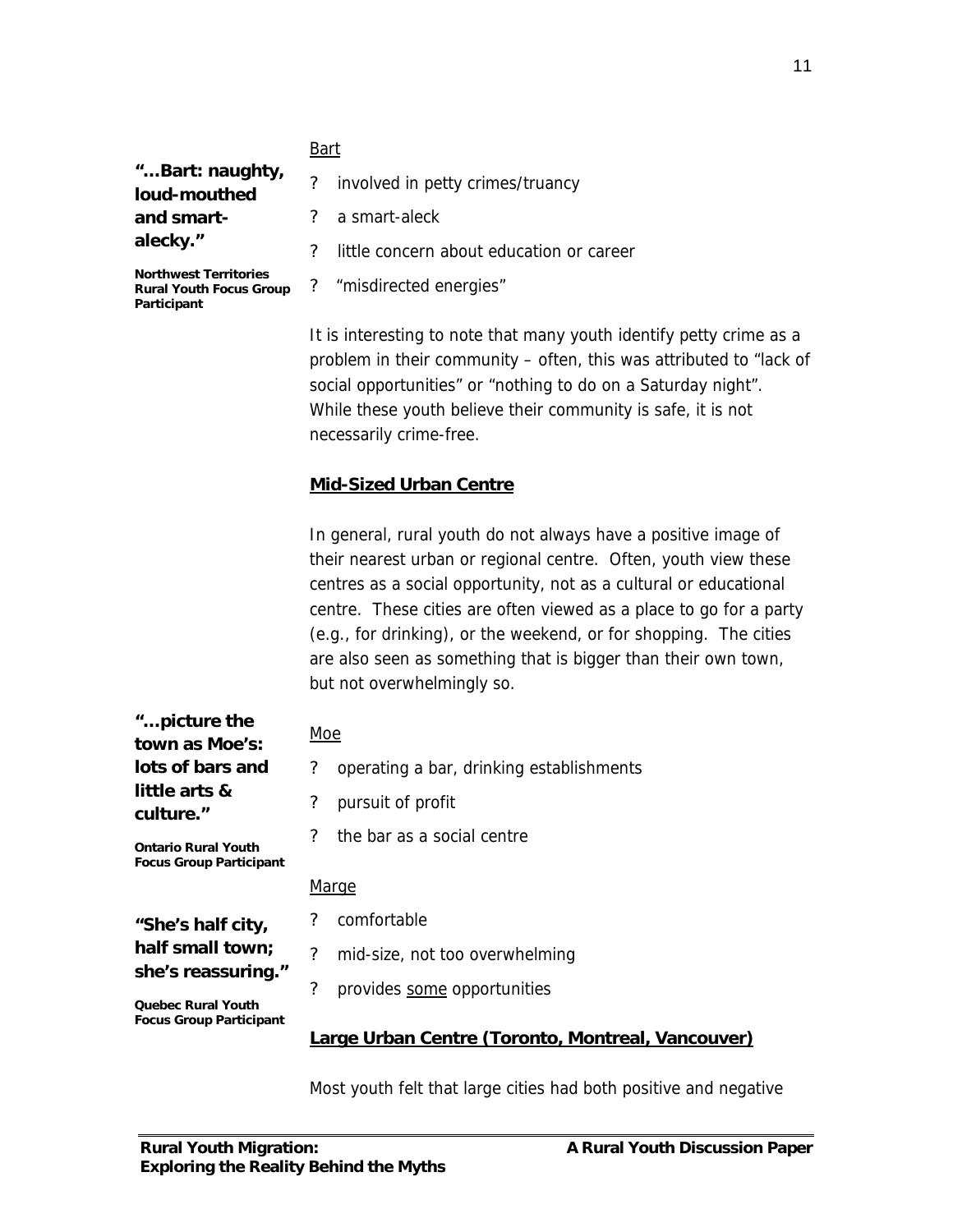characteristics. For example, selection of Lisa was often associated with the desire and/or ability to pursue academic/career goals, an opportunity to be better than one's parents, and an appreciation of the arts. Rural youth also associated big cities with the character of Mr. Burns (greed, cold and uncaring, control over all elements but also powerful and wealthy).

| " she's a little<br>more sophis-                             | Lisa                                                                                                                                 |  |  |  |  |
|--------------------------------------------------------------|--------------------------------------------------------------------------------------------------------------------------------------|--|--|--|--|
| ticated and seems                                            | $\overline{\mathcal{L}}$<br>ambitious, energetic, intelligent                                                                        |  |  |  |  |
| to be ready to<br>explore the                                | $\overline{\mathcal{C}}$<br>opportunities to improve                                                                                 |  |  |  |  |
| world"                                                       | $\overline{\mathcal{L}}$<br>appreciation of the arts, very cultured and talented                                                     |  |  |  |  |
| <b>Ontario Rural Youth</b><br><b>Focus Group Participant</b> | Mr. Burns                                                                                                                            |  |  |  |  |
|                                                              | $\overline{\mathcal{L}}$<br>greed and selfishness                                                                                    |  |  |  |  |
| "Rich and<br>powerful, many                                  | ?<br>control over society                                                                                                            |  |  |  |  |
| people depend on                                             | $\boldsymbol{?}$<br>power and wealth                                                                                                 |  |  |  |  |
| him. He is the<br>economic heart of                          | $\gamma$<br>not caring about other people                                                                                            |  |  |  |  |
| the area."                                                   | These perceptions of youth offer an important insight into the                                                                       |  |  |  |  |
| Quebec Rural Youth<br><b>Focus Group Participant</b>         | relative attractiveness of rural communities. While rural                                                                            |  |  |  |  |
|                                                              | communities were seen as straightforward and basic, they were                                                                        |  |  |  |  |
|                                                              | also viewed as somewhat stifling and boring. Many youth felt that                                                                    |  |  |  |  |
|                                                              | to succeed, it would be necessary to move to a larger centre.                                                                        |  |  |  |  |
|                                                              | Major centres of Toronto, Vancouver or Montreal were viewed as                                                                       |  |  |  |  |
| " if you want to                                             | more attractive than closer, regional centres.                                                                                       |  |  |  |  |
| make something                                               |                                                                                                                                      |  |  |  |  |
| of yourself you<br>have to leave this                        | In addition to the focus group research, information gleaned from                                                                    |  |  |  |  |
| community"                                                   | the telephone survey of current and former rural youth                                                                               |  |  |  |  |
| Western Canada Rural                                         | underscores the considerable differences in the relative                                                                             |  |  |  |  |
| <b>Youth Focus Group</b><br>Participant                      | attractiveness of rural and urban communities. As highlighted in<br>Chart 3, while rural communities were perceived as providing for |  |  |  |  |
|                                                              | better personal safety and a better place to raise a family, rural                                                                   |  |  |  |  |

youth strongly felt that urban communities provided considerably

more post-secondary education opportunities, career

opportunities and better access to sports/recreation events.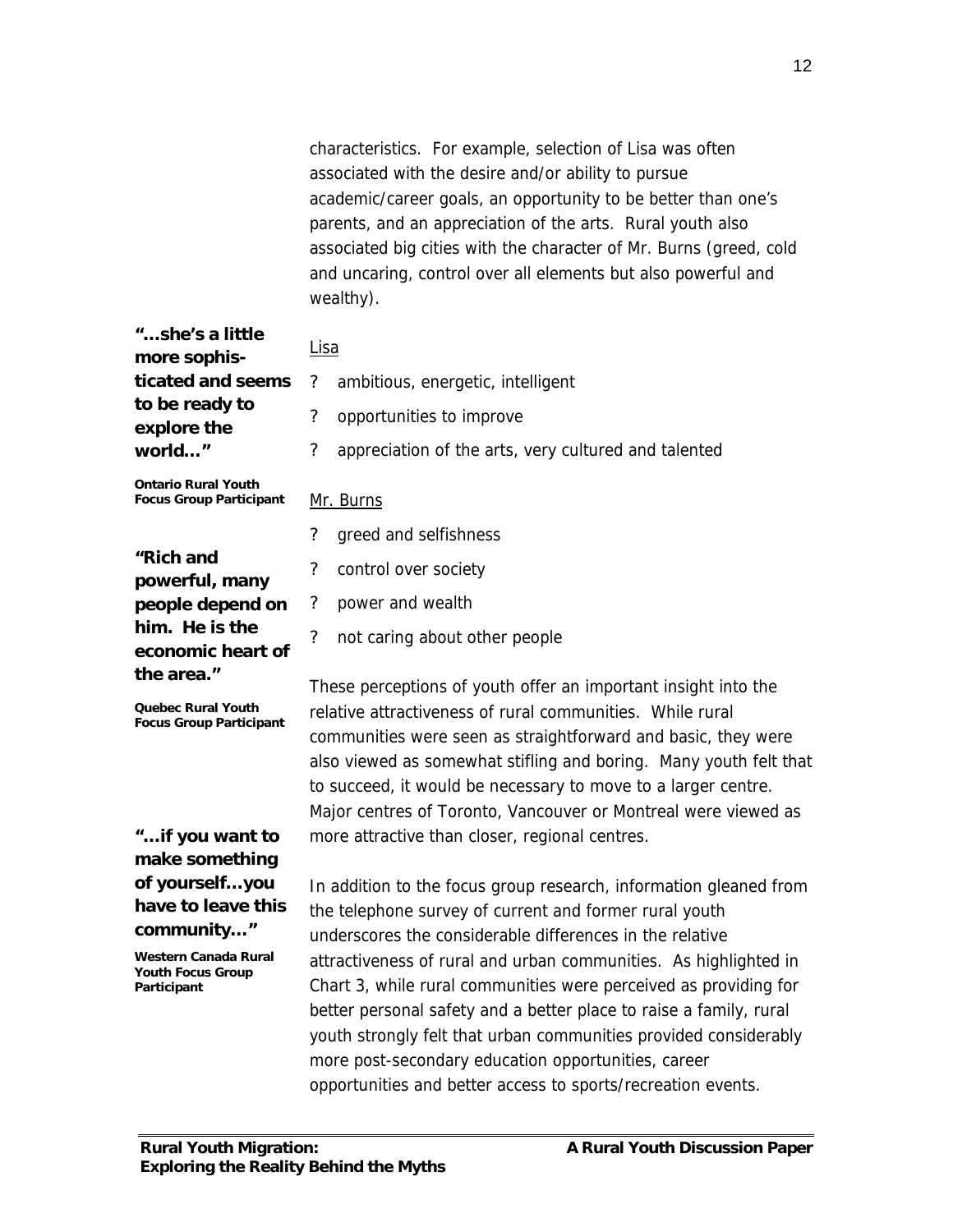



#### **Youth Perceptions of Rural Living: Summary**

*"… this is a great place to raise a family… except most of us are not thinking about raising a family right now… we want to get an education and start our careers… "*

*Western Canada Rural Youth Focus Group Participant*

Highlighted below are the key observations regarding rural youth perceptions of rural communities.

- ? By and large, rural youth feel that while rural communities have several attractive elements (e.g., low crime, affordable housing, good place to raise a family), these "attractive elements" are not necessarily important elements for youth – especially those individuals less than 25 years old. In this context, rural communities are good places to return to, but offer only limited opportunities for youth who are looking forward to a post-secondary education or a career.
- ? While many rural youth noted that they would like to return to a rural community sometime in the future, most indicated that small towns lacked employment opportunities, especially those relevant to the post-secondary education they hoped to complete.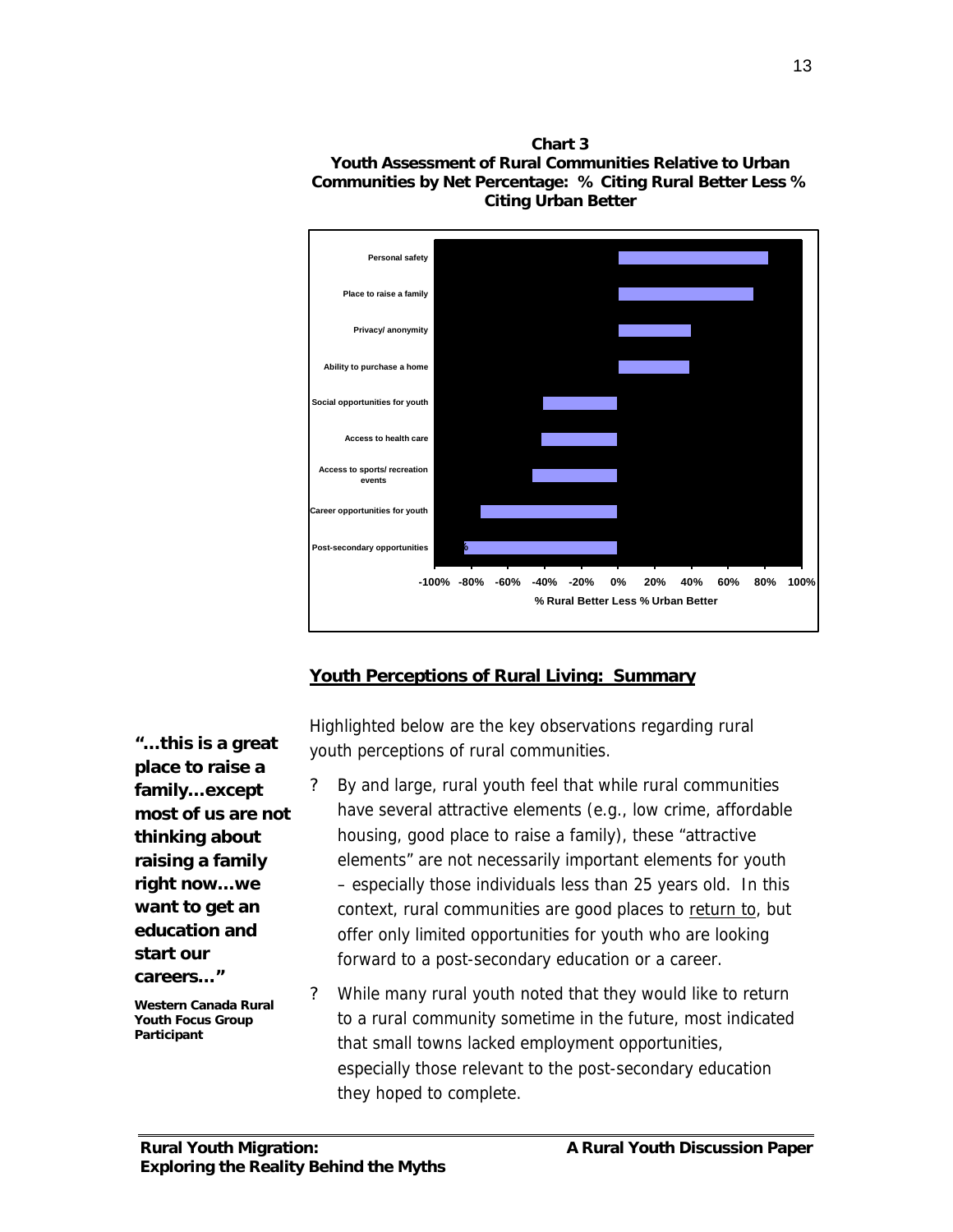*"The safety is so easy to get wrapped up in. It's okay for a while, but eventually you've got to see the other things out there … there's more jive in the city"*

*Atlantic Canada Youth Focus Group Participant* ? Rural youth do not generally have any trepidation about moving to a large city. While large urban centres were viewed as being less safe, many youth equated relocation to a larger centre as a sign of success. Large centres tend to have both practical elements (i.e., post-secondary education, career opportunities) and social elements (i.e., prestige, having done something with one's life) that are attractive to youth.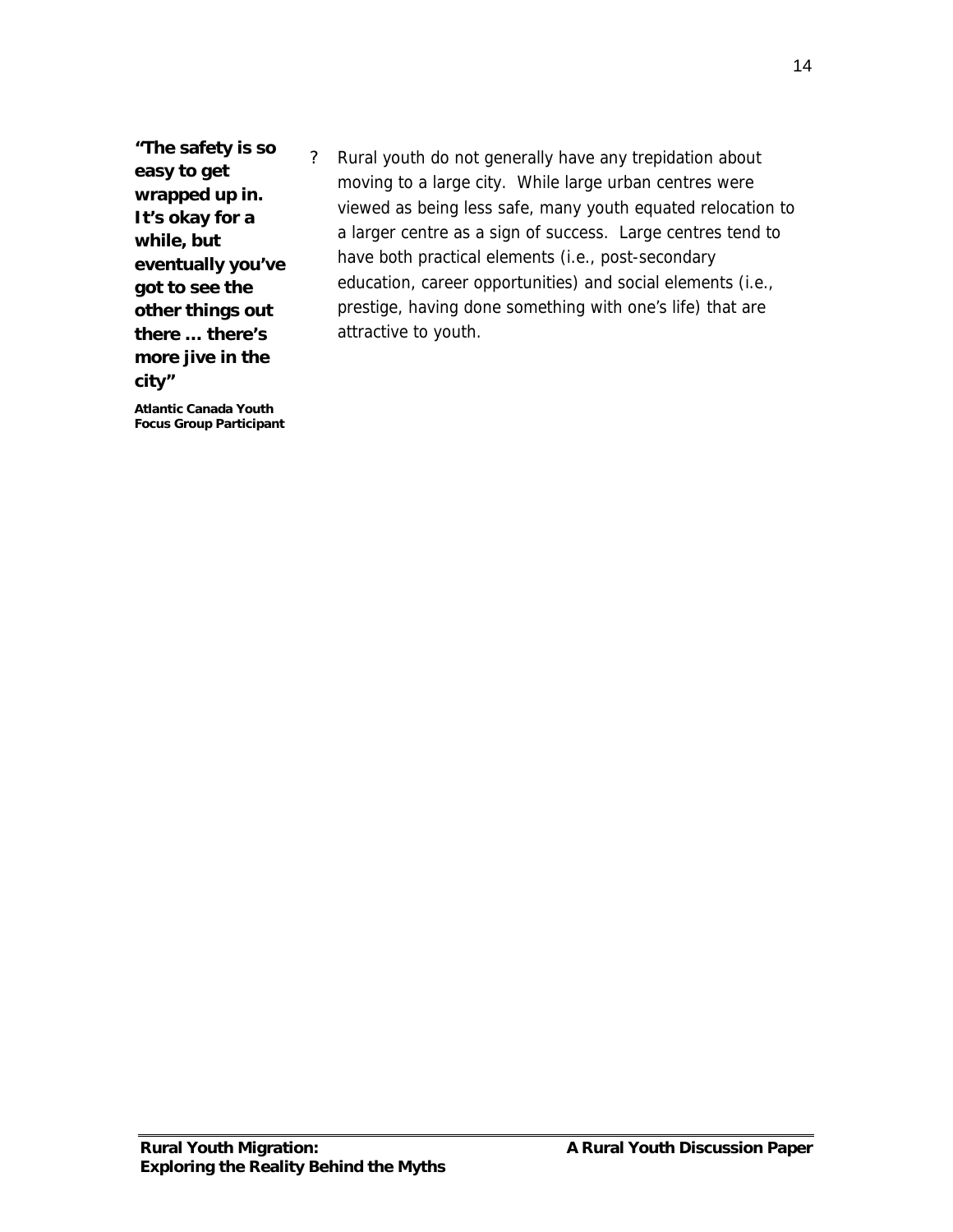**SECTION 3: FUTURE PLANS OF RURAL YOUTH**

*"I'm going to go to university in a large city and I think I might stay in the city. I like to meet new people and I just like doing new things. There are more options in the city for jobs that are careers."*

As indicated by Statistics Canada, over the past ten years youth populations have declined in rural communities, and this trend is expected to continue. However, it is important to gauge the extent of future rural out-migration by examining the expectations of rural youth.

More than one-half of all the youth who completed the telephone survey stated that they intend to live in an urban community in the future. However, Chart 4 indicates that youth mobility plans appear to be age-dependent, as significantly more youth aged 15- 19 years plan to reside in an urban centre than do those in other age categories (20 to 24 years or 25 to 29 years old).

*Western Canada Rural Youth Focus Group Participant*



**Chart 4 Future Plans of Rural Youth Surveyed by Age**

Note: n=854 for 15-19 years old; n=584 for 20-24 years old; n=507 for 25-29 years old Totals will not add to 100% due to "don't know" responses.

Focus group research further supports these findings, as more than one-half of the youth in each group indicated that they intend to relocate to an urban centre in the future. Again, this was particularly prevalent among the 15 to 19 year olds. Many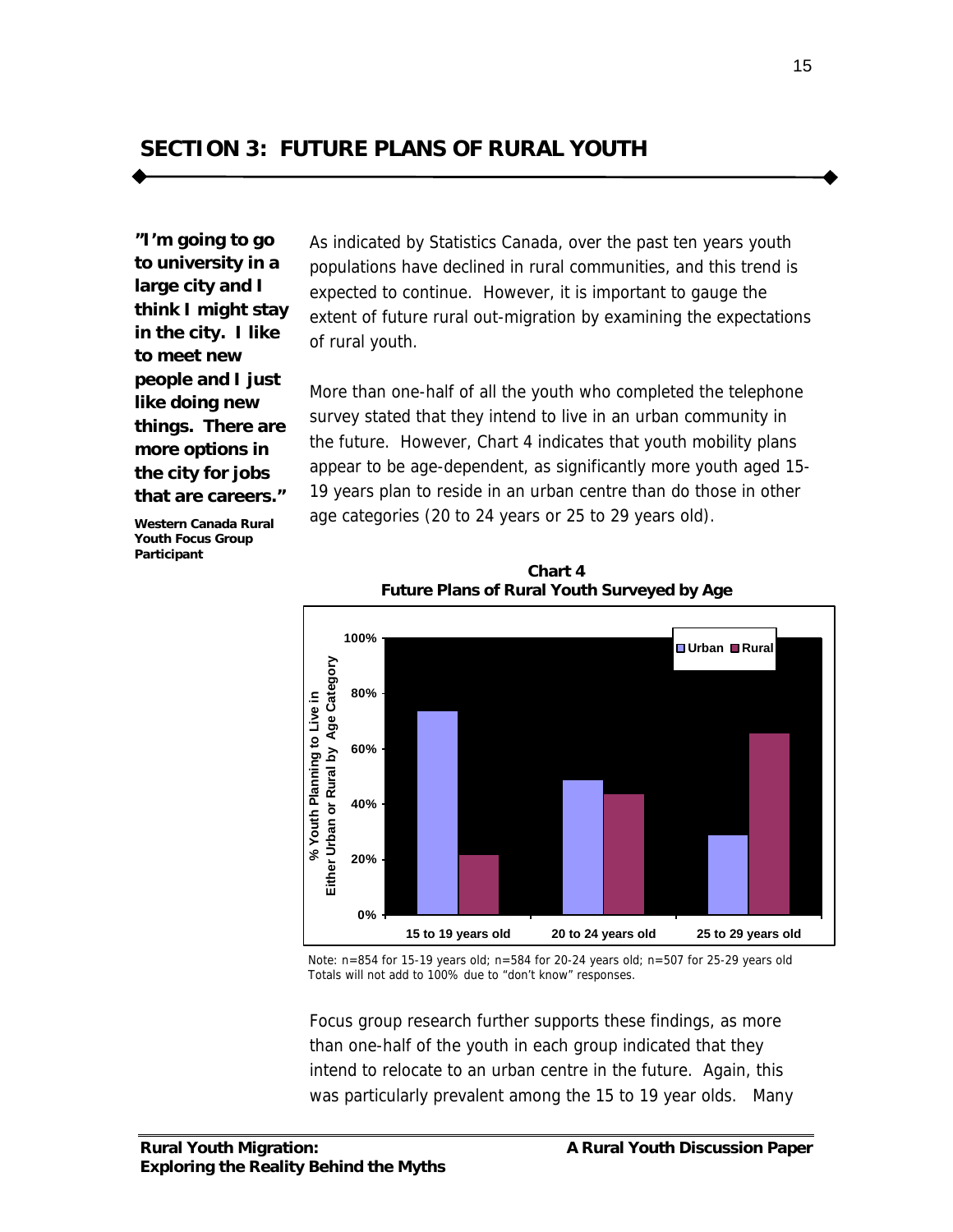*"Many young people do not have any roots when they're 15 to 19 years old. If they move to the city and like it, or if they meet someone in the city, then they suddenly have roots in the city and you'll never get them back."*

*Atlantic Canada Community Leader Focus Group Participant*

youth would like to return to their rural communities but it is dependent on whether they can get suitable employment.

To develop strategies that attract and keep youth in rural communities, reasons youth move to urban centres must be closely examined. According to survey results, rural youth who currently live (leavers) or have lived in urban communities (returners) relocated to large centres to pursue post-secondary education, find employment, or accompany family. For some, the move is intended to be temporary, while others plan to remain in an urban environment.

**100% Returners** of Youth Returners\* and Leavers\*\* **% of Youth Returners\* and Leavers\*\* Leavers80% 64% 60% 46% 44% 40% 35% 18% 20% 14% 12% 9% 7% 5% 0% Education Employment Family-To Get Away Access to Related Amenities Top Reasons for Moving to Urban Centre**

**Chart 5 Reasons for Moving to Urban Centres Cited by Rural Youth**

Note: Percentages may add up to more than 100% due to multiple response.

\*Returners are youth who lived in a rural community, moved to an urban centre and then returned to a rural community.

\*\*Leavers are youth who have migrated to an urban centre where they currently reside.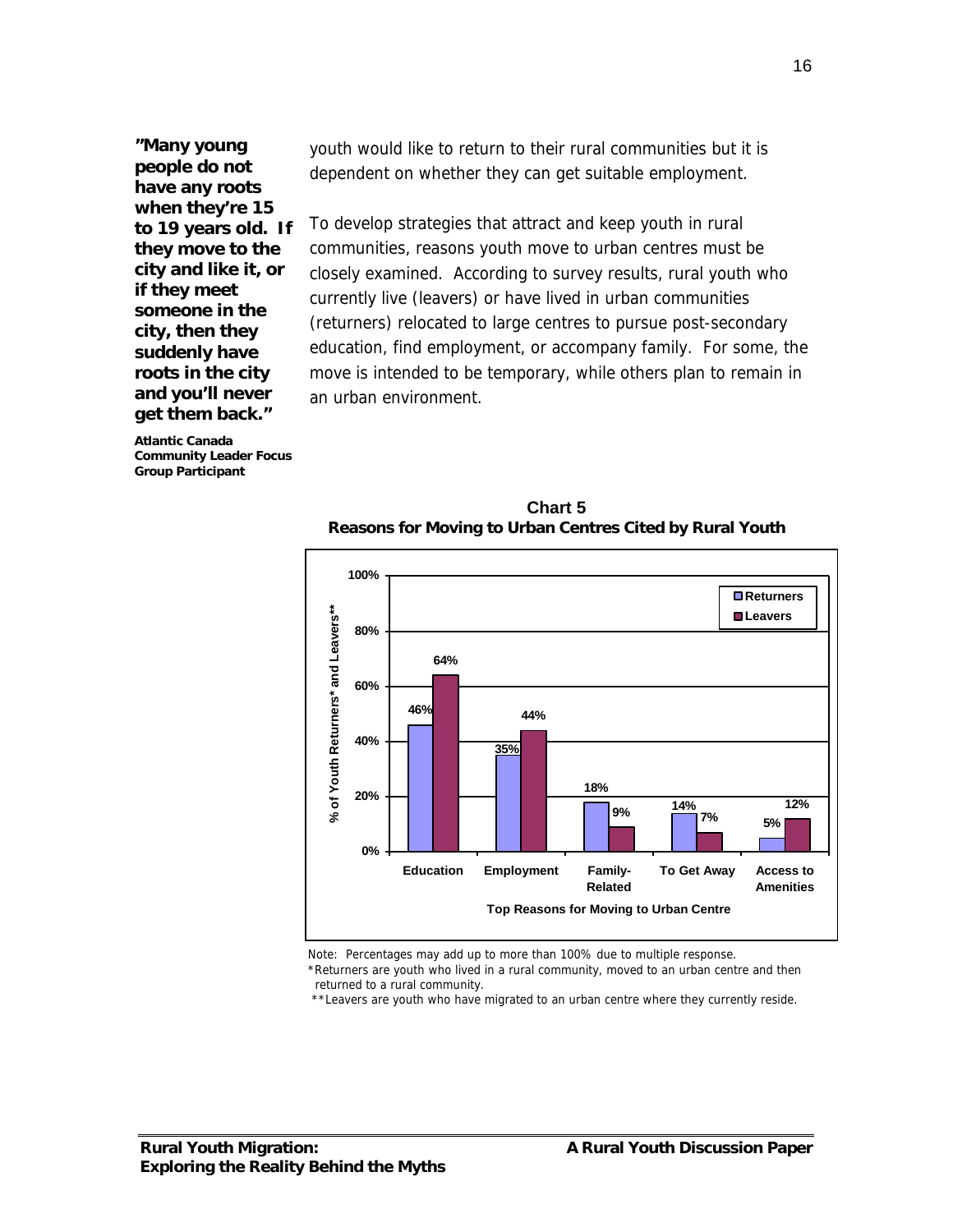*"My husband has a job here, so we are not planning to move. Sure there would be more opportunities for my kids in the city, but I have concerns about safety and finding trustworthy child care in the city and that far outweighs the good things that are there."*

*Atlantic Canada Rural Youth Focus Group Participant*

*"The attitude of peers and parents is one of the reasons youth leave. When they hear things like 'this place sucks' and 'there's nothing for you here,' of course they're going to leave."*

*Western Canada Community Leader Focus Group Participant*

Equally important as the reasons for moving away from rural areas are the reasons that youth are attracted to rural communities. A large number of youth move to rural communities because their families move to the area or because they want to be closer to family who reside in the community. Employment also draws youth to rural areas, while other youth move to enjoy a better lifestyle and/or to escape the pressures of urban life.

A youth's decision either to remain in or leave a rural community can be influenced by parents, friends, peers, teachers and siblings.

#### **Future Plans of Rural Youth: Summary**

The following provides an overview of the intent of youth and the influences on those plans.

- ? A large number of rural youth, particularly those aged 15 to 19, are planning to live in urban centres.
- ? Youth move to urban centres to obtain post-secondary education and to find employment.
- ? Youth move to rural communities for family-related reasons and for employment.
- ? Parents, friends, teachers and relatives are the individuals who most often influence youth in their decision to remain in, or relocate from, their communities.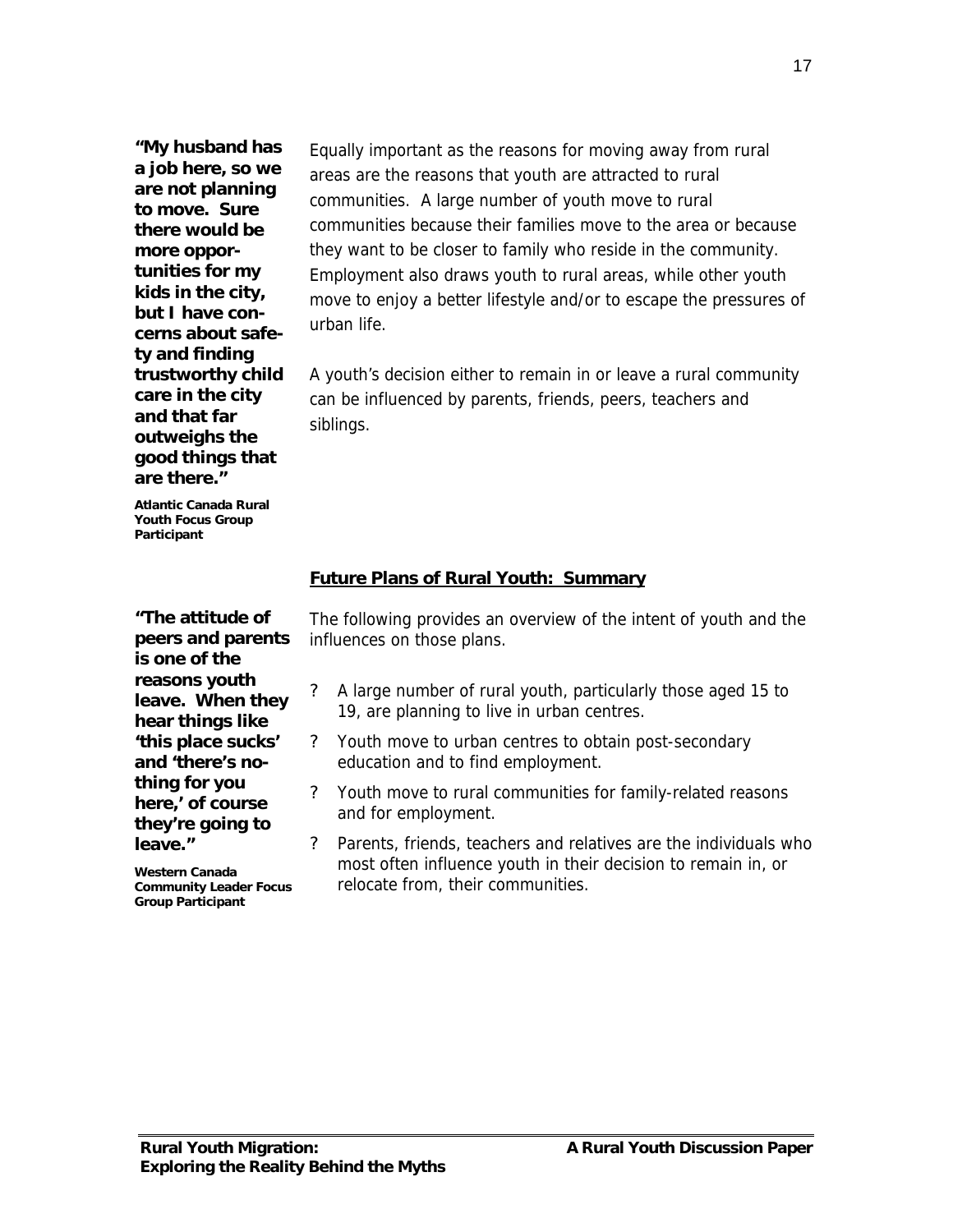# **SECTION 4: COMMUNITY VIEWS ON RURAL YOUTH ISSUES**

*"Older folks really don't care about youth. As long as we don't disturb them, all they want is to maintain things the way they are."*

*Quebec Community Leader Focus Group Participant*

#### *"[Rural youth migration] is not an issue for our town."*

*Atlantic Canada Community Leader Focus Group Participant*

*"I'm not so sure I'm into getting more youth here… I'd want productive youth."*

*Western Canada Community Leader* Of the six case study sites visited, only two had strategies in place for retaining or attracting youth.

A number of community leaders stated that youth leaving the rural communities was a positive event, perhaps inevitable but arguably necessary. Community leaders seemed to feel that rural youth need to leave their community to gain new experiences and broaden their horizons. If a youth wishes to pursue postsecondary education, then in most cases leaving the small town is the only way to accomplish that. Often, parents actively push their children "out of the nest," citing the lack of opportunities in the small town and its insular nature as reasons why youth should leave. Leaving in order to broaden horizons was, therefore, viewed positively by many community leaders.

Some community leaders felt that youth retention/attraction was not particularly important. In one case, the town's mayor stated that the challenge was not retaining youth but retaining seniors, and that the town's strategies for increasing the population have been focused on the latter age group. In still another town, the mayor was concerned about the infrastructure that would be necessary to support an increased number of youth. The town would have to consider the costs involved in "having more youth around" and to consider what that age group can give back to the community. In another town, one of the community leaders questioned the wisdom of even trying to maintain the small towns of Canada, as they require a great deal of expensive infrastructure (on a per capita basis).

While these views reflect the majority of the input from community leaders, some members of that group expressed concern that youth were leaving the community. Notwithstanding a view that youth must gain post-secondary education (and leave to achieve this), these leaders foresaw significant problems in the long-term if their community was unable to ensure the retention of some of the young adults not continuing on to post-secondary education or the repatriation of a portion of the graduates. They described the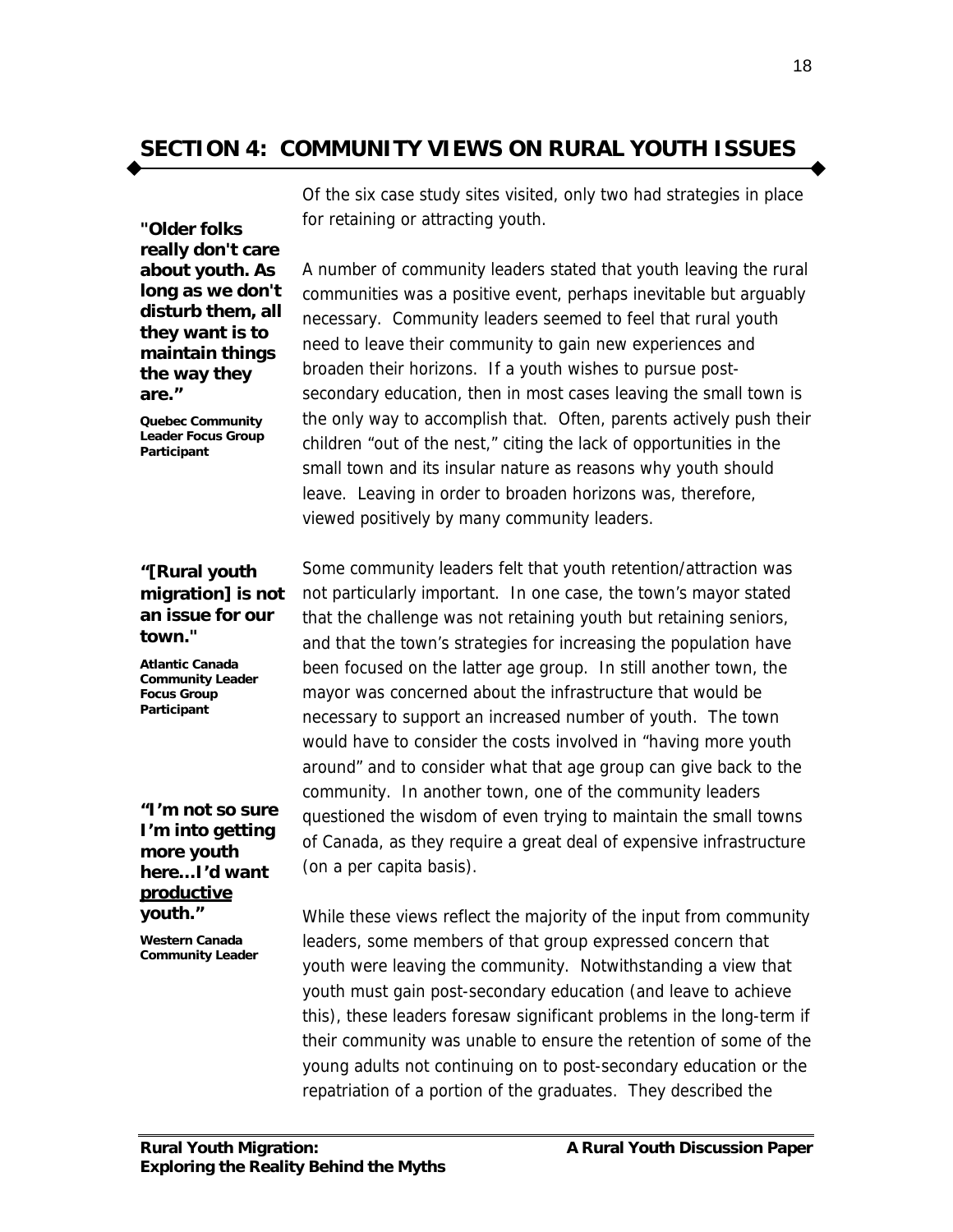*"As long as you're 10 and under, you're cute and everybody loves you. From the time you're 10 until you're 20, nobody wants to see you. Younger youth are seen as trouble."*

*Atlantic Canada Rural Youth Focus Group Participant*

*"Even if I saw a youth stand up and say something [at a Council meeting], I couldn't take it seriously because society doesn't take youth seriously."*

*Atlantic Canada Rural Youth Focus Group Participant*

vicious circle initiated by the loss of dynamic youngsters gone to pursue higher education, leaving the town with less energy which then drives more young people to leave and so on.

The concern about "what that age group can give back to the community" was also reflected in comments by some community leaders regarding the kind of youth they would want living in their towns. They wished to see more "good" youth; that is youth with an education, ambition, drive and a good work ethic. Related to such concerns is the perception that youth who return to small towns are those who could not make it in the big city. One community leader stated that the perception of "returning equaling failure" should be actively combated.

Consistent with the above is the perception youth have of being "disconnected" from the community – particularly if their community is characterized by a high proportion of seniors or older adults. A number of youth focus group participants stated that they were made to feel unwanted in their rural communities. They felt that they were viewed solely as potential troublemakers and were discriminated against by the older members of the community. In one community a skateboard park was built for youth but it was located so far out of town that it was difficult to access making them feel like the town wanted the young people as far away as possible. Other youth commented that any place that youth chose to hang out was immediately closed to them. Youth felt like they were often blamed for anything that went wrong in their towns. For example, petitions were made in opposition to their projects. In some cases, youth felt like the community wished to forget they existed.

This perception of being unwanted and unheard also surfaced in discussions of youth involvement in community decision-making. Even younger community leaders (those aged 20-29) felt that, at best, the community paid lip service to the views of youth. Youth are tolerated, but not taken seriously. Some youth, however, admitted that it was difficult to get youth to care enough to go to Council meetings and make a difference because, "it's easier to complain than to go and make an effort for change." Both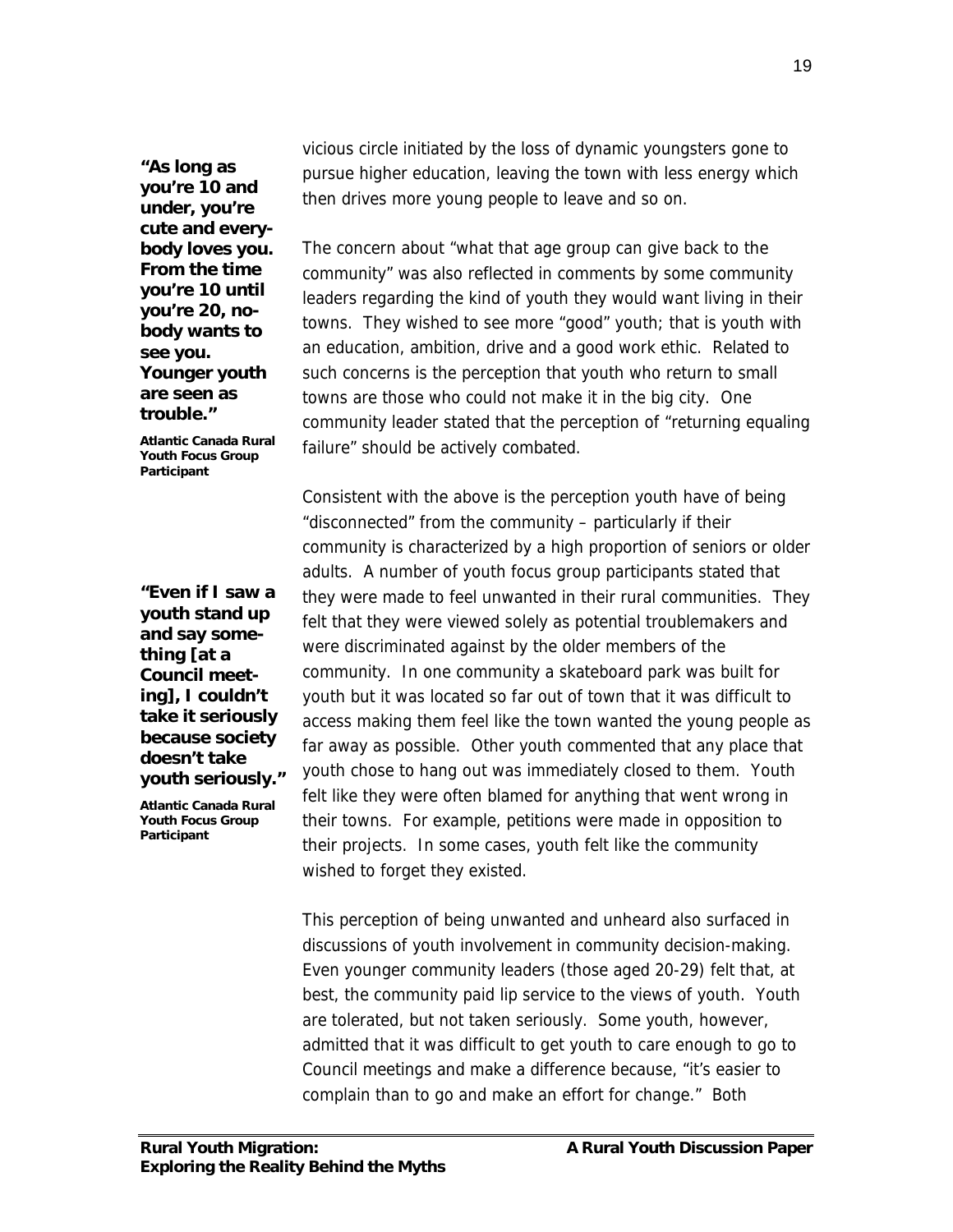*"We have an Internet café and a youth work co-op because young people got involved and pursued these projects."*

*Quebec Rural Youth Focus Group Participant*

community leaders and youth themselves cited youth apathy as a serious barrier to increased youth involvement in the community. A number of community leaders felt that youth input had to be actively solicited and then fostered. Some, however, expressed concern about whether or not more youth involvement would change youth migration patterns, stating that the "good ones" are the ones who care about being involved and they are going to leave anyway.

Youth noted that it was important that initiatives to get youth involved in civic affairs should not be"token" efforts to appease local youth. Several youth indicated that youth involvement would increase if tangible changes resulted from youth suggestions or input. While many youth acknowledged that their communities had more urgent priorities (e.g., unemployment, potential loss of a major employer, health care issues, etc.), it was noted that implementation of youth-focused initiatives did not often require major expenditures or policy changes. Having the community express an interest in youth was seen as an important first step in developing "youth-friendly rural communities".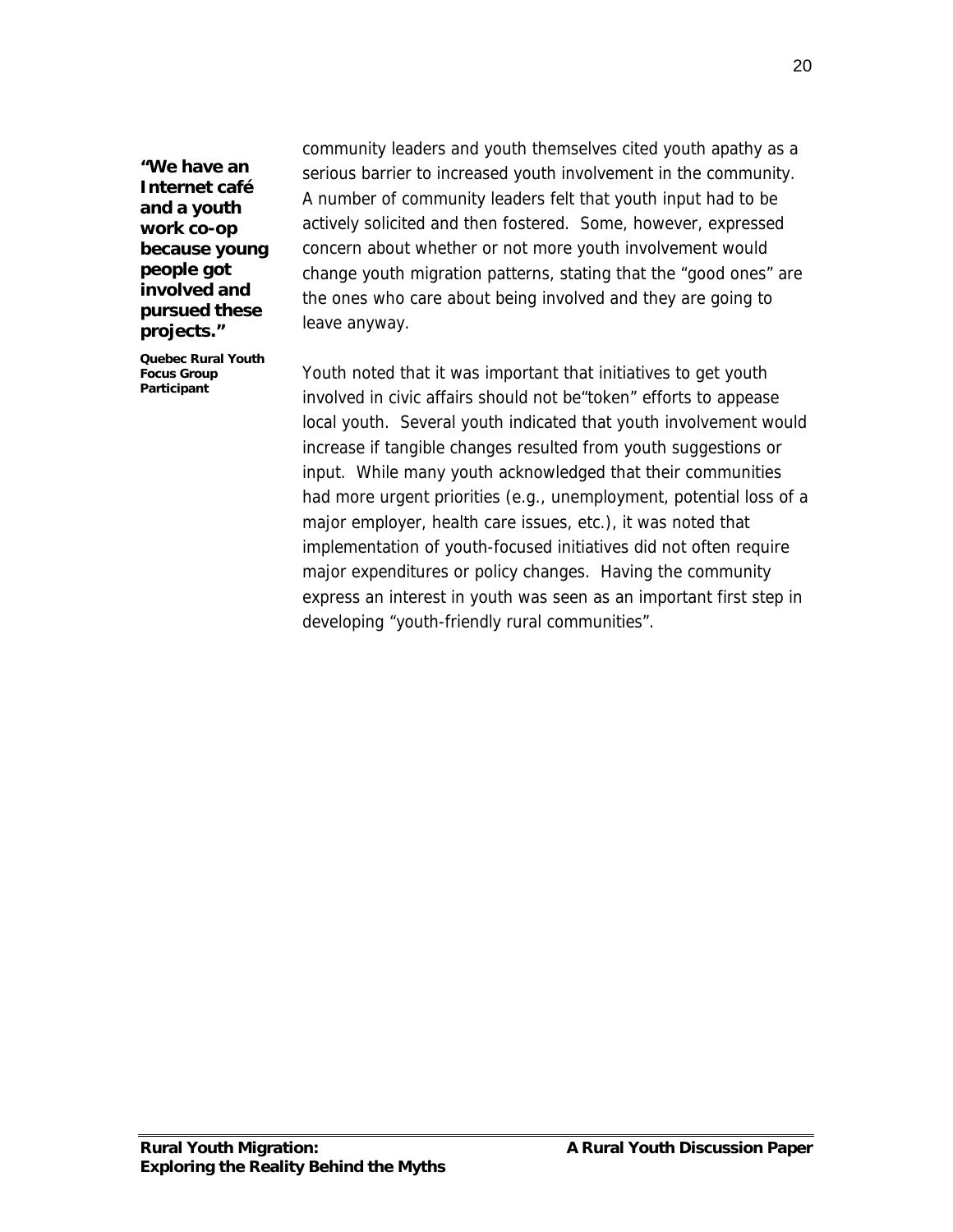# **SECTION 5: STRATEGIES FOR RETAINING/ATTRACTING YOUTH TO RURAL COMMUNITIES**

A key objective of this research project was to identify the possible strategies/initiatives that could be implemented to help communities retain and/or attract youth. In developing the list of possible strategies/initiatives, the research team utilized information from various sources, including:

- ? focus groups/interviews with rural youth, community leaders and other experts (government officials, business representatives, other);
- ? a major national telephone survey of current and former rural youth;
- ? a review of programs and initiatives undertaken in other jurisdictions; and,
- ? feedback from roundtable participants, community leaders and former rural youth.

Although numerous strategies were identified by youth and community leaders, the research team sought to identify those strategies that were commonly cited in most regions or among most youth groups. In general, the identified strategies can be grouped under the following headings:

- ? Enhancing Employment Opportunities
- ? Facilitating Access to Education and Training
- ? Civic Engagement
- ? Tax and Fiscal Policies
- ? Work Orientation/Rural "Exposure" Programs
- ? Recreation/Social Activities and Infrastructure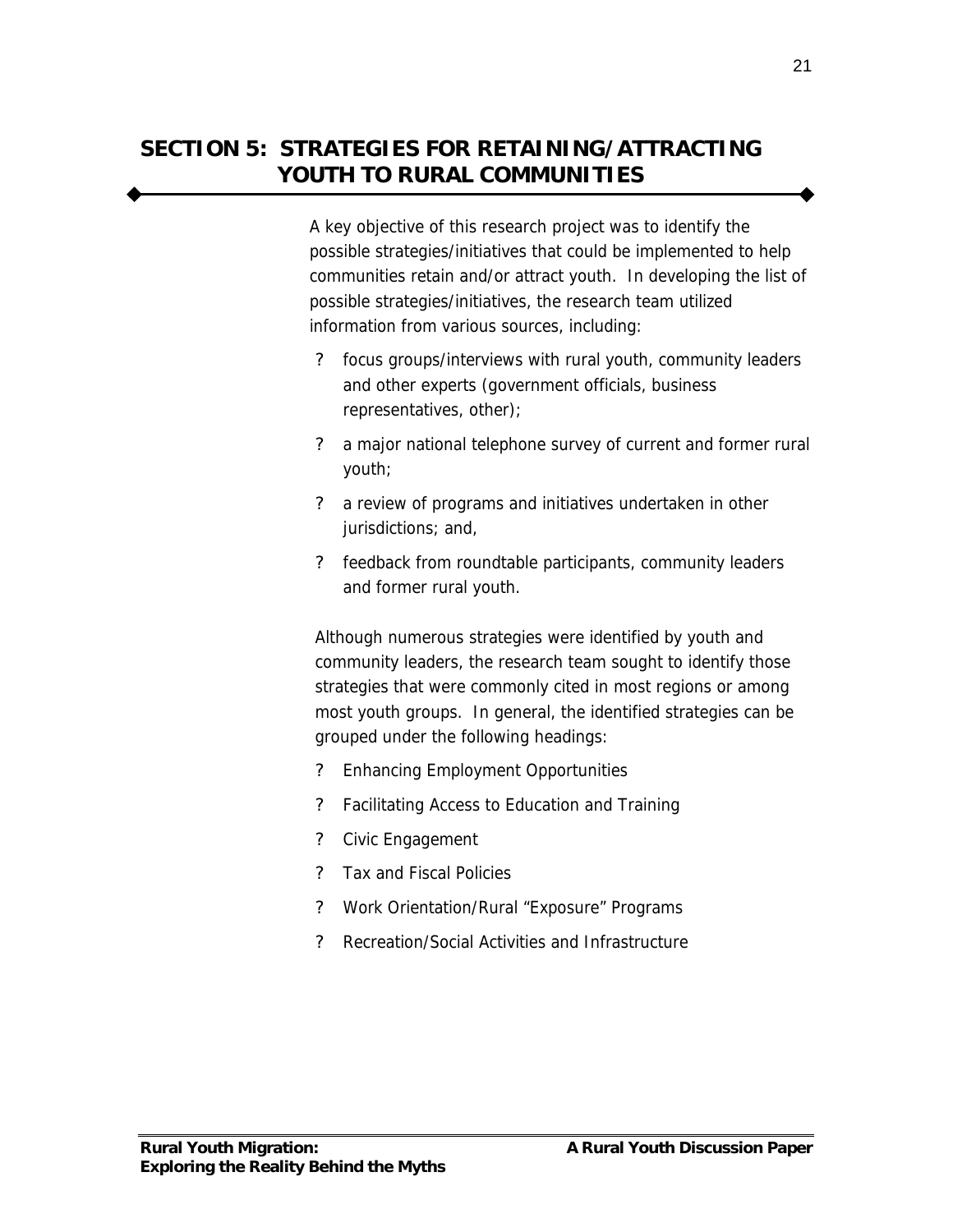#### **5.1 Enhancing Employment Opportunities**

Considerable data indicate that rural youth have significantly fewer economic opportunities than do their urban counterparts. For example, just over 30% of workers aged 20 to 29 years were employed full-time in rural communities in 1996, as compared to the 50% average in urban areas. In addition to declining employment, those individuals who work in rural communities are less likely to be employed in professional or managerial occupations. For example, in 1996, whereas 30% of urban youth aged 15 to 29 years were employed in professional/managerial occupations, only 22% or rural youth were similarly employed.

*"You can get a job in this town, but you can't move up the ladder … it's hard to get started on a career-oriented employment path here."*

*Atlantic Canada Community Leader Focus Group Participant*

Enhancing employment opportunities was identified as a key priority among rural youth contacted in the telephone survey. As highlighted in Chart 6, more than 85% of youth indicated that improving career opportunities (87%) or providing work experience opportunities (85%) would be either somewhat or very effective in terms of enhancing the attractiveness of rural living to young Canadians.

#### **Chart 6 Effectiveness Ratings of Selected Initiatives to Enhance Rural Living to Young Canadians**

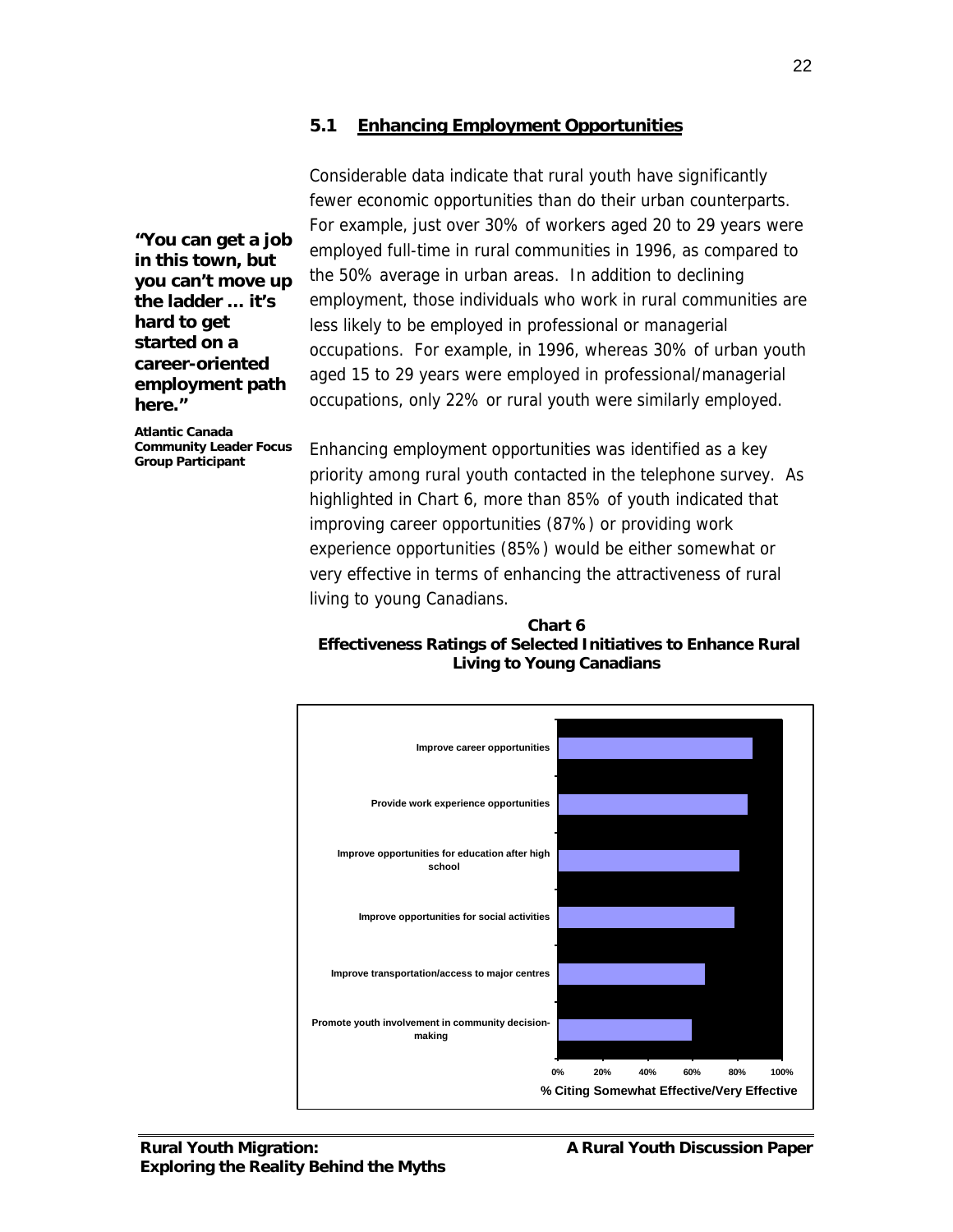*"All city council is focussed on is the implementation of a new mill. But there is no plan B and plan A does not seem to go anywhere."*

*Ontario Rural Youth Focus Group Participant*

Although youth identified the importance of employment-related initiatives, they were also cognizant of the challenges associated with generating employment opportunities in rural areas. For example, both survey and focus group participants identified four common employment "barriers" for rural youth, including:

- ? lack of career-oriented employment opportunities (few "interesting" jobs that paid well);
- ? limited ability to gain entry into well-paying permanent jobs (little turnover, seniority issues);
- ? inability of the community to attract large employers; and,
- ? difficulty in obtaining education, training or support (financial, other) for self-employment/entrepreneurial activities.

#### Lack of career-oriented employment opportunities

*"I'd like to move back here or some place where I'll find a good job but I don't know where I'll find that."*

*Western Canada Rural Youth Focus Group Participant*

Many rural youth noted that if they were successful in their postsecondary education programs, there would not be an opportunity for them to work in their chosen field in a rural community. Other youth noted that due to the limited number of employers, it was also difficult to gain entry into apprenticeship and/or technical areas. Some roundtable participants suggested that traditional approaches to rural employment were not always viable options in today's economy. For example, some forward-thinking grain farmers had become entrepreneurs by adding native fruit crops and jam manufacturing to their operation. However, participants recognized that it may be difficult for youth to attempt novel practices without support or guidance from successful business people.

## Limited ability to gain entry into well-paying permanent jobs

Many of the rural communities visited were characterized as having one or two major employers. While it was acknowledged that such employers often offered interesting and well-paying positions, these positions were generally unavailable to youth due to the limited turnover and/or seniority requirements. Some community leaders attending the roundtable sessions suggested that it was not always possible for small rural business people to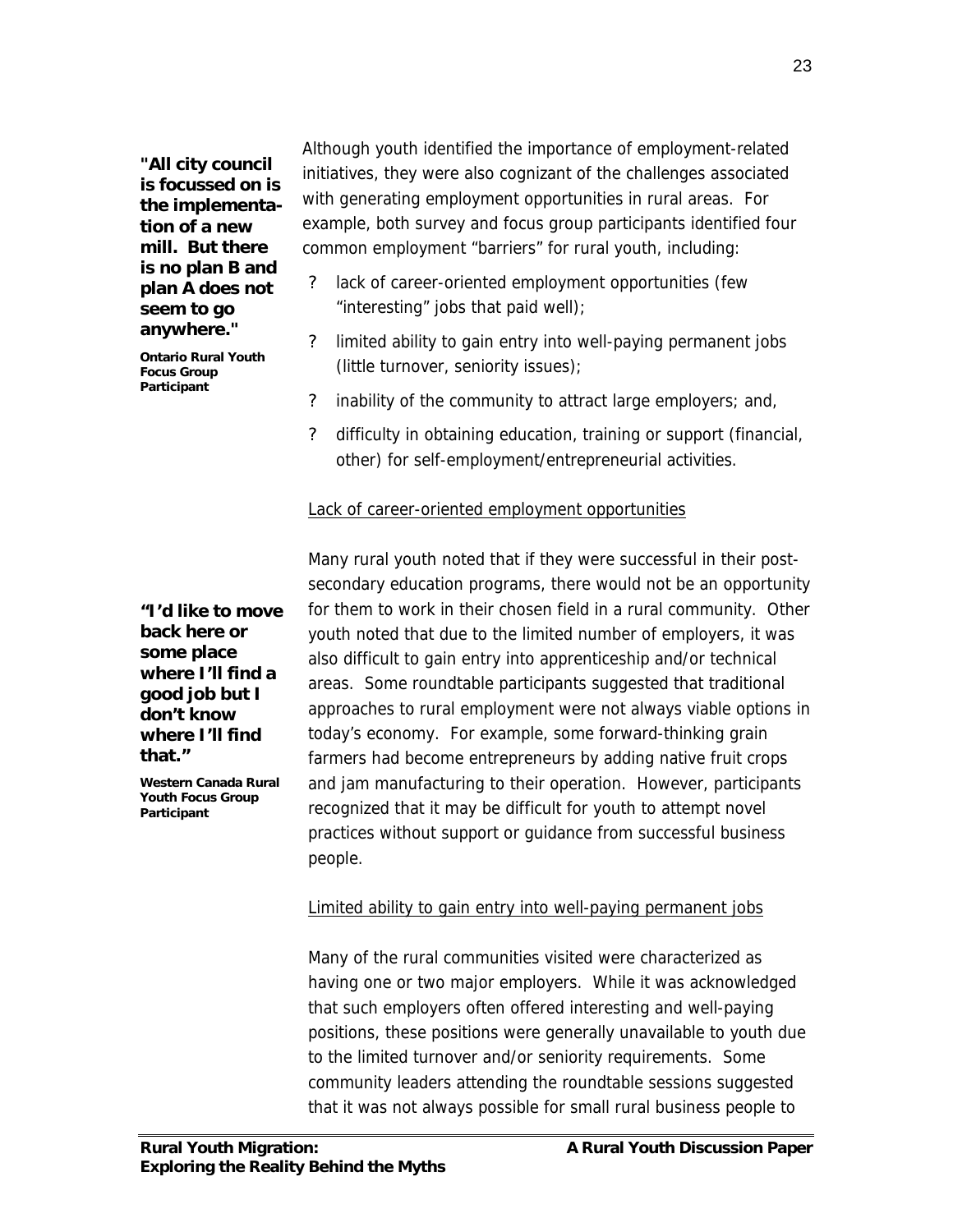*"… this town offers lots of minimum wage jobs… but unless you like working at [fast food restaurant], you can't get a real job."*

provide employment or career opportunities to youth without temporary financial support. These businesses by their nature hire few employees and need to "put their best foot forward every day". Thus, these businesses may need to have financial support to hire and train young people, particularly in the first year or two of their employment.

#### Inability of the community to attract large employers

*Atlantic Canada Rural Youth Focus Group Participant*

Several youth focus groups identified the need for the local community to become more proactive in terms of attracting new employers that could provide jobs to youth in the community.

#### Difficulty in obtaining education, training or other supports

Rural youth cited numerous "barriers" in terms of gaining the education and/or skills to participate in the local, regional or national economy, including:

- ? minimal or no post-secondary education institutions in the community;
- ? limited availability of adult education or upgrading courses offered in local schools;
- ? lack of high speed internet access that limits distance education opportunities in some centres; and,
- ? limited opportunity for apprenticeship or on-the-job training activities.

Roundtable participants noted that young rural women in particular had fewer employment opportunities than males in their rural communities, and consequently, most of them relocated to larger centres. In addition, community leaders felt that some of these women would have been good candidates for trades/technical training (e.g., in trades needed in the community) but these avenues were not suggested or promoted as options to young women.

Many youth also noted that while they were interested in entrepreneurship or self-employment, they did not have access to training, education or other youth entrepreneurship support programs in their community.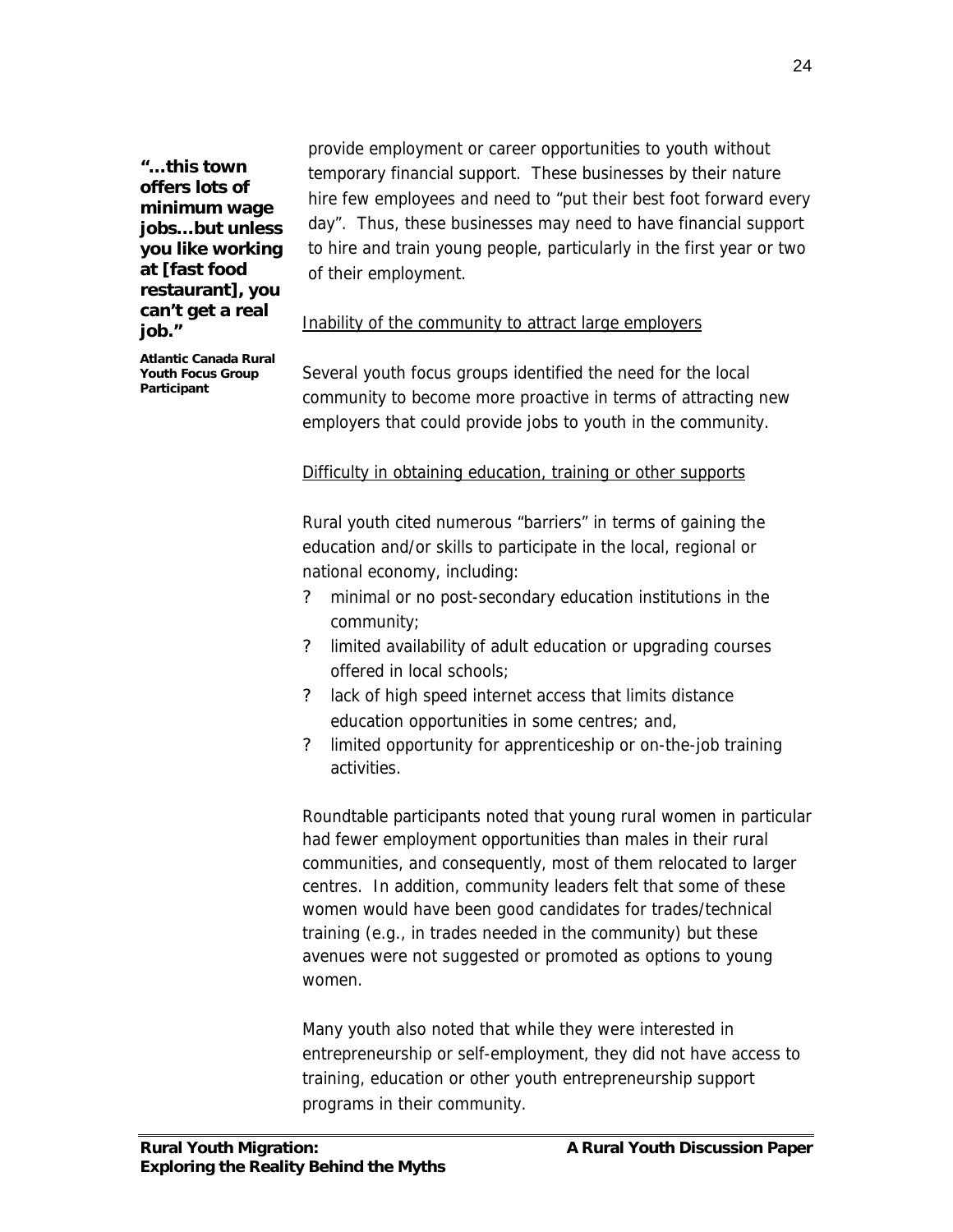# **STRATEGIC OPTIONS: Enhancing Employment Opportunities**

## **1-1 Have education and training institutions provide greater access to technical/trades training:**

- **?** Recognizing that only limited career opportunities are available to rural youth, it is important that education and training institutions provide sufficient opportunities for rural youth to acquire the skills that could be used in career employment in their local community.
- **?** Promote technical/trades training to young rural women.

## **1-2 Have local employers provide youth employment/entry into career positions:**

- ? Have employers establish some positions open only to youth (youth employment "set aside").
- **?** Encourage employers to provide apprenticeship opportunities for rural youth.
- ? Provide government subsidies to local employers to encourage participation.
- **?** Initiate a mentoring program between youth and successful business people in the community.

## **1-3 Have school districts/colleges/local economic development agencies build an awareness of self-employment as a career alternative:**

- **?** Encourage school districts/colleges/local economic development agencies to promote self-employment as a career alternative.
- ? Consider non-traditional approaches to employment that may involve sectoral revitalization, knowledge-based work, ecotourism, etc.
- ? Have rural communities develop youth entrepreneurship strategies.
- **?** Have government agencies promote entrepreneurship training strategies that focus on rural youth.

## **1-4 Provide allowances or stipends to allow/support rural youth to attend training or networking sessions that they might otherwise be unable to attend.**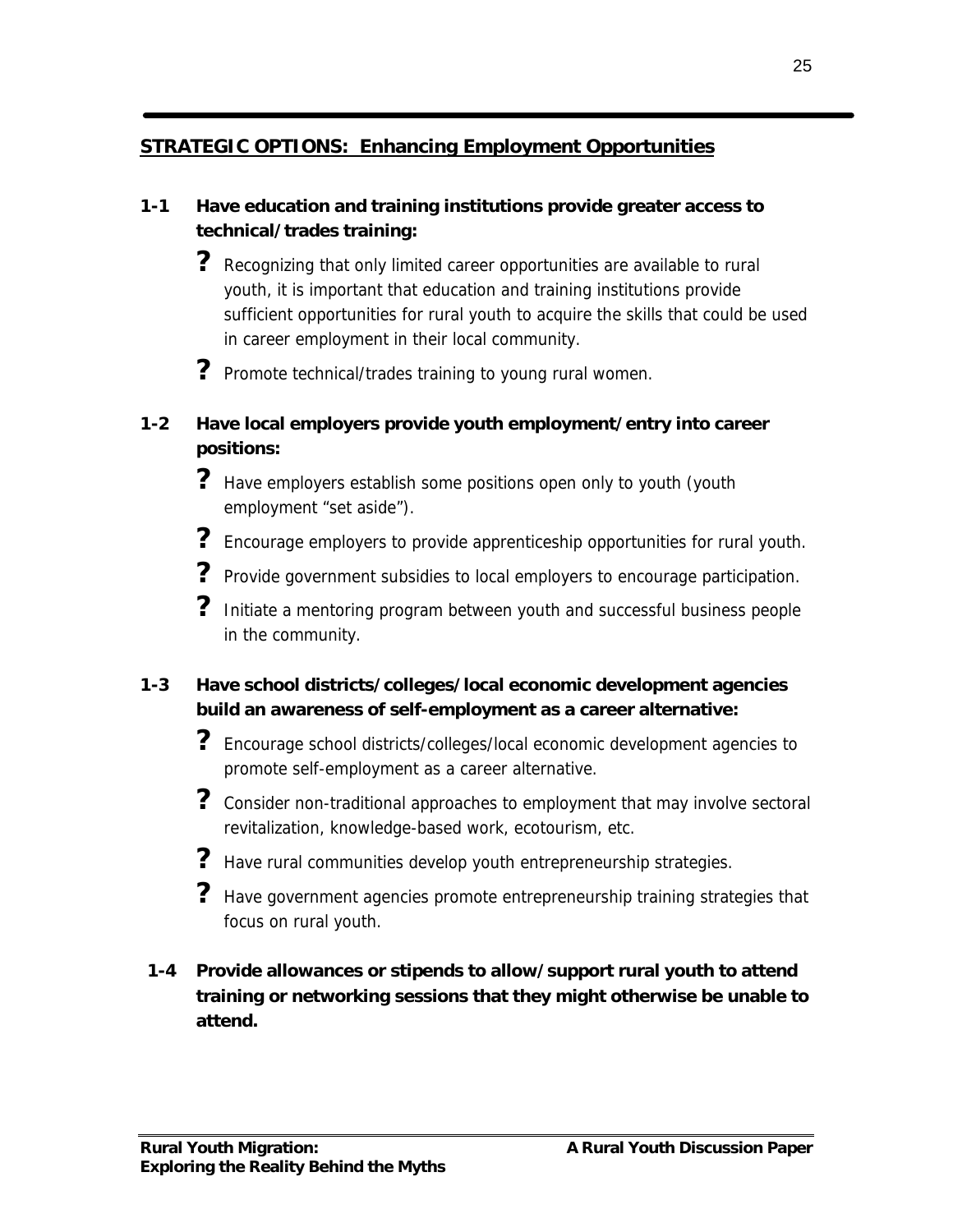**1-5 Encourage employers to make available summer employment opportunities to help retain ties with the community among those youth who have left to pursue post-secondary education.**

**?** Provide employers with wage subsidies for first–time youth employment in order to make the program viable.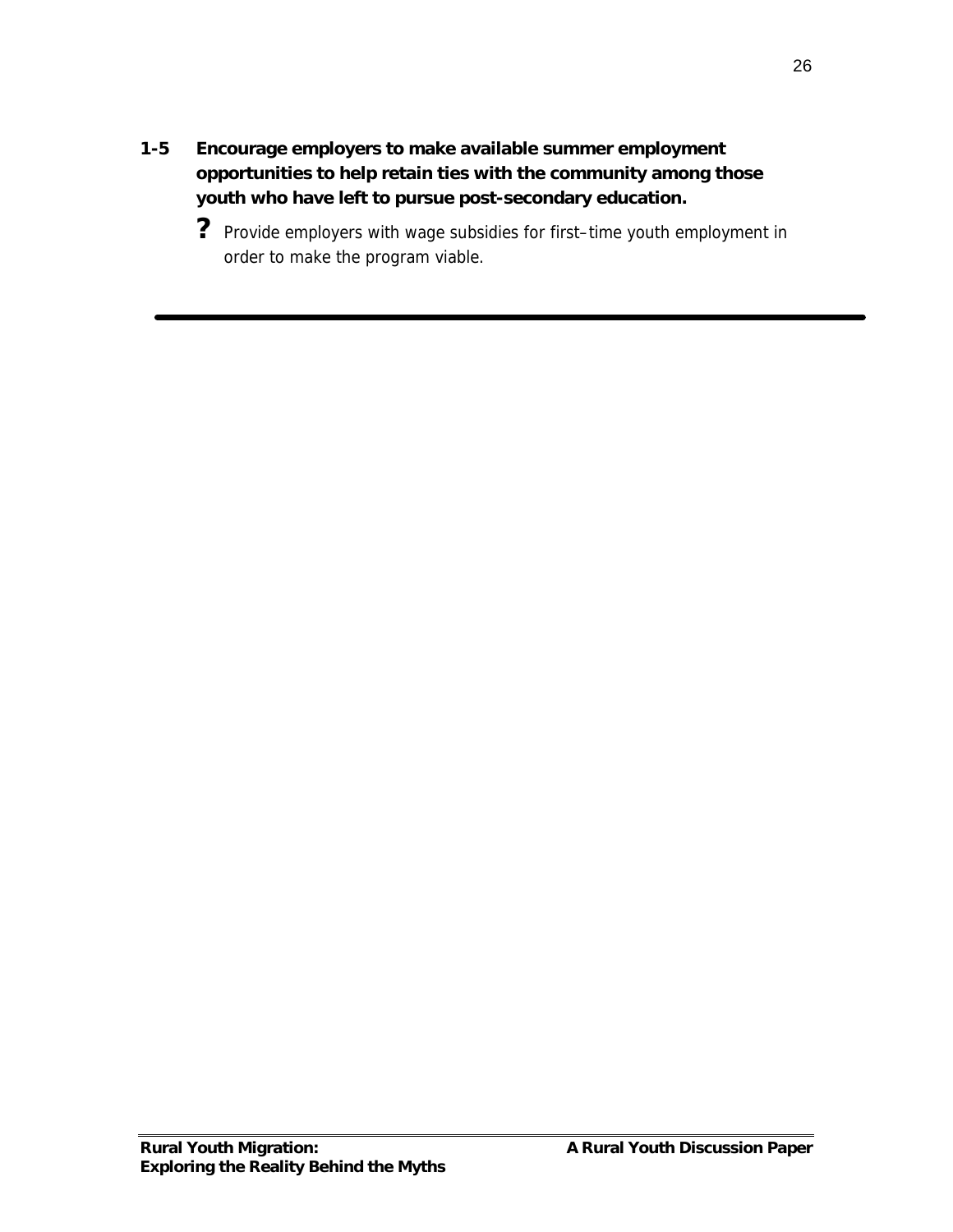#### **5.2 Facilitating Access to Education and Training**

Statistics on education levels in Canada show that rural youth are generally less educated than urban youth. Chart 7 highlights these differences. An examination of education levels in one of the case study sites, Wakaw, Saskatchewan, indicate that 41% of residents 25 years and older have less than a grade nine education compared with the provincial average of 15% and the national average of 14%.

Rural youth have considerably less access to post-secondary education and training programs than urban dwellers. Consequently, many youth leave rural communities to pursue education in larger centres. However, there are financial implications that can deter youth from pursuing post-secondary education. By migrating to urban centres, rural youth are unable to remain in the family home and, therefore, must incur additional expenses for food and accommodation. Additionally, there are social, cultural and psychological implications involved in moving from rural communities to urban centres.

*"It is way more expensive for rural youth to get a university education because they cannot live at home while they are going to school. The playing field has to be leveled."*

*Western Canada Community Leader*



**Chart 7 Education Levels of Urban and Rural Residents of Canada**

Source: Rural Youth: Stayers, Leavers and Return Migrants. Statistics Canada, 2000.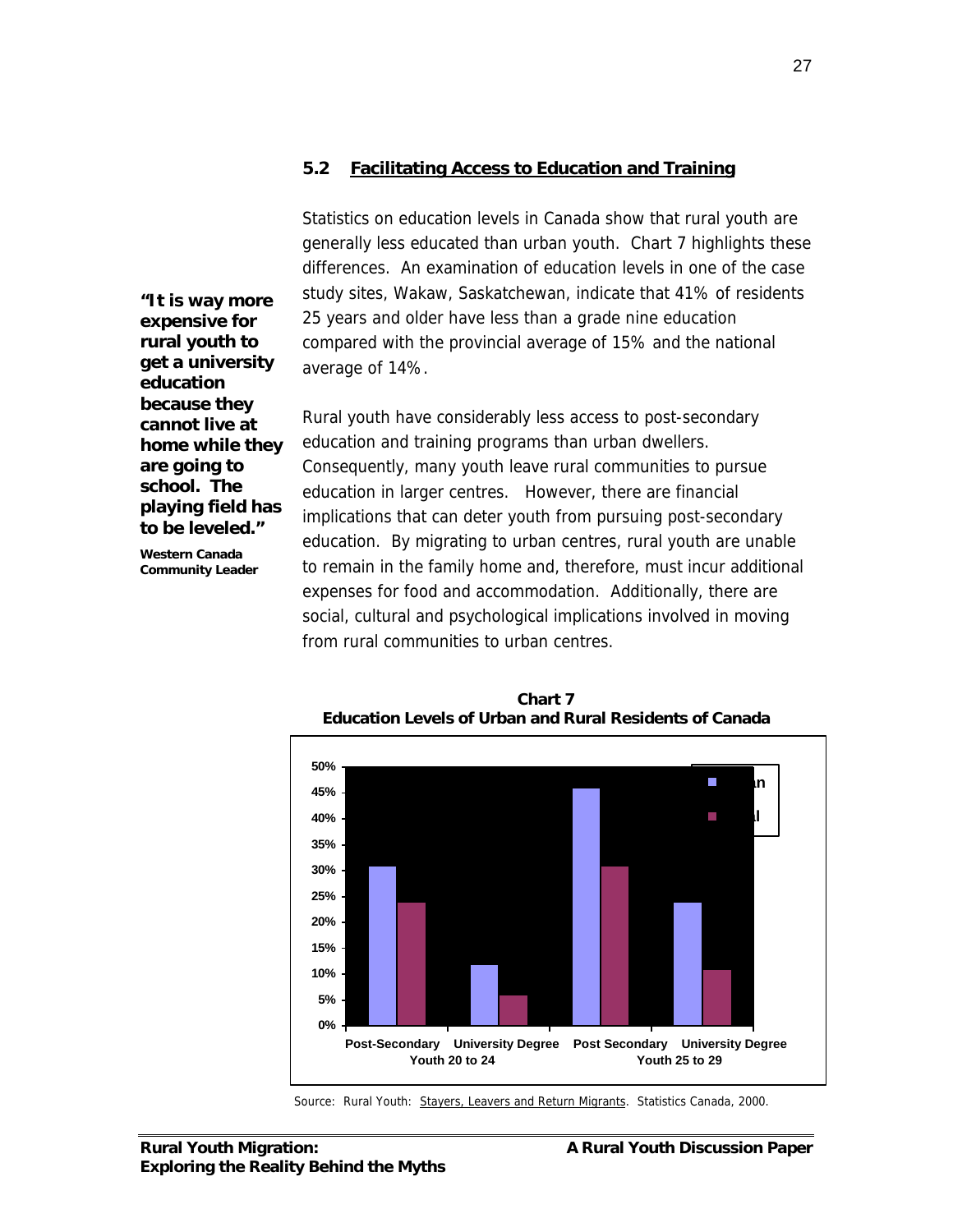Both survey and focus group participants identified lack of postsecondary education and training as a major "barrier" to retaining rural youth. Although many youth may plan on moving back to their rural community after completing post-secondary education, job opportunities are limited, particularly professional and skilled positions. In addition, youth may develop new attachments to the urban centre where the educational institute is located.

Access to Education and Training

Most colleges, universities and technical institutes are located in urban centres. Although some offer distance education courses, not all courses and training opportunities are made available remotely nor are they always feasible. However, some roundtable participants felt that industry located in rural areas often had difficulty attracting skilled labour. Consequently, they felt that strategic alliances between community-based industry and educational institutions could be forged to bring needed training to the rural community.

For many distance education courses, students must have access to the Internet in order to participate.

Studying by correspondence is an option that requires diligence and self-motivation. Youth appreciate the classroom atmosphere, support of other students and the social milieu afforded by an oncampus educational experience. One roundtable participant noted that technology (e.g., videoconferencing) that would allow interaction between students and with teachers is not often utilized for distance education courses.

As noted in past research, (Bollman, Fuller and Ehrensaft, 1992) youth need to be directed to knowledge-based industries (e.g., ecommerce, Internet sales), and the production of goods and services attractive to urban dwellers (e.g., tourism, recreation, artisan goods) that are not traditionally rural industries. Entrepreneurial enterprises may be a viable option if youth were to receive support and encouragement (Nebraska Community Foundation, 2001).

*"I'd say we are being pushed away from our town. Because they closed the technical college, people have to go away for their education now."*

*Atlantic Canada Rural Youth Focus Group Participant*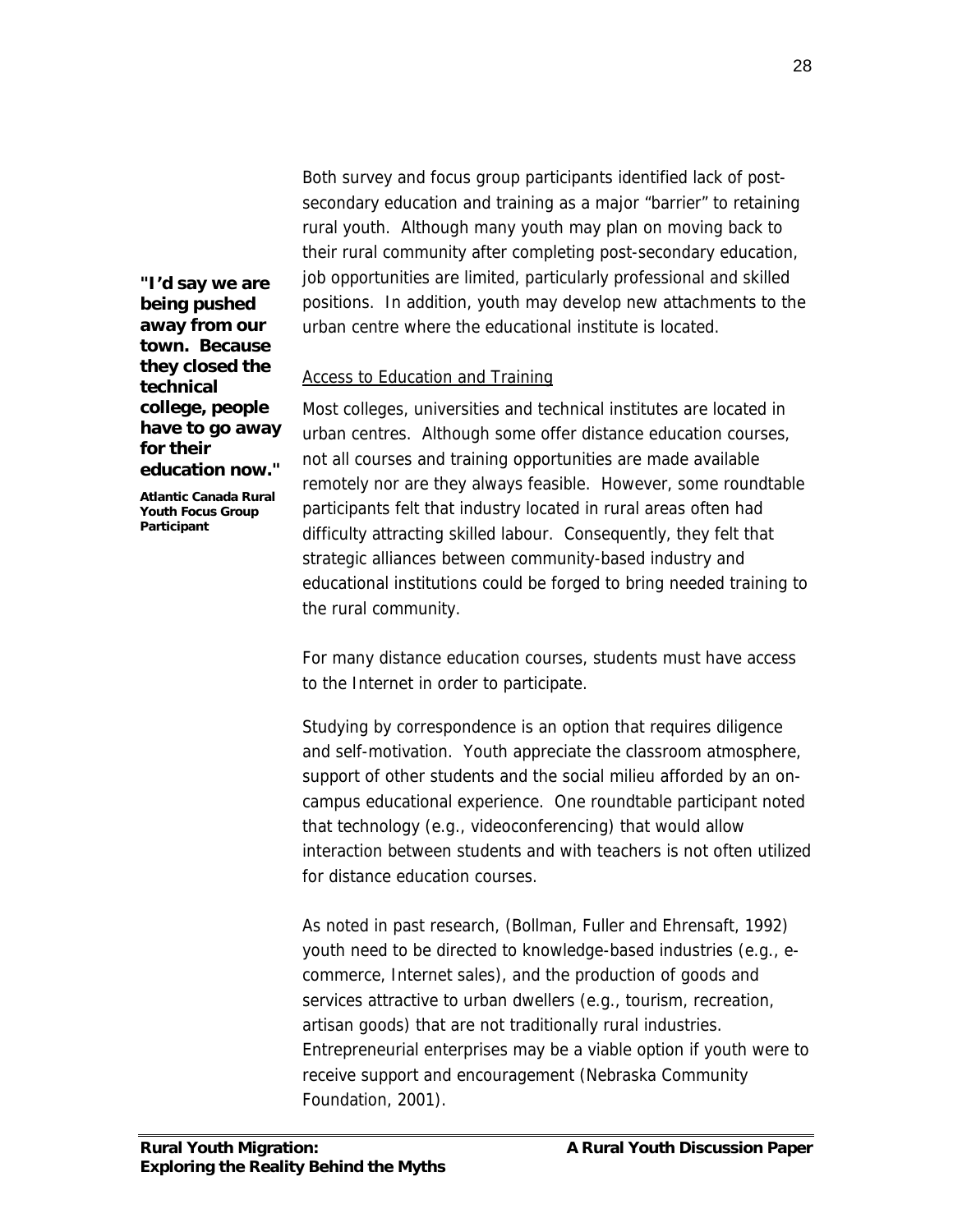## Knowledge of Post-Secondary Education Options

One of the difficulties with pursuing post-secondary education in a rural community may be in the dissemination of knowledge about educational opportunities. Information about training opportunities and distance education may not be promoted in the community. For example, in one case study site, community leaders and parents of graduating teenagers were unaware that the local college offered courses that could be transferred to university credits. In other cases, roundtable participants noted that rural teachers and other people who have influence on youth in their community do not have skills in using the Internet or computers. Therefore, these "influencers" cannot provide youth with needed skills or support to use distance education options.

Another difficulty mentioned by roundtable participants was that not all distance education courses are accredited or recognized by educational institutes or employers. Consequently, some youth may have taken distance education courses that did not result in credit towards a degree or an improvement in their ability to find employment. Youth need access to knowledgeable people who can direct them to accredited courses.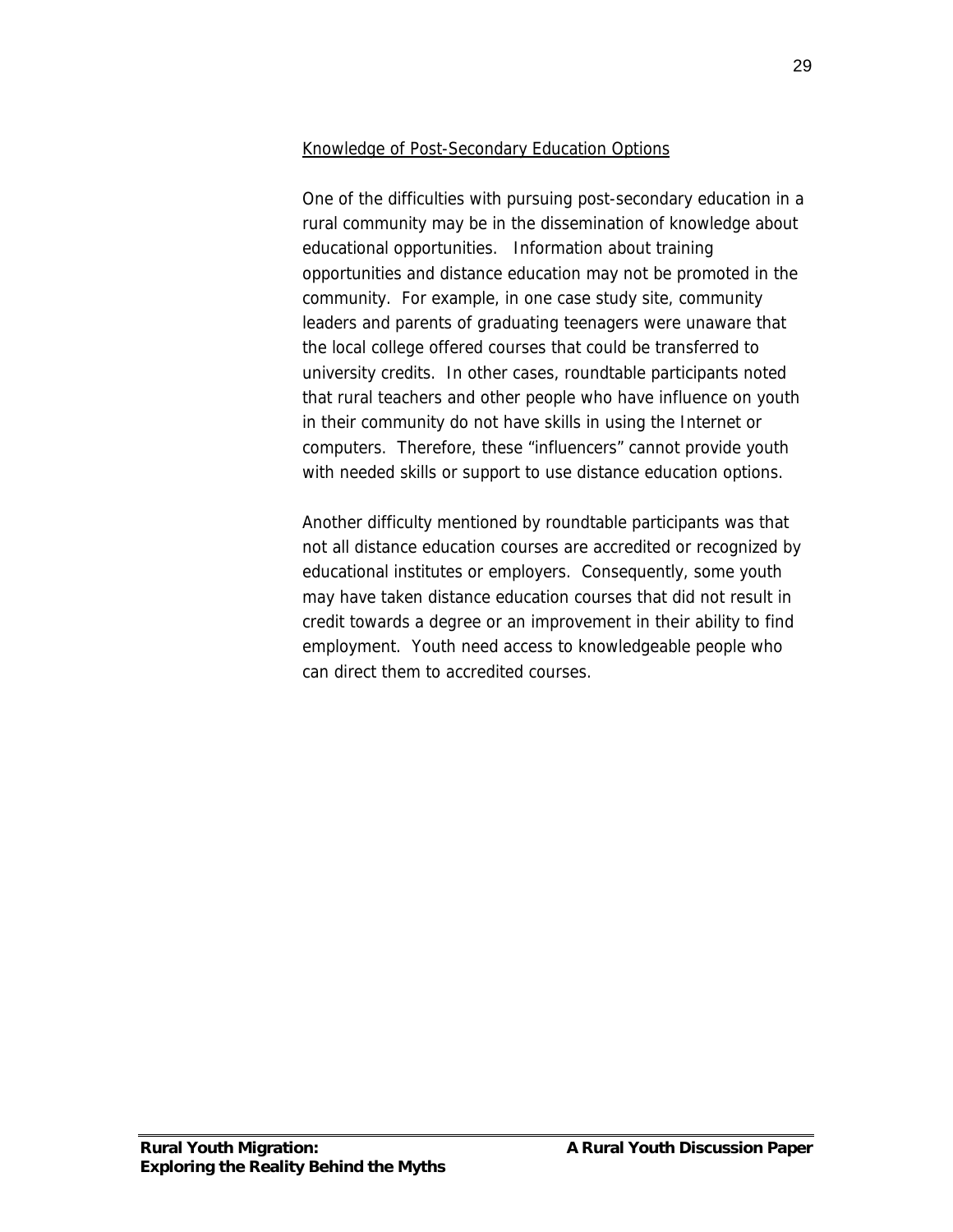# **STRATEGIC OPTIONS: Facilitating Access to Education and Training**

## **2-1 Provide post-secondary education options to rural youth:**

- **?** Recognize that rural youth have limited access to post-secondary education opportunities; it is important that education and training institutions provide sufficient opportunities for rural youth to acquire the skills and education, particularly those that could be valuable to the local community.
- **?** Encourage strategic alliances between community-based organizations/ industry and educational institutions to offer programs that meet the needs of the community.
- **?** Ensure distance education courses are accredited (i.e., recognized by postsecondary education institutions and employers).

## **2-2 Promote awareness of the importance of technology to local teachers and to "community influencers":**

**?** Ensure that high school teachers are proficient in computer and Internet technology in order to pass this expertise to students so that ultimately this knowledge can be used to promote distance education opportunities.

## **2-3 Make computers with high speed Internet available to rural youth enrolled in distance education:**

- **?** To facilitate enrolment in distance education courses, computers and high speed Internet connections should be made available.
- **?** Provide subsidies or grants to purchase computer equipment and install high speed Internet for rural students who enroll in distance education courses.

## **2-4 Have school districts/colleges/local economic development agencies build an awareness of distance education options:**

**?** Raise the awareness of post-secondary education and training opportunities available to rural youth.

## **2-5 Promote group enrollment in distance education courses to facilitate learning for rural youth:**

**?** Encourage group enrollment in courses, as youth may benefit from having the support of other students and better appreciate the distance education experience.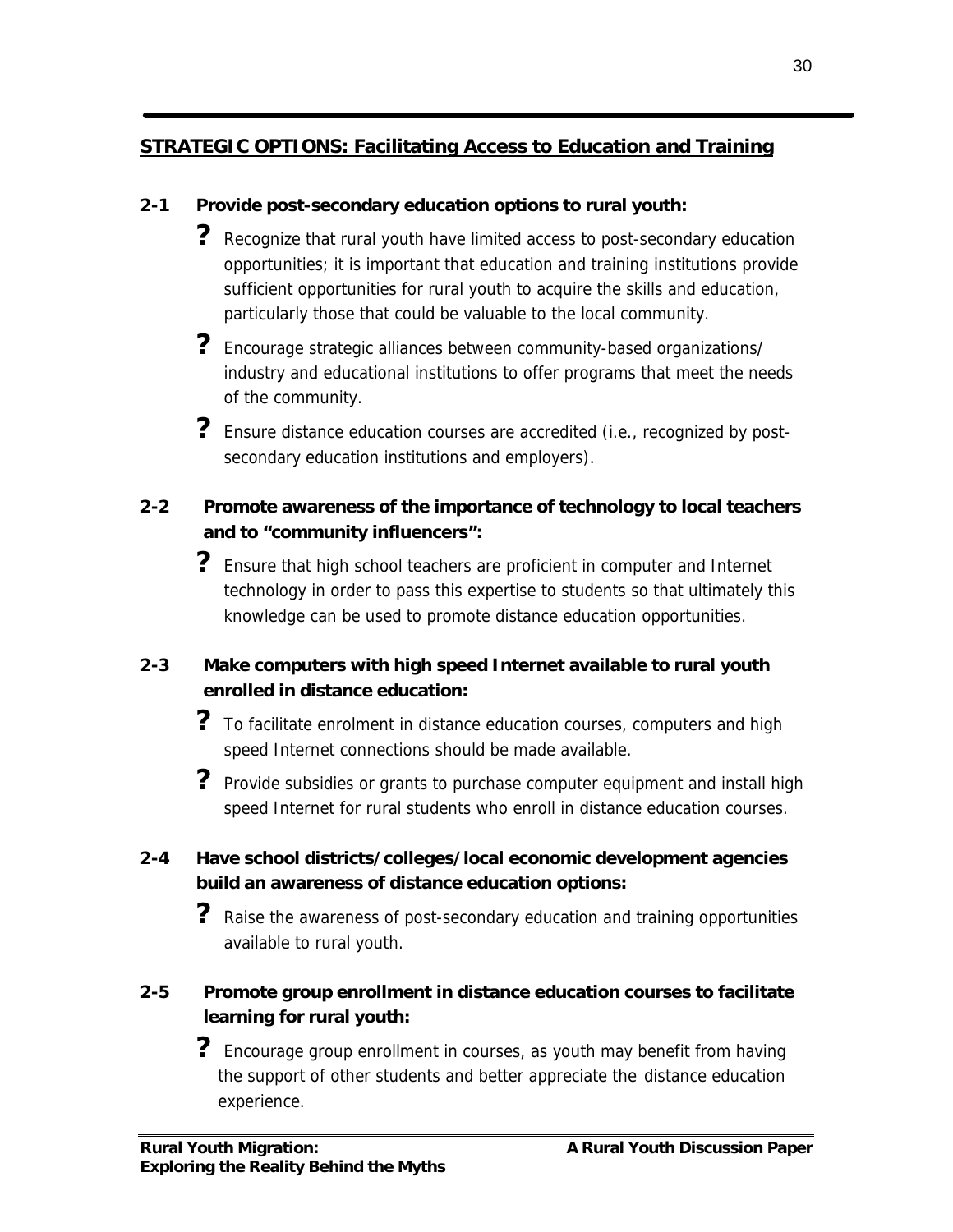- ? Offer facilities (e.g., in existing schools) for rural youth to meet for study and discussion.
- **2-6 Provide grants or interest-free loans to support rural youth in attending training sessions that teach skills needed in the rural community:**
	- ? Provide grants or interest-free loans to rural students who enroll in training that can be used in the local community after graduation.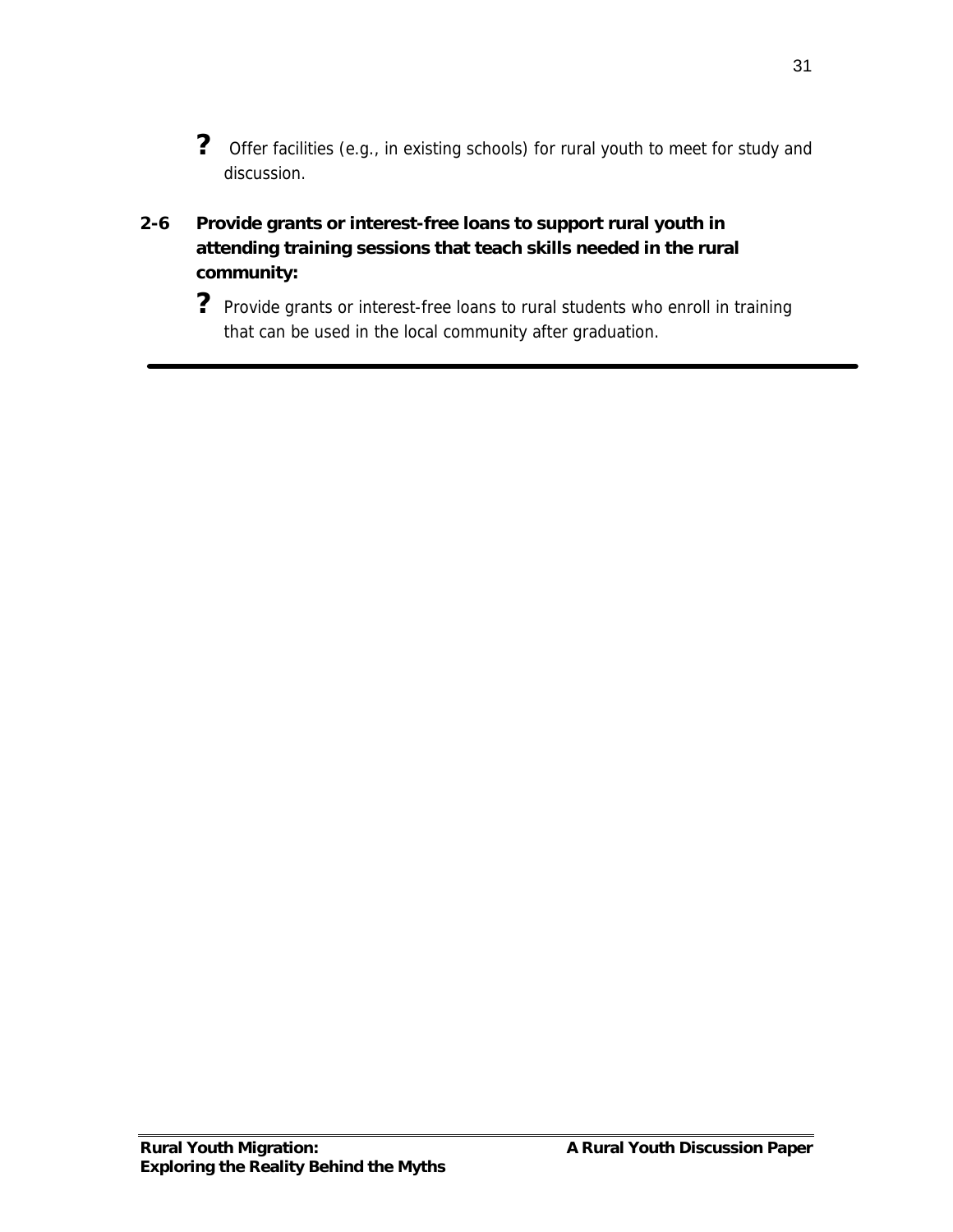*"The people in our town should hold focus groups like this with youth so that when changes are made they are the kind of changes that will really benefit youth."*

*Atlantic Canada Rural Youth Focus Group Participant*

*"If we empowered youth (i.e., not just a token 'youth on the board') and really let them know that their input was felt to be valuable, then they would want to be involved."*

*Atlantic Canada Community Leader Focus Group Participant*

The results of the focus groups and telephone survey suggest that a significant proportion of rural youth feel that they are not considered to be active participants in their community. In some instances, youth felt that they were a marginalized group within the community and had no influence or status in their community.

A number of focus group participants noted that rural communities should make a more concerted effort to encourage youth to be active participants in their town. Involvement in civic activities and local decision-making was identified as one way in which rural youth could help ensure that youth priorities were addressed in local decision-making.

Rural youth identified several activities that could contribute to greater civic engagement of youth, including:

- establishment of youth advisory committees;
- ? development of "youth issues" sections in local newspapers/publications;
- ? tasking of a councilor/position with responsibility for youth issues; and,
- ? establishment of youth priorities for local government.

Youth at the roundtable sessions stressed the importance of involving local youth in the development of any rural youth strategy beginning with the initial planning stage. This was essential if communities wanted to develop strategies that would be effective.

Participants from the roundtables also noted that it is not always feasible for small communities to provide all the opportunities needed to retain and attract youth. However, by working with neighbouring communities on developing youth action plans, each community can develop activities to enhance or compliment what is offered. Thus, opportunities for youth in the general area can be maximized.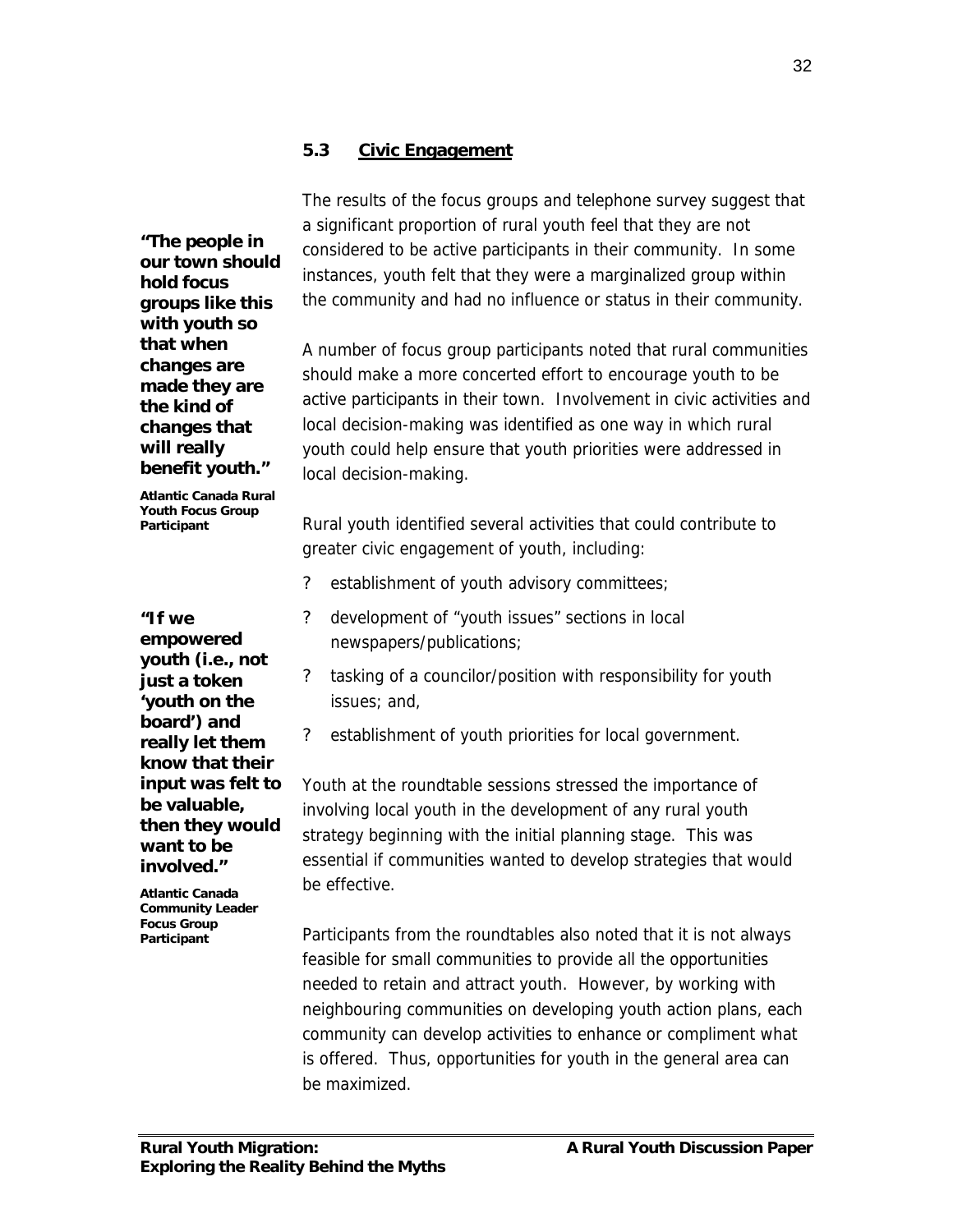Mentoring was mentioned repeatedly in the roundtable sessions as a method of maintaining attachments to rural youth. If community leaders can engage youth and mentor them, the ties that are established may draw youth back to their rural communities after they have completed post-secondary education or when they have a family that they want to raise in a small community.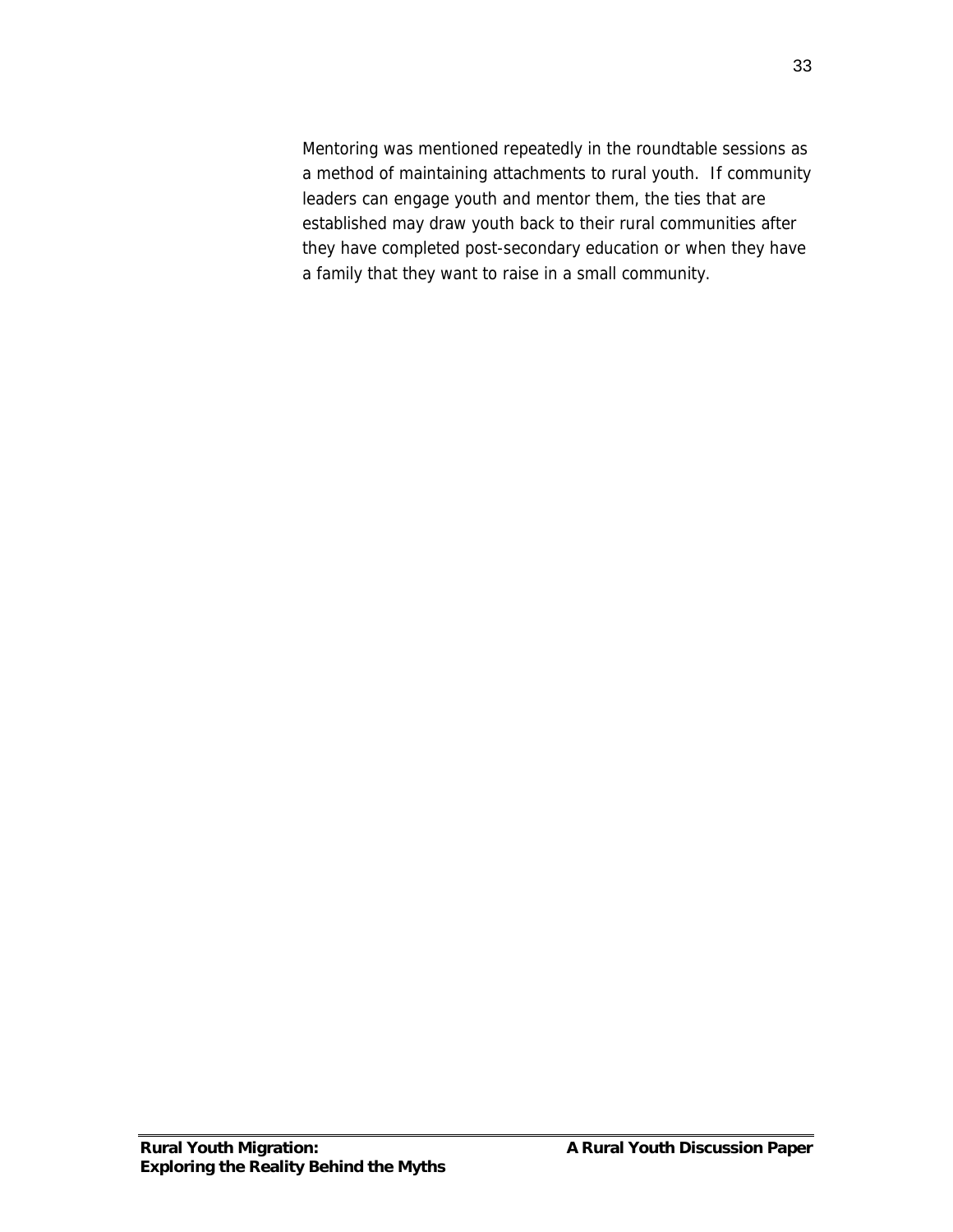## **STRATEGIC OPTIONS: Civic Engagement**

- **3-1 Encourage local governments to adopt a pro-active approach to include rural youth in the decision-making process through several avenues.**
	- **?** Organize a Youth Advisory Committee.
	- **?** Develop a Local Youth Action Plan.
	- **?** Identify a "Youth Representative" or "Youth Advocate".
	- **?** Charge a town councilor with a portfolio that encompasses the promotion of youth involvement in civic affairs.
- **3-2 Encourage rural communities to make greater efforts to publicize youth issues, activities and strategies.**
	- **?** Publicize youth issues and activities in local papers to show that the community truly "values" their youth.
	- **?** Publicize youth accomplishments to exemplify the success that other rural youth may strive to achieve.
- **3-3 Encourage local governments to identify youth initiatives as a priority in community plans and strategies.**
	- **?** Assign a "youth portfolio" to a town councilor.
- **3-4 Encourage local governments/communities to work together to develop strategies to engage rural youth.**
	- **?** Promote youth opportunities/activities in surrounding communities (i.e., rural nodes) to enhance and compliment all communities involved.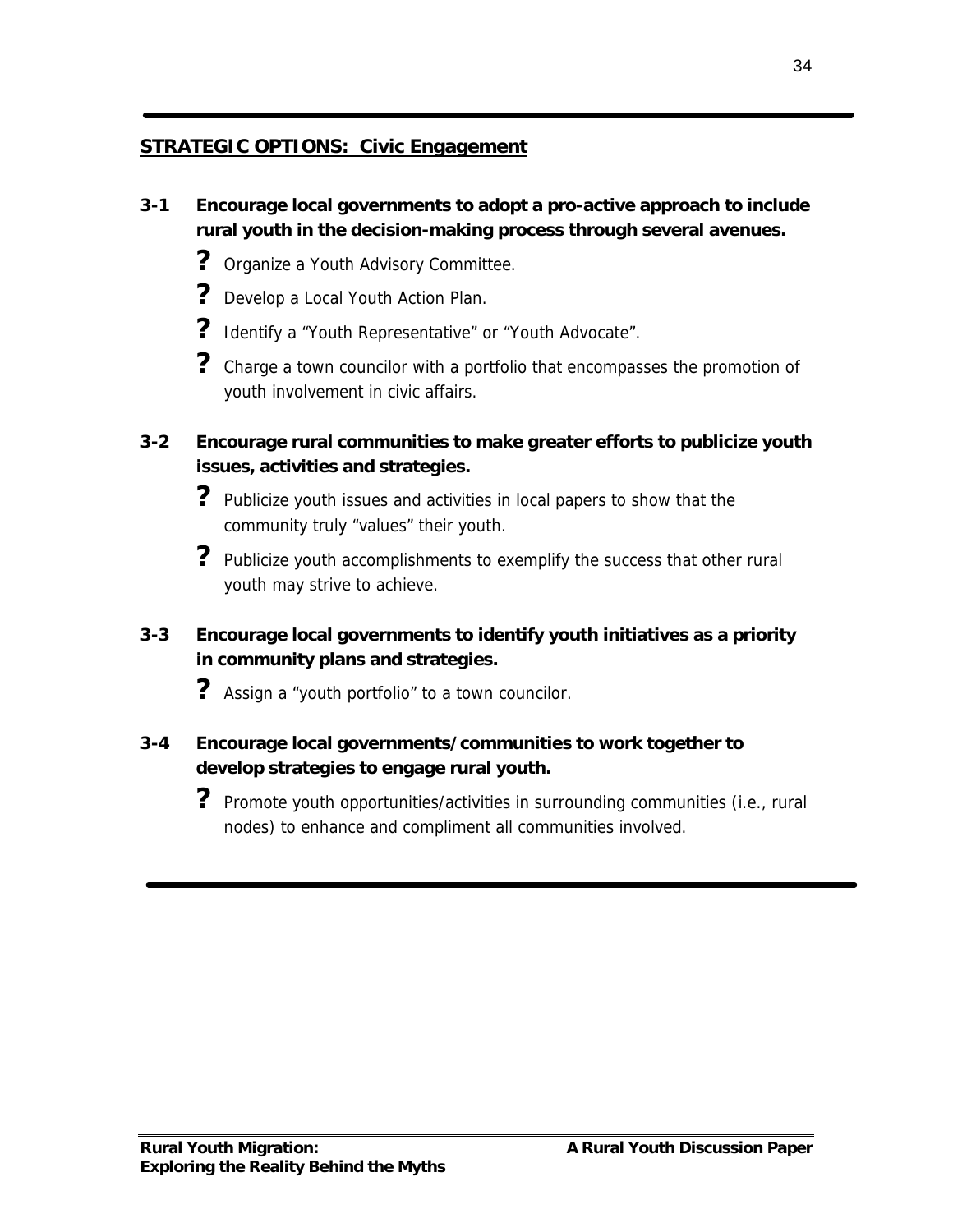#### **5.4 Tax and Fiscal Policy**

A number of youth focus group participants felt that if government(s) was serious about making rural living more attractive, then it was important for them to demonstrate this commitment through tax and fiscal policies.

Although focus group participants acknowledged that the cost of living in most (but not all) rural areas was less than that of larger urban centres, rural youth also felt that the earning potential of youth in smaller towns was lower than that of their urban counterparts.

In general, options for tax and fiscal policies focussed on the need to provide "advantages" to youth who decided to remain in a rural area and/or relocate to a rural area. Among the innovative suggestions provided by youth included initiatives relating to educational programs, housing and taxation.

#### Educational Programs

Rural youth felt that the federal government should explore reduced student loan payments for rural youth who returned to a rural community upon completion of their studies. This relief could take the form of reduced interest payments and/or a portion of the loan remission for each year that the youth resides in a rural community upon completion of studies.

*"Communities that are having problems attracting people should be given more homeowner grants by the government."*

*"There should be tax breaks for rural family planning." Atlantic Canada Community Leader Focus Group Participant*

#### **Housing**

Youth identified possible housing initiatives that could attract youth to rural communities. Among the initiatives cited were property tax rebates for rural youth, home ownership programs for rural home purchases and/or interest deductions for rural residents.

*Western Canada Community Leader*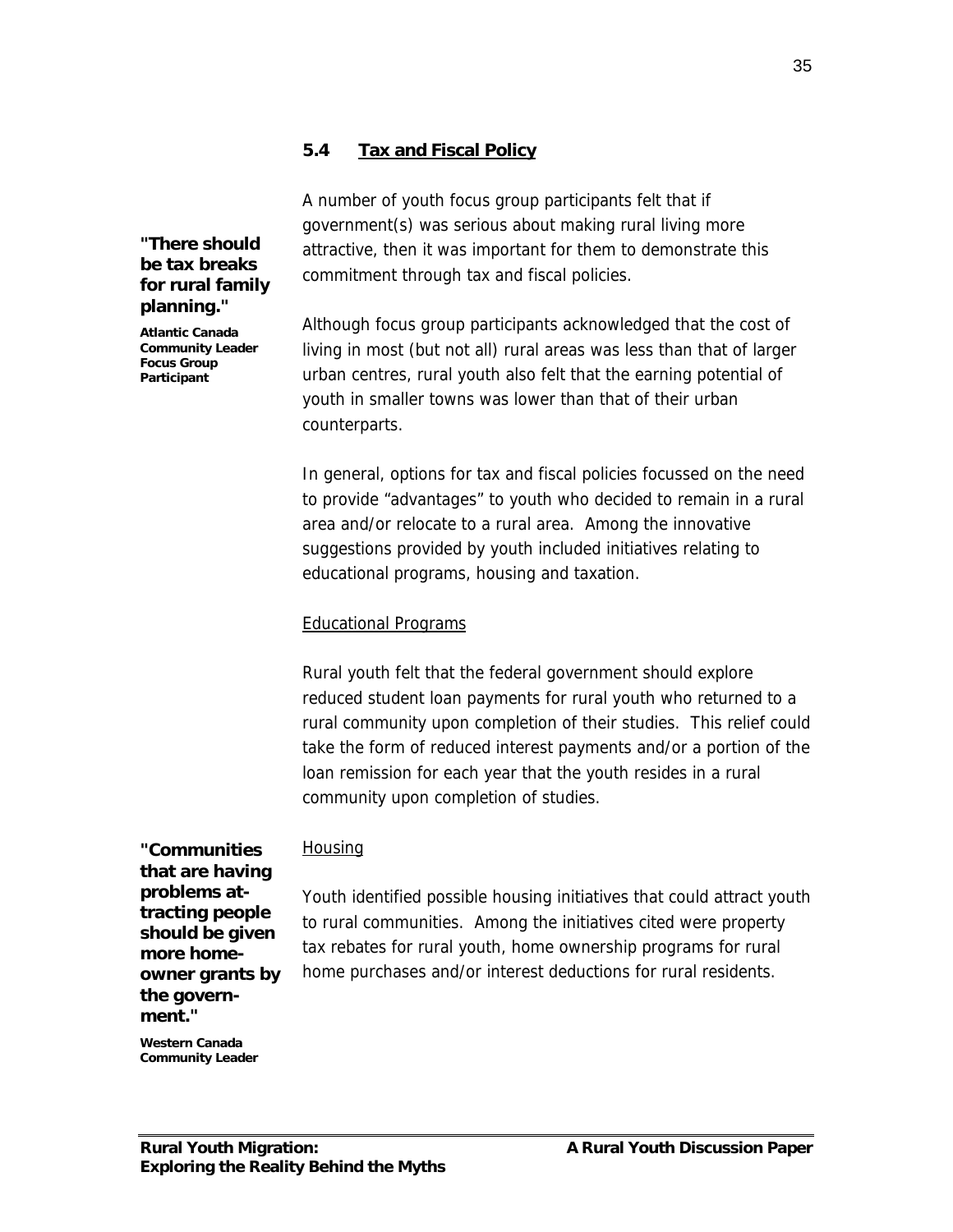#### Tax/Fiscal Programs

*"We are a long way from the next major centre and I think the government should bring back the Isolation Tax Credit."*

*Western Canada Community Leader* Some youth noted that residents in certain parts of Canada received special tax allowances (e.g., Northern resident allowance). In addition, youth noted that some businesses could qualify for funding/tax relief based on the location of their establishment. Other youth felt that it would be important for governments to encourage the establishment of new businesses that hired a minimum proportion of youth in rural regions.

Although most youth participants acknowledged the perceptions of "special treatment" that could arise due to the establishment of rural-based programs, youth noted that rural areas often lacked the amenities of larger centres (post-secondary education centres, hospitals, government offices) and that such programs could help redress the perceived inequalities between rural and urban areas.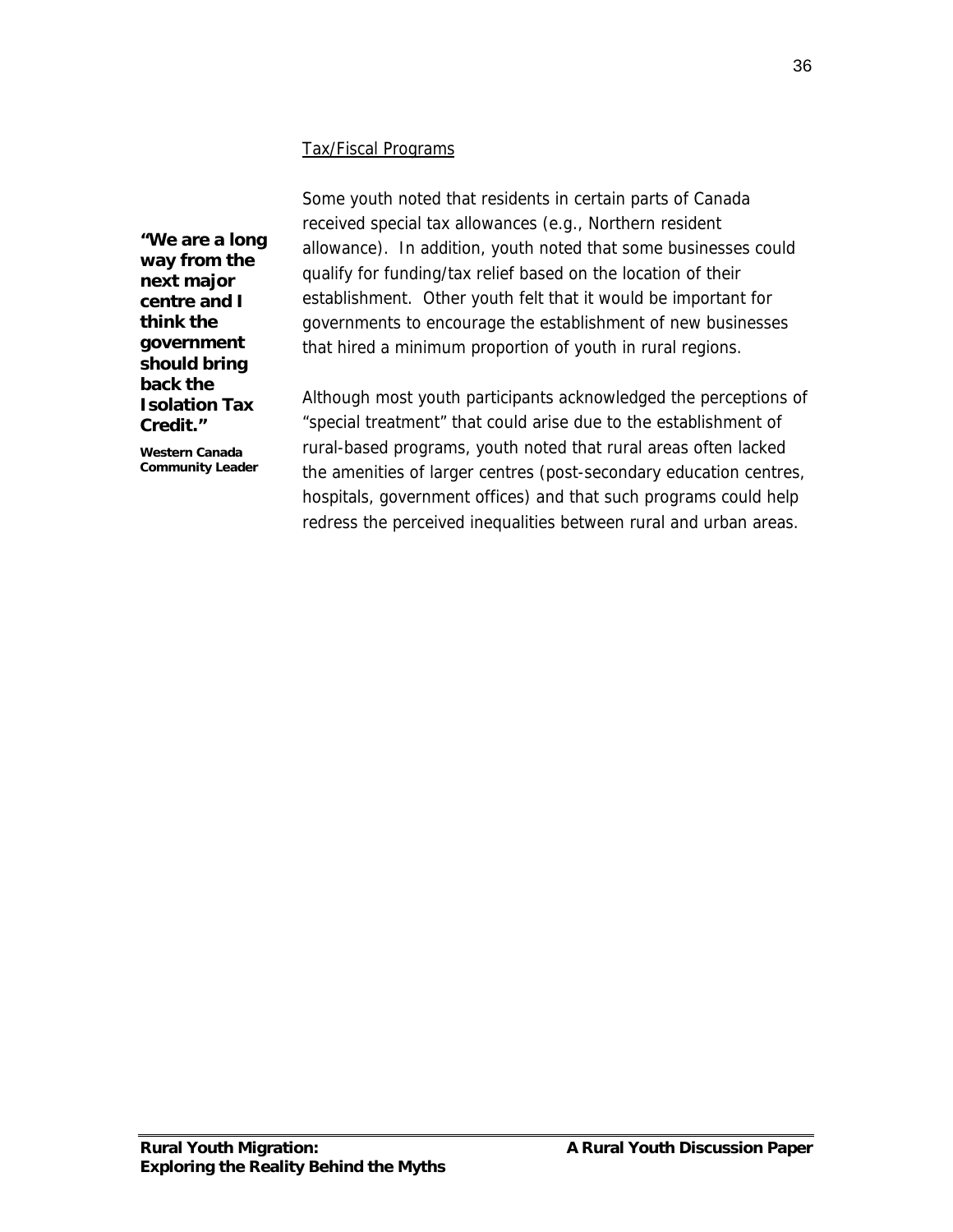## **STRATEGIC OPTIONS: Tax and Fiscal Policies**

- **4-1 Have provincial and federal governments review the opportunity to adjust student loan repayment requirements for youth who reside in rural areas upon completion of their studies.**
	- **?** Possible financing reductions or loan remission for each year post-secondary education completers reside in a rural community upon completion of their studies.
- **4-2 Encourage local governments to examine the feasibility of offering reduced property tax assessments for youth (first time home-buyers).**
- **4-3 Have all levels of government explore possible fiscal/tax strategies that would encourage industry to locate to rural areas and hire rural youth.**
	- ? Business tax reductions.
	- **?** "Rural operating allowances".
	- **?** Income tax/EI premium relief for rural youth hires.
	- **?** Consider specific quotas for rural regions in terms of employment/support programs.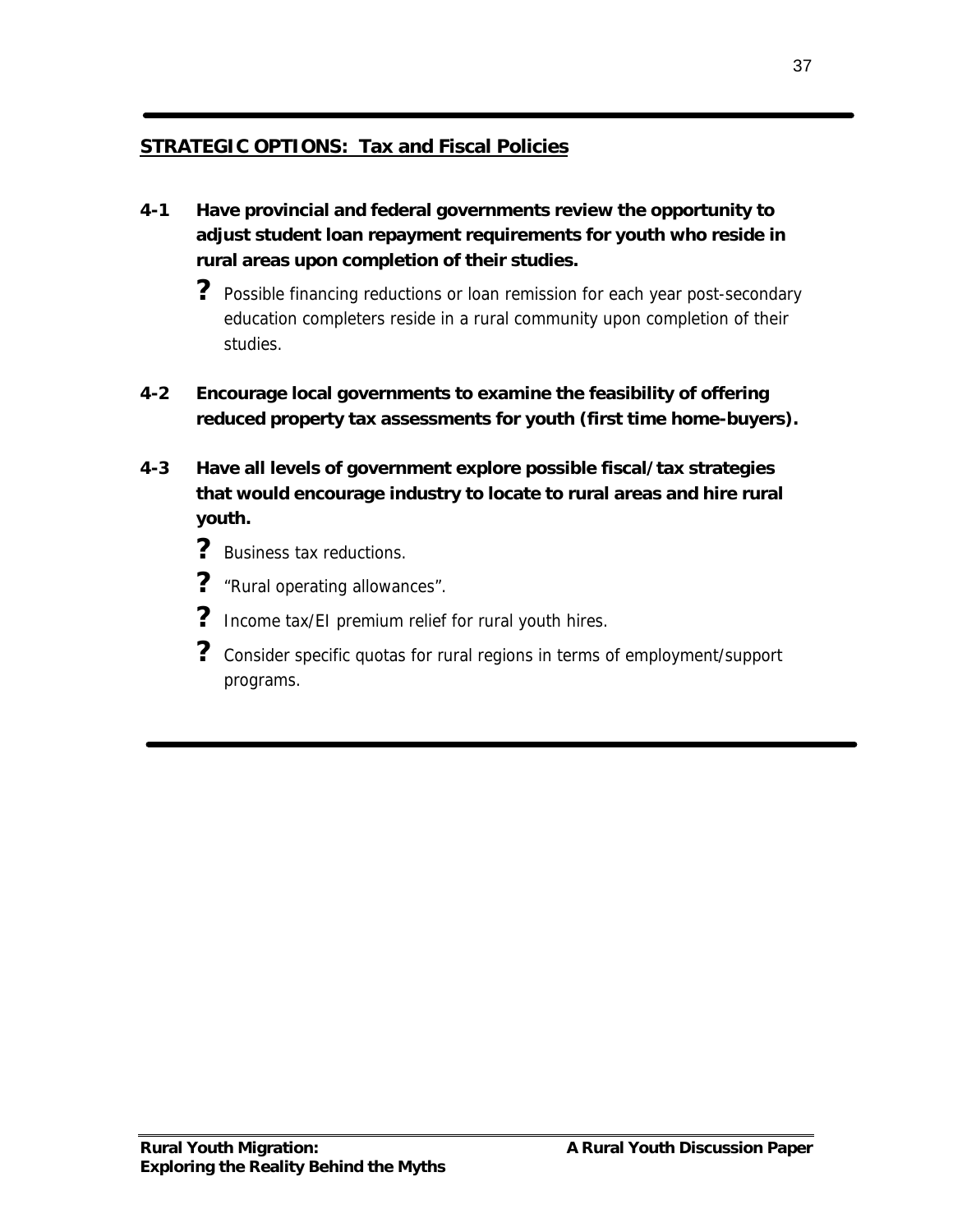#### **5.5 Work Orientation/Rural "Exposure" Programs**

Rural youth noted that it would be important for rural communities to undertake activities designed to increase the awareness of rural opportunities and the benefits of rural living. In essence, youth felt that given the often negative stereotyping of rural living, it would be necessary to provide urban/other youth with an opportunity to experience rural living first hand.

Rural youth cited several activities that could be completed to provide such opportunities, including:

- active recruitment of professionals/businesses to rural areas, especially for those businesses in which proximity to major markets was not important;
- ? establishment of rural "work experience" programs to encourage young professionals in health, education and other sectors to complete their practicums/residency/training in rural communities; and,
- ? ensuring that teachers and other community "influencers" are promoting the advantages of rural living not only to urban dwellers but also to local youth.

Several youth also noted that local industries needed to become more aware of the services/employment that could be provided by youth and/or young entrepreneurs. Several individuals noted that rural businesses needed to try and build "partnerships" with local youth (young entrepreneurs/self-employed) to support youth business in their community. Cultivating such partnerships was seen as having several benefits:

- it would allow industry to better explain needs and opportunities;
- ? it would provide youth and youth businesses with potential markets; and,
- ? the partnerships could enhance opportunities for youth to market developed products/services once they had established their businesses.

*good if local businesses would make an effort to use youth businesses – first contracts are important and hard to get… " Ontario Rural Youth*

*"… it would be*

*Focus Group Participant*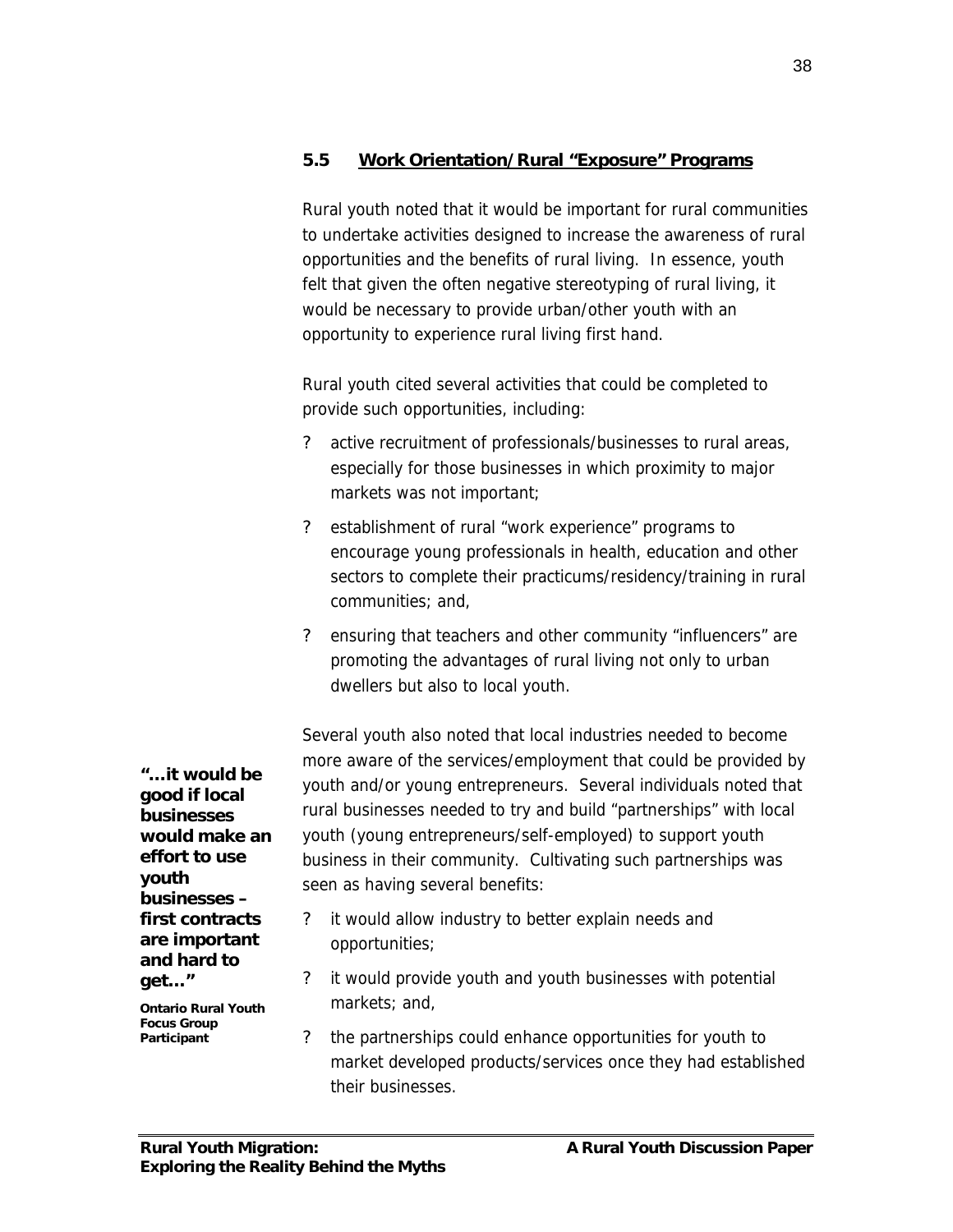Rural youth also felt that rural employers should adopt a more proactive approach in terms of demonstrating to youth the types of jobs available in rural areas. Many focus group participants indicated that employers should be more active in terms of participating in work experience or career exploration programs to ensure that rural youth were more aware of career opportunities available in their rural community. Several focus group participants noted that they were unaware of the full range of occupations available in their community.

Roundtable participants noted that often work experience programs had negative connotations. Teachers were seen as not "buying-in" to these programs. Students who took work experience programs were seen as "losers" who could not succeed at post-secondary education options. In addition, not enough effort was put into ensuring that students were streamed into work experience options that reflected their interests. Available work experience often involved jobs requiring minimal training and most importantly, did not reflect career goals of the students.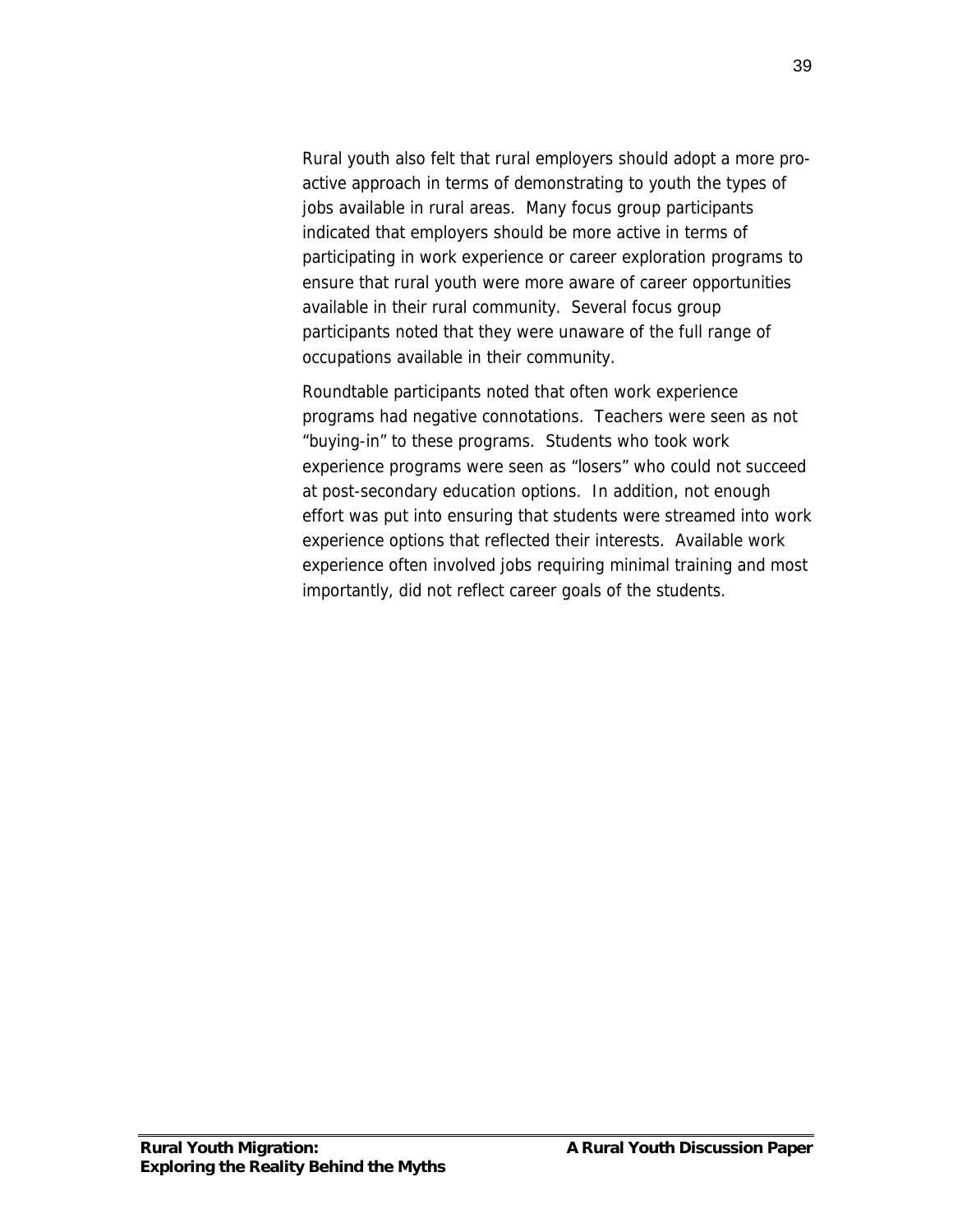## **STRATEGIC OPTIONS: Work Orientation/Rural "Exposure" Programs**

- **5-1 Encourage employers in rural communities to establish "work experience" programs to encourage job seekers to acquire work experience/familiarization in rural communities. This activity could also be partially funded through local community economic development offices and/or other agencies.**
	- ? Gain the support of high school teachers for the work experience programs to help eliminate the stigma associated with these programs (e.g., that only students with poor grades enroll in work experience programs).
	- **?** Tailor work experience to the career goals of youth.
- **5-2 Encourage local businesses to recognize the importance of youth business and establish minimum targets for youth business contracts (e.g., 5% of contracts to go to youth-run businesses).**
- **5-3 Have the school districts and local employers work closely together to provide work experience opportunities for youth in local industry.**

## **5-4 Promote the advantages of rural living.**

- **?** Industry in rural areas need to promote the advantages of a rural lifestyle to attract young employees.
- ? Rural teachers need to promote the benefits of rural living to their students to help combat the negative stereotyping of rural communities.
- ? Media portrayal of rural life is negative; the advantages of rural living need to be publicized.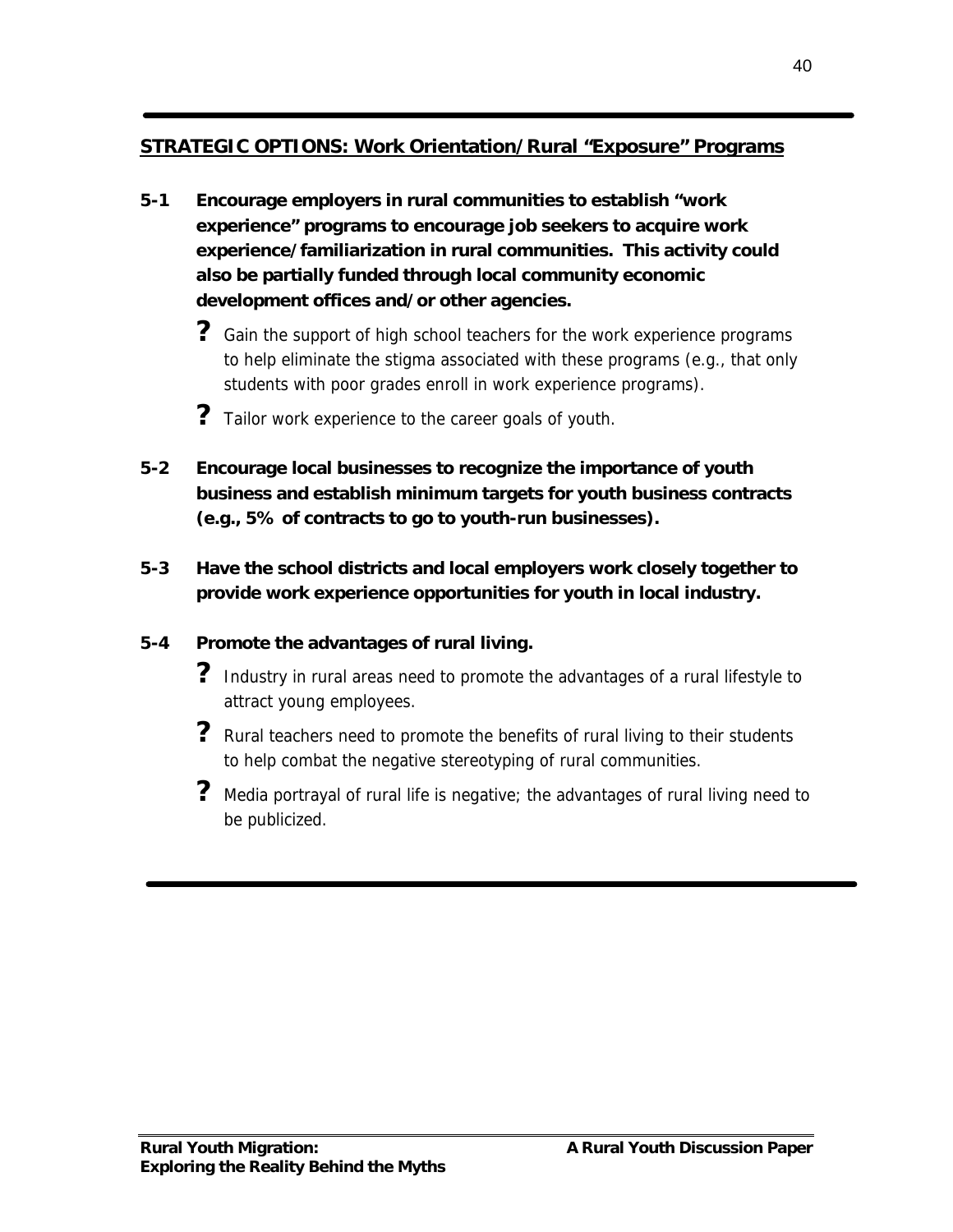#### **5.6 Recreation/Social Activities and Infrastructure**

*"Our community has some sports, but it really lacks any form of arts or culture."*

*Western Canada Rural Youth Focus Group Participant*

Although access to recreation and social activities was not identified as a major deficiency to most rural youth, the lack of "social infrastructure" was cited as one of the problems of rural living – especially among those individuals who are planning to leave their rural community. As highlighted in Chart 8, whereas approximately 46% of youth who planned a rural residence indicated that their access to cultural and social activities was good or very good, a lower proportion of youth who planned for an urban residence (35%) felt that access to social/cultural opportunities in their rural communitywas good or very good.

**Chart 8 Rural Youth Perception of Access to Social/Cultural Activities in Rural Communities by Future Residence Plan**



n=1,266 for Future Plan is Rural Residence and n=573 for Future Plan is Urban Residence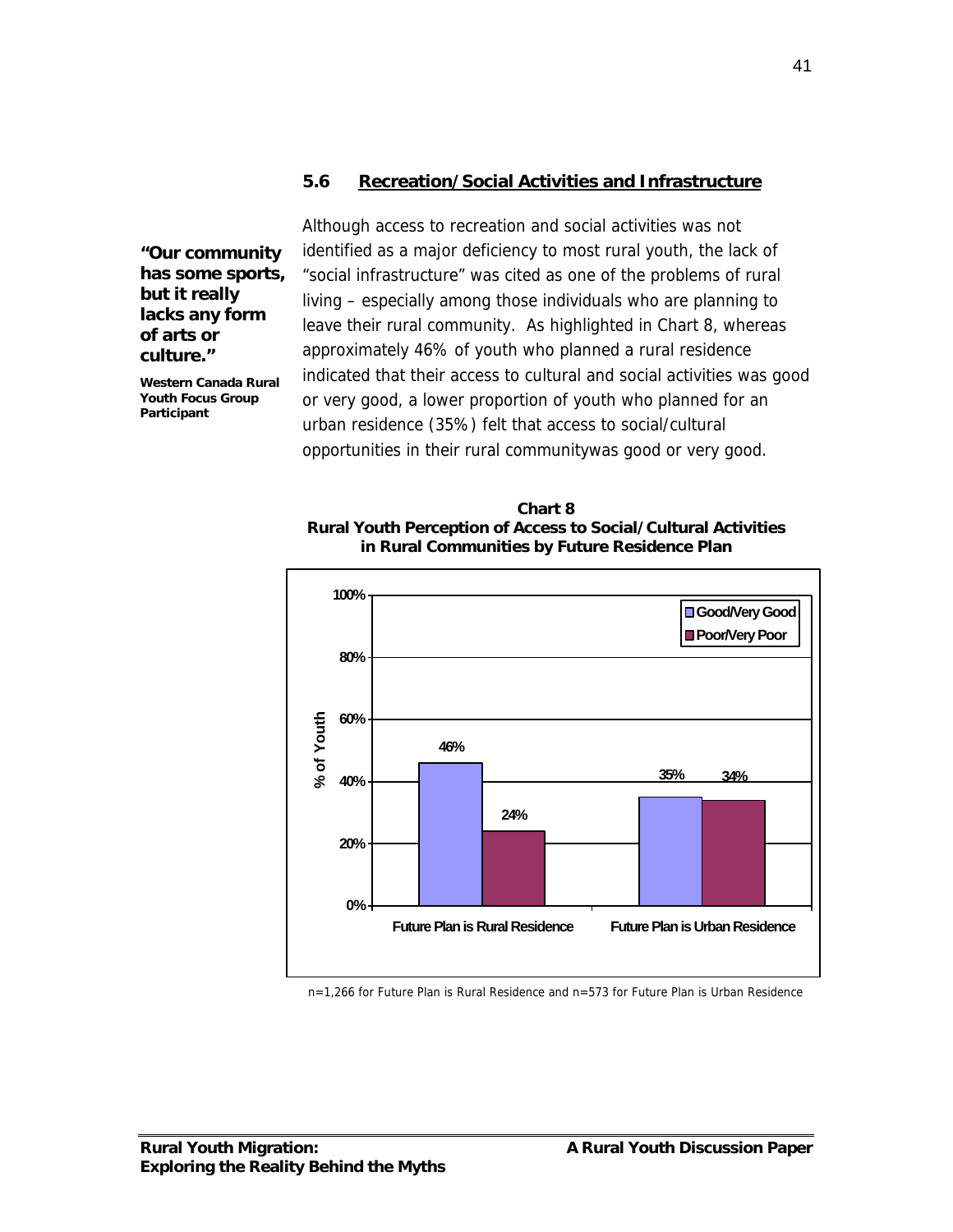*"Our festivals are a way for the town to set itself apart from the other towns… "*

*Atlantic Canada Rural Youth Focus Group Participant*

Many rural youth noted that it was important to develop the arts/cultural infrastructure to help identify the community among all other rural communities. The presence of unique festivals and activities was thought to positively contribute to the sense of "community identity".

It should be noted that many youth felt that their community's social/cultural infrastructure was often geared to young children or older adults. In particular, many youth felt that there were limited social/recreational opportunities available for youth aged 15 to 19 years and single young adults aged 20 to 29 years. Focus group participants noted that some of the facilities that would appeal to teenagers (e.g., skateboarding park, roller rink, other) had generated counter-petitions from the community. When such facilities were made available they were often located a considerable distance from the town centre. Youth at the roundtables stressed the importance of having youth involved in planning facilities and events in order to ensure that facilities and activities would meet local needs.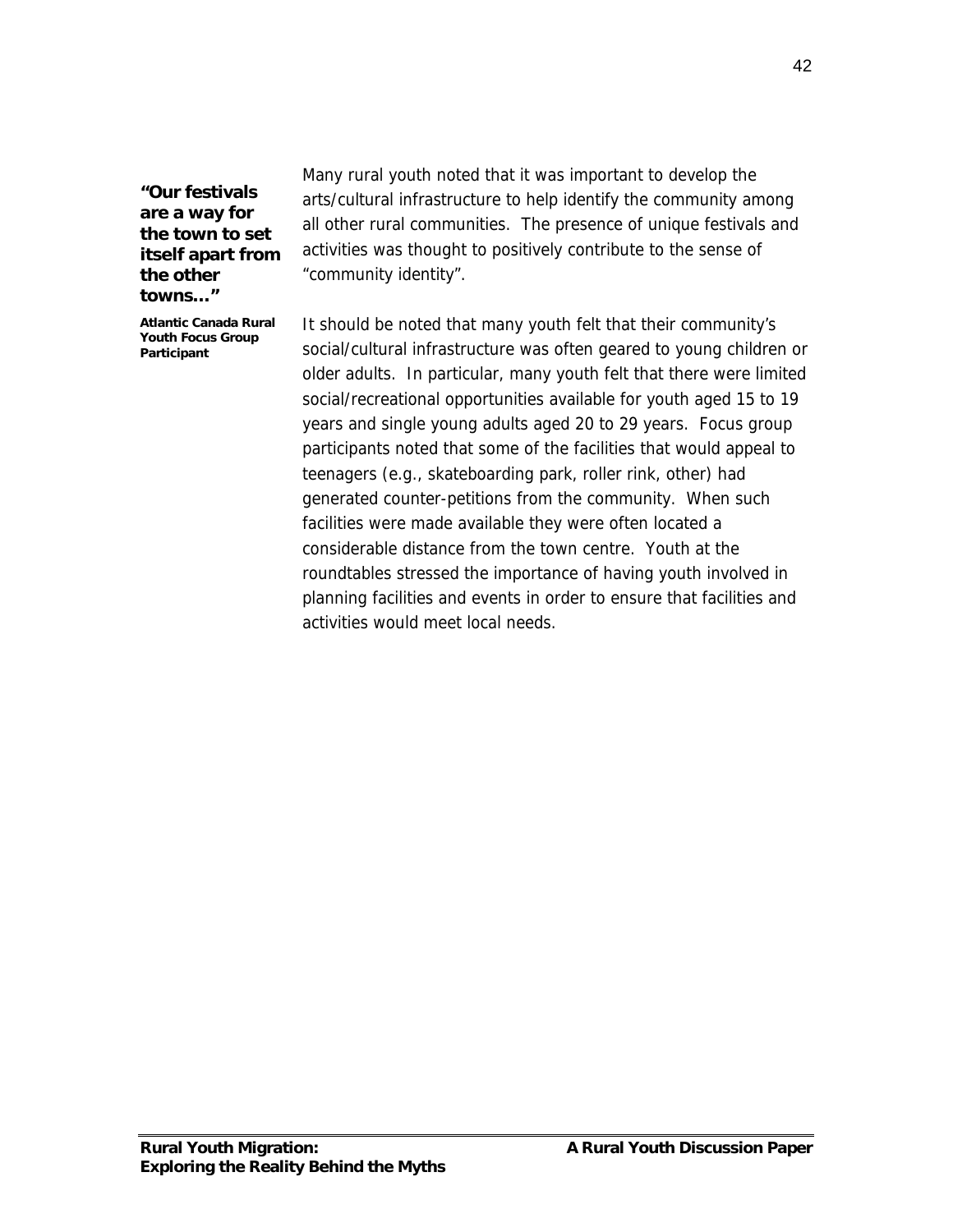# **STRATEGIC OPTIONS: Recreation/Social Activities and Infrastructure**

- **6-1 Ensure that Community Recreation Plans explicitly address the needs of local youth groups including the 15 to 19 year age group and single young adults aged 20 to 29 years.**
- **6-2 Encourage rural communities to explore the availability of government funding (e.g., Canadian Heritage, other) to support cultural/social infrastructure or events in their local community.**
	- **?** Ensure youth input in the planning stages of cultural/social events and/or infrastructure changes.
	- **?** Encourage cultural exchanges in rural areas.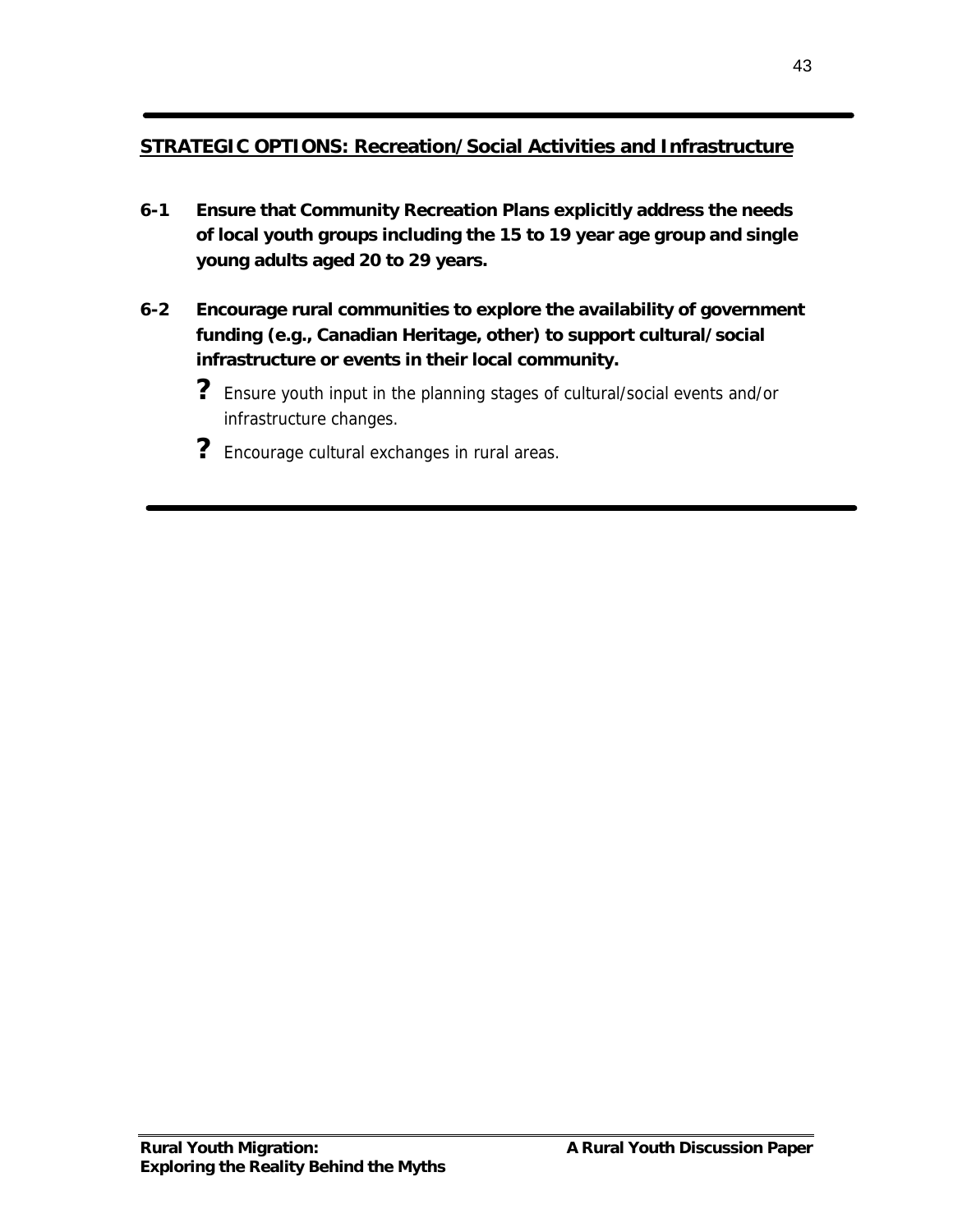**The** *Discussion Paper* **contains more than 20 strategic options that could be implemented by communities, employers and other agencies.**

**The** *Discussion Paper* **represents a starting point to enhance youth opportunities in rural communities.**

**. . . it is expected that this** *Discussion Paper* **will change as new and different rural youth issues are identified . . .**

The results of this research suggest that rural communities across Canada will continue to face a net loss of youth to larger urban centres. The research also confirmed that while much of this outflow could be attributed to employment, educational and social factors, there are a number of activities or actions that could be implemented to help redress the factors that contribute to rural youth migration.

The research confirms that for many rural youth, the relocation to a larger urban centre is both an economic and social priority. However, many of these same youth would return to a rural or small town community if such communities could be made more attractive to youth.

This *Discussion Paper* presented in this document includes more than 20 strategic options designed to enhance the attractiveness of rural communities to Canadian youth. It should be noted that the suggested strategic options encompass a range of activities. While some of the strategic options could be easily implemented, others (e.g., tax incentives) would require considerable dialogue and analysis by the various levels of government.

The development of *the Rural Youth Discussion Paper*, based on the contributions and input of thousands of individuals, should be viewed as the starting point for discussions on changing rural communities to help them become "youth friendly". As a starting point, it is expected that many of the suggested options and strategies will require further consideration and debate. While it is unlikely that all strategic options can be implemented in the short-term, the *Discussion Paper* is intended to provide some direction with respect to longer-term goals and objectives. While the *Discussion Paper* has identified numerous changes that could be implemented to enhance local opportunities for rural youth, it is critical that the *Discussion Paper* not be seen as a panacea for reversing rural youth outflows. In fact, it is expected that this *Discussion Paper* will be subject to change and modification as new and different issues arise with respect to Canadian rural youth.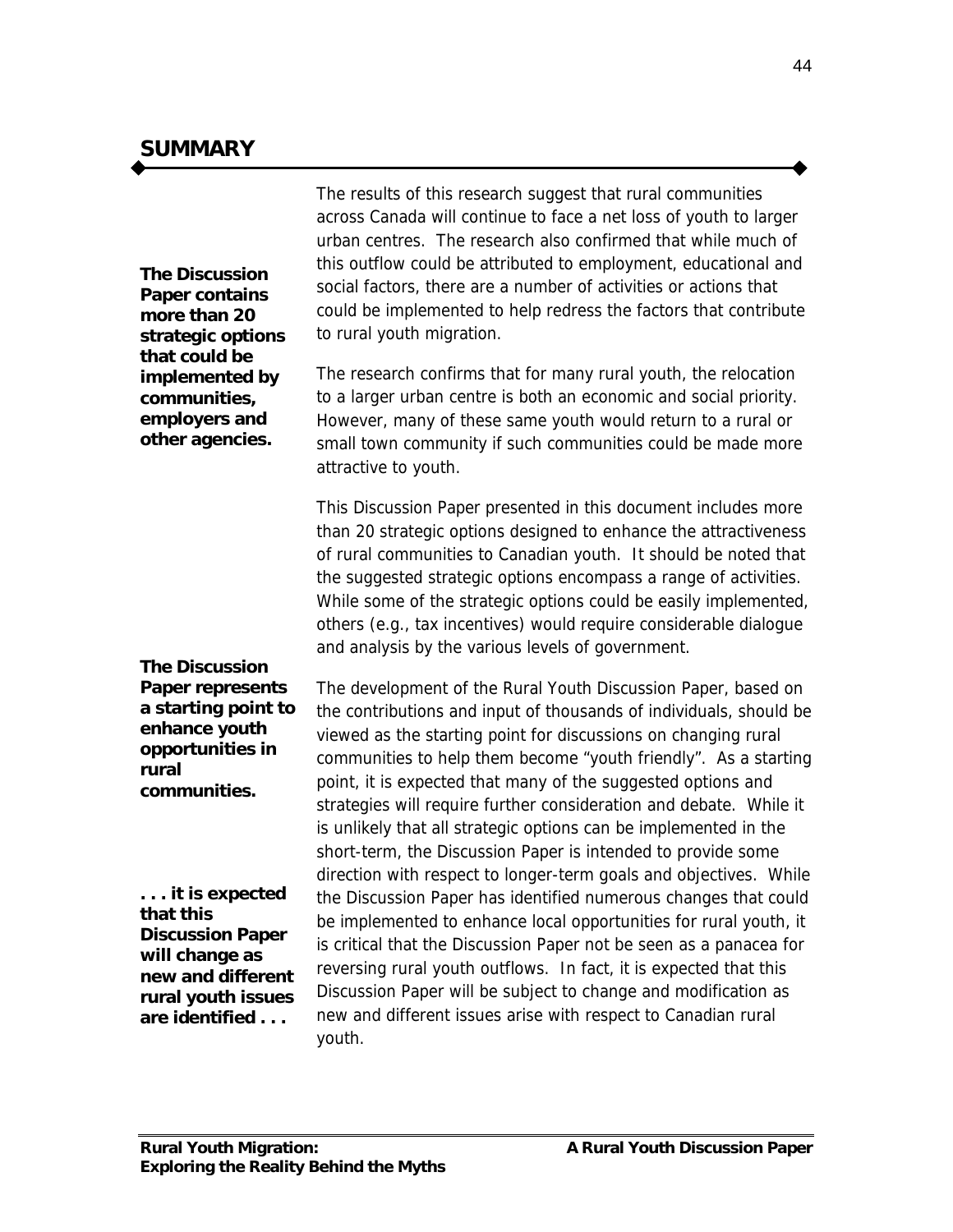Appendix A: Youth Sites Visited, Community Consultation Activities and Roundtable Discussions